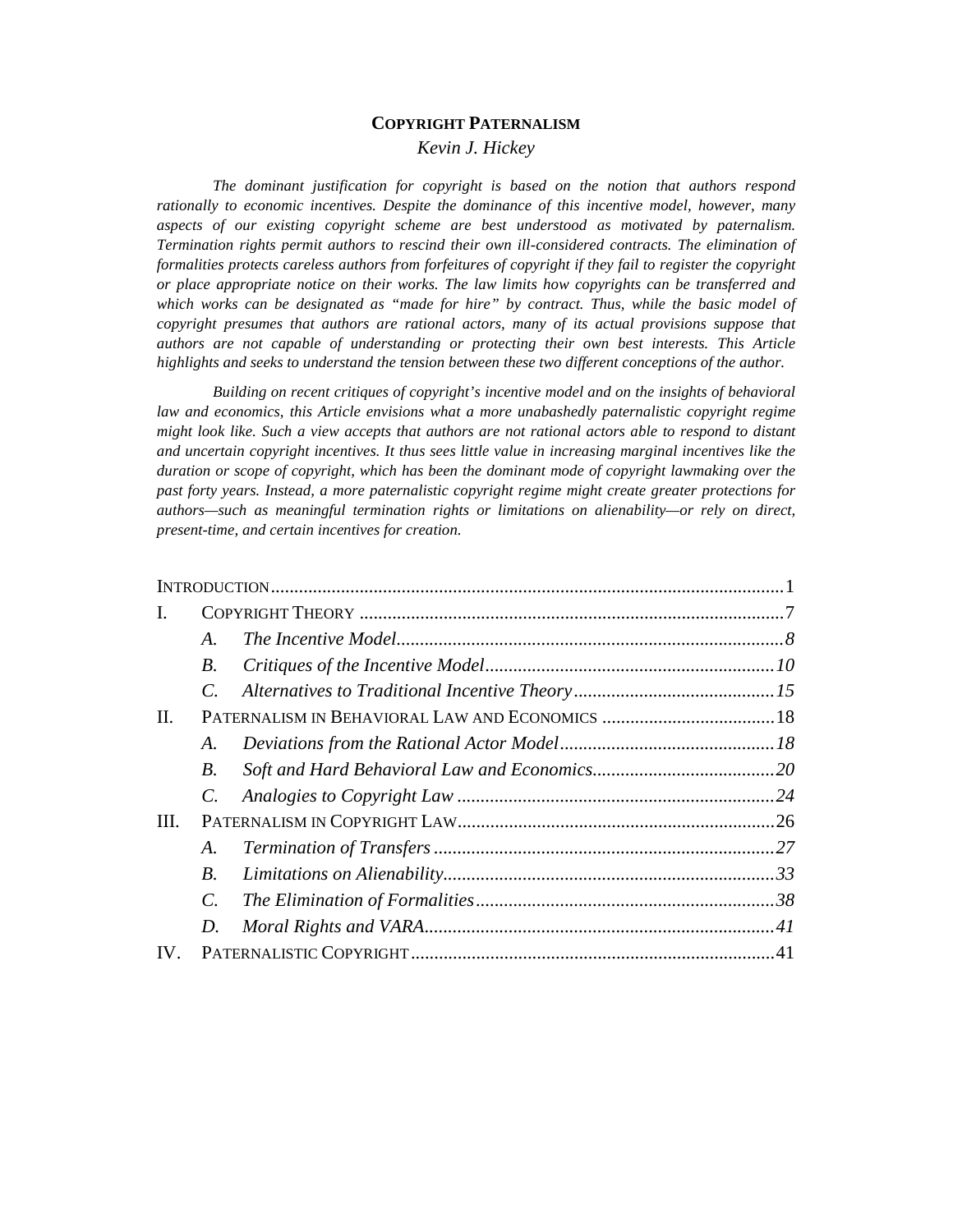# <span id="page-1-10"></span><span id="page-1-9"></span>**COPYRIGHT PATERNALISM** *Kevin J. Hickey*[\\*](#page-1-3)

#### <span id="page-1-0"></span>**INTRODUCTION**

<span id="page-1-1"></span>The dominant justification for copyright is based upon the notion that authors respond rationally to economic incentives.<sup>[1](#page-1-4)</sup> This familiar incentive story posits that without copyright, authors would not create new works because others could freely pirate their creations.<sup>[2](#page-1-5)</sup> Copyright solves this public good problem by giving authors a limited property right in their works, permitting them to recoup the investment in time and effort necessary to create—and thereby providing the appropriate incentive to create new works.<sup>[3](#page-1-6)</sup> Though there have long been competing theories, this elegant, simple model has always dominated the discourse in American copyright law.<sup>[4](#page-1-7)</sup> The incentive model has been endorsed by the Supreme Court and Congress, and is even purportedly enshrined in the U.S. Constitution.<sup>[5](#page-1-8)</sup>

<span id="page-1-2"></span>Recently, however, many scholars have challenged the empirical assumptions of the incentive model. These commentators argue that the available evidence shows that a variety of intrinsic motivations often drive creativity—not the external economic incentive of copyright. Social science and psychological research suggest

<span id="page-1-3"></span>Microsoft Fellow, Berkeley Center for Law & Technology, University of California, Berkeley School of Law. J.D., New York University School of Law 2008; A.B., Brown University 2005.

<span id="page-1-4"></span><sup>1</sup> *See, e.g.*, Diane Leenheer Zimmerman, *Copyrights as Incentives: Did We Just Imagine That?*, 12 THEORETICAL INQ. L. 29, 30 (2011) ("[T]he standard American story about why we have copyright is that it provides the economic incentive that is essential to the creation of new works."); Shyamkrishna Balganesh, *Foreseeability and Copyright Incentives*, 122 HARV. L. REV. 1569, 1571–73 (2009) (Copyright law's "principal justification today is the economic theory of creator incentives" wherein "[c]reators are presumed to be rational utility maximizers").

<span id="page-1-5"></span><sup>2</sup> *See generally* Jeanne Fromer, *Expressive Incentives in Intellectual Property*, 98 VA. L. REV. 1745, 1751 (2012) ("Without [the copyright] incentive, the theory goes, authors might not invest the time, energy, and money necessary to create these works because they might be copied cheaply and easily by free riders, eliminating authors' ability to profit from their works.").

<span id="page-1-6"></span><sup>3</sup> *See generally* Eric E. Johnson, *Intellectual Property and the Incentive Fallacy*, 39 FLA. ST. L. REV. 623, 229–32 (2012) (reviewing the traditional economic logic of copyright as a solution to "public good" nature of intellectual creations); William M. Landes & Richard A. Posner, *An Economic Analysis of Copyright Law*, 18 J.L. STUD. 325, 326, 333–44 (1989) (describing the nature of intellectual property as a public good and providing a formal economic model of the effect of copyright protection on the creation of new works).

<span id="page-1-7"></span><sup>4</sup> *See* Rebecca Tushnet, *Economies of Desire: Fair Use and Marketplace Assumptions*, 51 WM. & MARY L. REV. 513, 517–19 (2009) (describing copyright's dominant incentive story as "elegant and simple," albeit problematic); William Fisher, *Theories of Intellectual Property*, BERKMAN CENTER FOR INTERNET & SOCIETY, http://cyber.law.harvard.edu/people/tfisher/iptheory.pdf, at 1–12 (reviewing non-incentive based theories of IP).

<span id="page-1-8"></span><sup>&</sup>lt;sup>5</sup> Fromer, *supra* note [2,](#page-1-1) at 1750 ("The Supreme Court, Congress, and many legal scholars consider utilitarianism the dominant purpose of American copyright and patent law"); Johnson, *supra* note [3,](#page-1-2) at 634 (describing the incentive-based theory of copyright as "enshrined" in the Constitution's IP clause).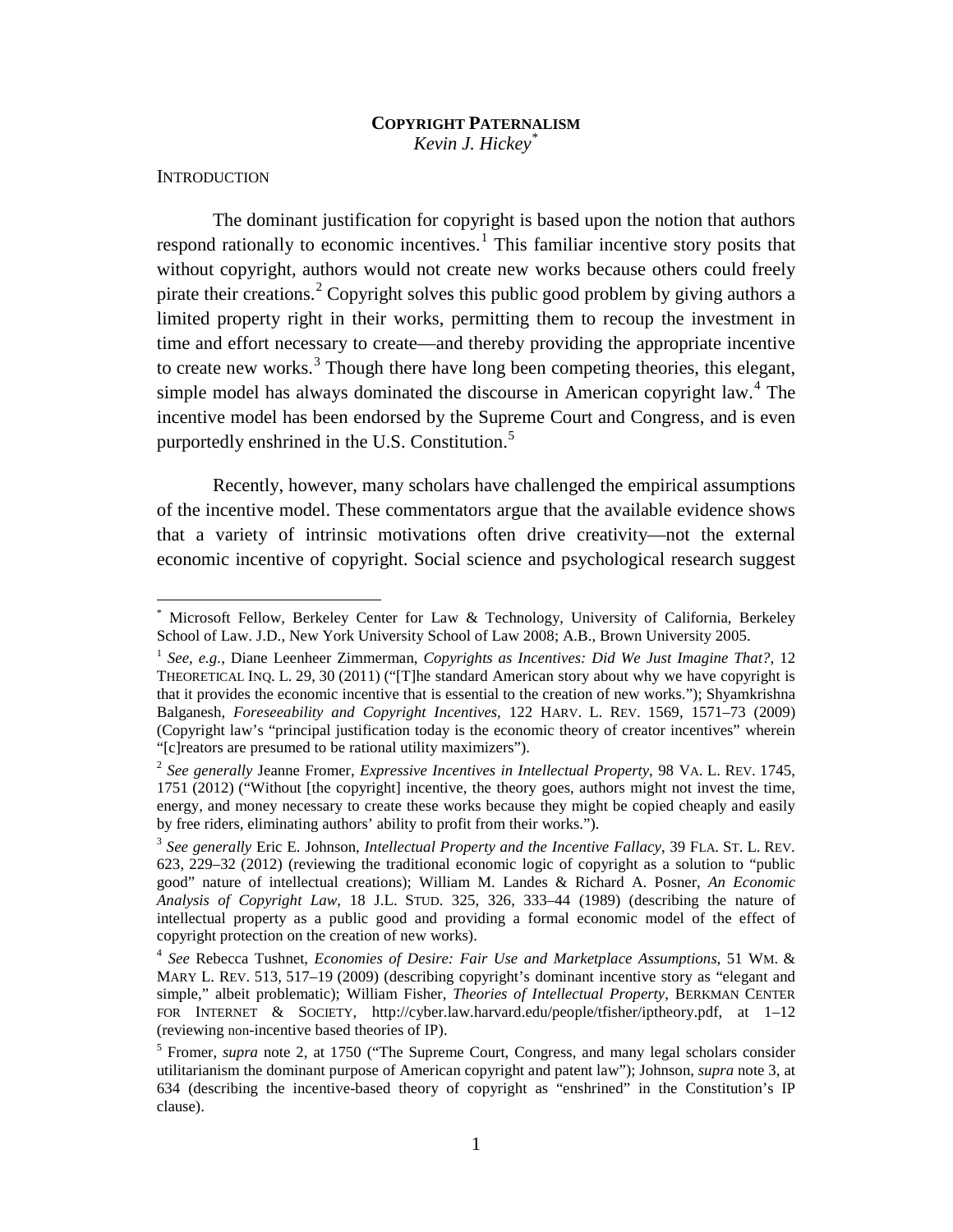<span id="page-2-9"></span><span id="page-2-7"></span>that creativity is usually driven by urges for self-development, personal satisfaction, and a desire to challenge oneself. [6](#page-2-0) Personal accounts of creators ranging from famous authors to uncompensated writers of fan fiction assert that passion, desire, or reputation motivate them to create new works.<sup>[7](#page-2-1)</sup> Insights from cultural theory emphasize the role of creative play and the surrounding cultural environment.<sup>[8](#page-2-2)</sup> Digital projects such as Wikipedia and open source software provide concrete examples of important and valuable creation that occurs with no expectation of remuneration, via copyright or otherwise.<sup>[9](#page-2-3)</sup> Of course, economic incentives are clearly important to some types of creativity, and some observers believe that the case in favor of intrinsic motivation has been overstated. [10](#page-2-4) Nonetheless, there is significant evidence that authors do not respond to economic incentives in the straightforward way that the incentive model predicts.

<span id="page-2-10"></span><span id="page-2-8"></span>This critique of a neoclassical economic view of human behavior is hardly unique to copyright. The insights of behavioral economics have profoundly challenged the notion that humans behave like rational economic actors as a general matter.<sup>[11](#page-2-5)</sup> Take the changes in economic thinking on retirement savings as an example. Income tax deductions or employer matching for retirement accounts are meant to encourage people to save for retirement by providing the right incentives to presumed rational actors.<sup>[12](#page-2-6)</sup> Empirically, however, we find that few people actually

<span id="page-2-0"></span> <sup>6</sup> Zimmerman, *supra* note [1,](#page-1-9) at 42–48 (reviewing psychological and behavioral economics studies showing that "human creativity is primarily driven by intrinsic factors" rather than the "promise of monetary or other extrinsic rewards"); Roberta Rosenthal Kwall, *Inspiration and Innovation: The Intrinsic Dimension of the Artistic Soul*, 81 NOTRE DAME L. REV. 1945, 1947, 1970 (2006) ("[C]reativity is spurred largely by incentives that are noneconomic in nature," including inherent motivations such as "challenge, personal satisfaction, or the creation of works with particular meaning or significance for the author.").

<span id="page-2-1"></span><sup>7</sup> Tushnet, *supra* note [4,](#page-1-10) at 522–36 (describing these narratives).

<span id="page-2-2"></span><sup>8</sup> *See* Julie Cohen, *Creativity and Culture in Copyright Theory*, 40 U.C. DAVIS L. REV. 1151, 1178–79 (2007) (drawing on social and cultural theory to offer a "decentered" account of creativity wherein "situated users appropriate cultural goods for purposes of creative play").

<span id="page-2-3"></span><sup>9</sup> *See, e.g.*, Johnson, *supra* note [3,](#page-1-2) at 647–52 (discussing the flourishing of intrinsically motivated creative production on the Internet).

<span id="page-2-4"></span><sup>10</sup> *See* Christopher Buccafusco et al., *Experimental Tests of Intellectual Property Laws' Creativity Thresholds*, 92 TEX. L. REV. 1921, 1932–43 (2014) (reviewing psychological literature and concluding that although "[some] studies find that intrinsic motivation is more conducive to creativity than extrinsic motivation," "there are other studies that suggest that extrinsic rewards do not always undermine creativity"); Johnathan M. Barnett, *Copyright Without Creators*, 9 REV. L. & ECON. 389, 394 (2013) (arguing that the evidence for intrinsic motivation is "far from fully persuasive" and that "artists are motivated by a mix of profit and non-profit-based objectives").

<span id="page-2-5"></span><sup>&</sup>lt;sup>11</sup> See generally DANIEL KAHNEMAN, THINKING, FAST AND SLOW (2011) (surveying evidence detailing behavioral departures from the neoclassical model of the rational economic actor); Matthew Rabin, *Psychology and Economics*, 36 J. ECON. LITERATURE 11 (1998) (same).

<span id="page-2-6"></span><sup>&</sup>lt;sup>12</sup> *See* 26 U.S.C. § 219 (2012) (providing tax deduction for "qualified retirement contributions").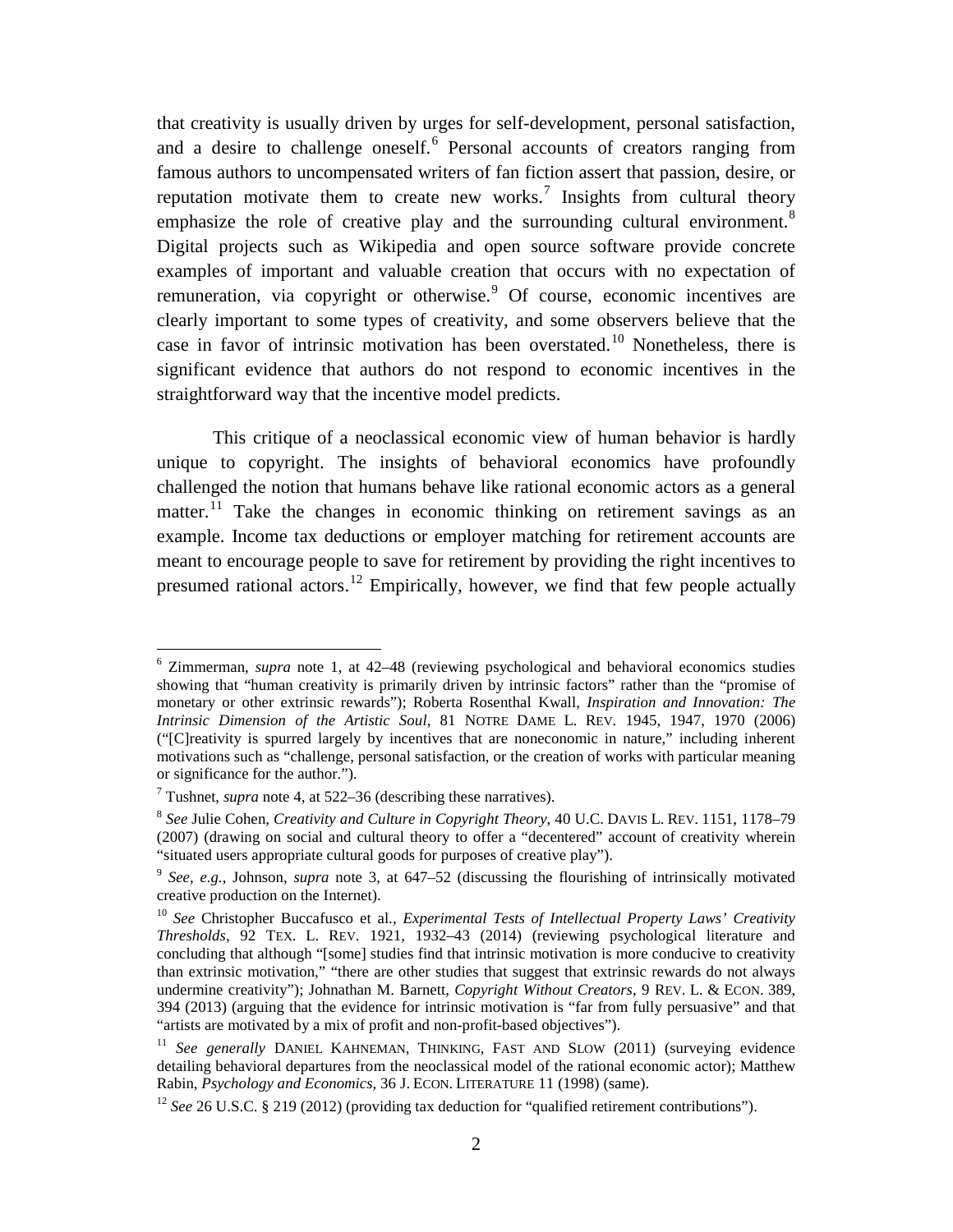<span id="page-3-11"></span><span id="page-3-0"></span>save enough despite these significant incentives.<sup>[13](#page-3-2)</sup> The "soft" behavioral economics response is to manipulate the default rules in addition to traditional incentives, by including employees in employer retirement programs by default in an opt-out as opposed to opt-in system.<sup>[14](#page-3-3)</sup> But we often still see underinvestment despite the additional nudge.<sup>[15](#page-3-4)</sup> A "hard" behavioral economic response moves toward a paternalistic approach, urging a retirement program that operates by a direct mandate, like Social Security. [16](#page-3-5)

<span id="page-3-1"></span>American copyright law, to some degree, has experienced analogous shifts. The 1909 Copyright Act and the laws preceding it provided incentives to authors, but only on an opt-in basis—certain formalities had to be complied with before a work received copyright protection.<sup>[17](#page-3-6)</sup> In practice, few authors took advantage of this incentive: most authors did not bother to assert any copyright in their eligible works, and even those who did rarely bothered to renew their copyright.<sup>[18](#page-3-7)</sup> The 1976 Copyright Act moved toward an opt-out system—copyright was granted to authors by default the moment that the work was written down.<sup>[19](#page-3-8)</sup> Recent scholarly critiques

<span id="page-3-10"></span><span id="page-3-9"></span><span id="page-3-2"></span> <sup>13</sup> *See* Ryan Bubb & Richard H. Pildes, *How Behavioral Economic Trims Its Sails and Why*, 127 HARV. L. REV. 1593, 1630–32 (2014) (describing the "failure of tax subsidies for retirement savings" because "most individuals are passive savers who do not respond to tax incentives to save. For the 17% who do, it turns out that these government subsidies do not change their overall savings rate because they offset contributions to subsidized accounts by reducing their savings in other forms.").

<span id="page-3-3"></span><sup>14</sup> *See generally* RICHARD H. THALER & CASS R. SUNSTEIN, NUDGE: IMPROVING DECISIONS ABOUT HEALTH, WEALTH, AND HAPPINESS 105–20 (2008) (urging changes in default rules to encourage greater retirement saving); Bubb & Pildes, *supra* note [13,](#page-3-0) at 1604–05, 1608–09 (describing this policy as "soft paternalism"). The usage of soft and hard paternalism in behavioral law and economics should not be confused with the slightly different philosophical usage, which hinges on whether the choice being restricted is not truly voluntary. *See generally* Thaddeus Mason Pope, *Counting the Dragon's Teeth and Claws: The Definition of Hard Paternalism*, 20 GA. ST. U. L. REV. 659, 662, 667–69 (2004).

<span id="page-3-4"></span><sup>&</sup>lt;sup>15</sup> Bubb & Pildes, *supra* note [13,](#page-3-0) at 1609 ("The much-heralded automatic enrollment approach appears not only to have failed to address meaningfully the retirement savings problem but also to have exacerbated it. Perversely, in practice these programs appear to reduce overall retirement savings, even as they raise the rates of participation.").

<span id="page-3-5"></span><sup>16</sup> *Id.* at 1625–37 (arguing that the "hard paternalistic policy of an explicitly *mandatory* savings program" may be a more effective way to encourage retirement savings).

<span id="page-3-6"></span><sup>17</sup> *See generally* Christopher Sprigman, *Reform(aliz)ing Copyright*, 57 STAN. L. REV. 485, 491–94 (2004) (reviewing the formalities required by early American copyright law).

<span id="page-3-7"></span><sup>18</sup> Sprigman, *supra* note [17,](#page-3-1) at 503–13 (reviewing studies estimating that between 5–50% of published works were registered); Johnson, *supra* note [3,](#page-1-2) at 658–59 (same); WILLIAM M. LANDES & RICHARD A. POSNER, THE ECONOMIC STRUCTURE OF INTELLECTUAL PROPERTY LAW 234–37 (finding renewal rates from 1910–1991 ranged between approximately 5–20% of registered works).

<span id="page-3-8"></span> $19$  17 U.S.C. § 102(a) ("Copyright protection subsists, in accordance with this title, in original works of authorship fixed in any tangible medium of expression . . . .") (2012); Sprigman, *supra* note [17,](#page-3-1) at 487–88. This shift away from required formalities became complete with the United States' adoption of the Berne Convention Implementation Act in 1988. *See* Pub. L. No. 100-568, 102 Stat. 2853 (1988).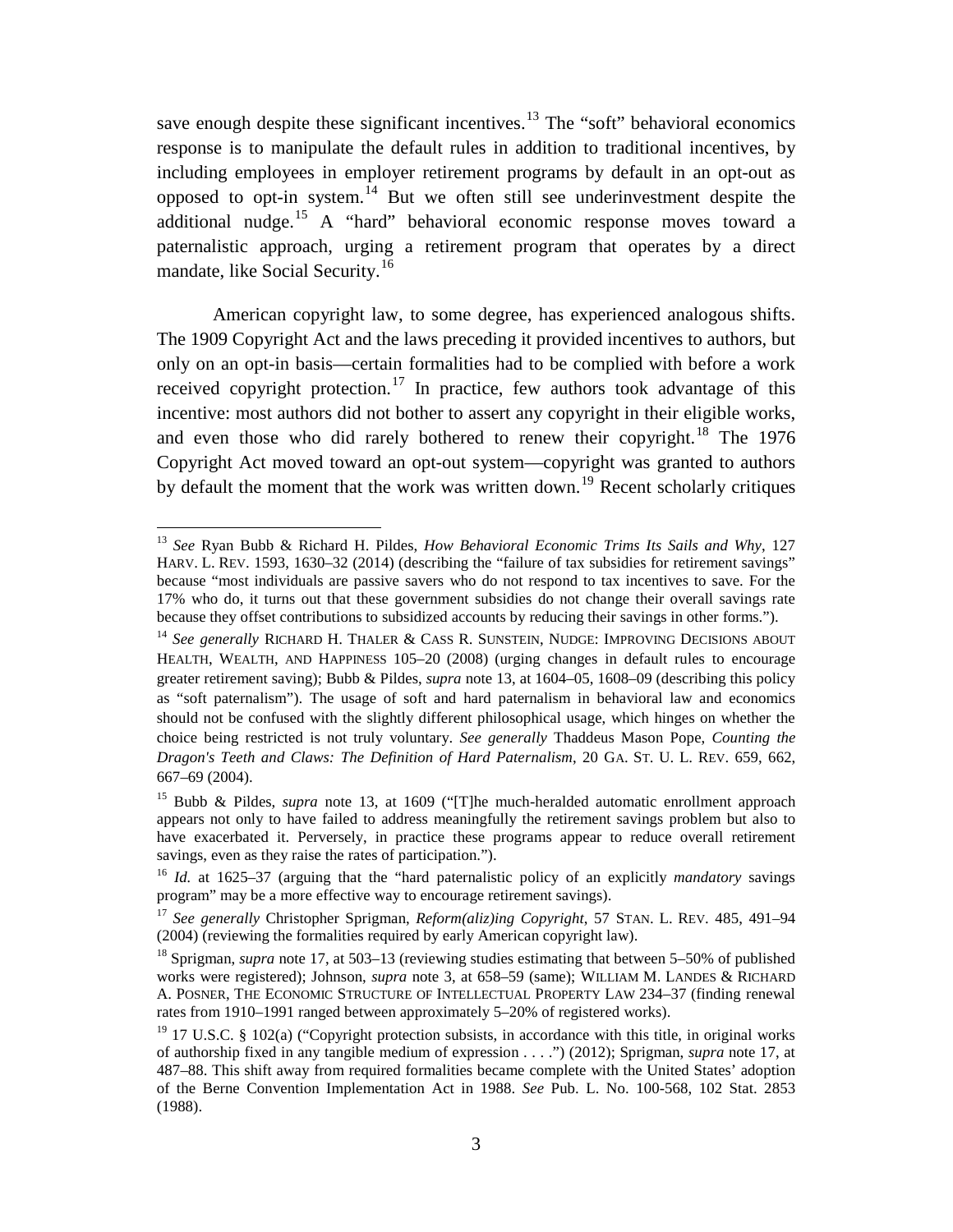have called into question whether even this incentive matters to most authors.<sup>[20](#page-4-0)</sup> However, there has not yet been a corresponding push toward an paternalistic copyright system.

This Article has two principal aims. The first is to highlight and understand existing areas of copyright law that are naturally justified on paternalistic grounds. Despite the dominance of the incentive model, many aspects of American copyright law are in fact best understood as motivated by paternalism. For example, termination rights give authors the option to undo certain past transfers of their copyright—allowing, say, a singer-songwriter to void an ill-considered record company deal.<sup>[21](#page-4-1)</sup> In a similar vein, current law provides that only certain types of works can be designed as "works made for hire" through contract.<sup>[22](#page-4-2)</sup> By eliminating the formalities previously required to assert a copyright, the law protects a careless author from forfeitures of copyright even if she fails to register her copyright or place appropriate notice on the work.<sup>[23](#page-4-3)</sup> The Visual Artists Rights Act allows artists to prevent "modifications" to copies of their work even though they have already sold the copy without any express restriction. $^{24}$  $^{24}$  $^{24}$ 

Paternalism is the most natural way to understand these aspects of copyright.<sup>[25](#page-4-5)</sup> By "paternalism," I mean the state limiting the choices of individuals in order to protect them from the consequences of their own decisions.<sup>[26](#page-4-6)</sup> Though the purpose of provisions like termination rights is contested, they are principally motivated by a perception that authors systematically lack bargaining power in their dealings with intermediaries such as publishers. The source of this imbalance, however, is debatable. Congress and the courts frequently cite a romantic conception of the author as short-sighted, impecunious, or irresponsible: thus, the law should protect him, even from himself if need be.<sup>[27](#page-4-7)</sup> This conception of the author finds support in behavioral economics, which has shown that human beings exhibit

<span id="page-4-0"></span><sup>&</sup>lt;sup>20</sup> *See infra* Part I.B. Of course, the analogy is imperfect in that, in the case of retirement savings, people do not save *enough* despite the incentive, whereas in copyright the evidence suggests that creators will create *anyway*, regardless of the incentive. In both cases, there is a non-response to incentives, albeit in opposite directions.

<span id="page-4-1"></span><sup>&</sup>lt;sup>21</sup> 17 U.S.C. § 203 (2012) (providing that an author or her heirs may terminate a grant of copyright between 35 and 40 years after the original transfer of rights, with all rights reverting back to the author).

<span id="page-4-2"></span><sup>22</sup> *See* 17 U.S.C. §§ 101, 201(b); Community for Creative Non-Violence v. Reid, 490 U.S. 730, 738 (1989).

<span id="page-4-3"></span><sup>&</sup>lt;sup>23</sup> *See supra* note [19](#page-3-9) and accompanying text.

<span id="page-4-4"></span><sup>24</sup> 17 U.S.C. § 106A (2012).

<span id="page-4-5"></span><sup>&</sup>lt;sup>25</sup> See infra Par[t III](#page-26-0) (arguing that these provisions can be understood as motivated by paternalism).

<span id="page-4-6"></span><sup>&</sup>lt;sup>26</sup> *See infra* note [124](#page-20-1) (discussing definition of paternalism).

<span id="page-4-7"></span><sup>27</sup> *See infra* note[s 166](#page-28-0)[–168,](#page-28-1) [180](#page-30-0)[–182,](#page-30-1) [204](#page-34-0)[–207,](#page-34-1) [220](#page-35-0)[–221,](#page-36-0) [230](#page-37-0)[–232,](#page-37-1) [250](#page-40-0) and accompanying text.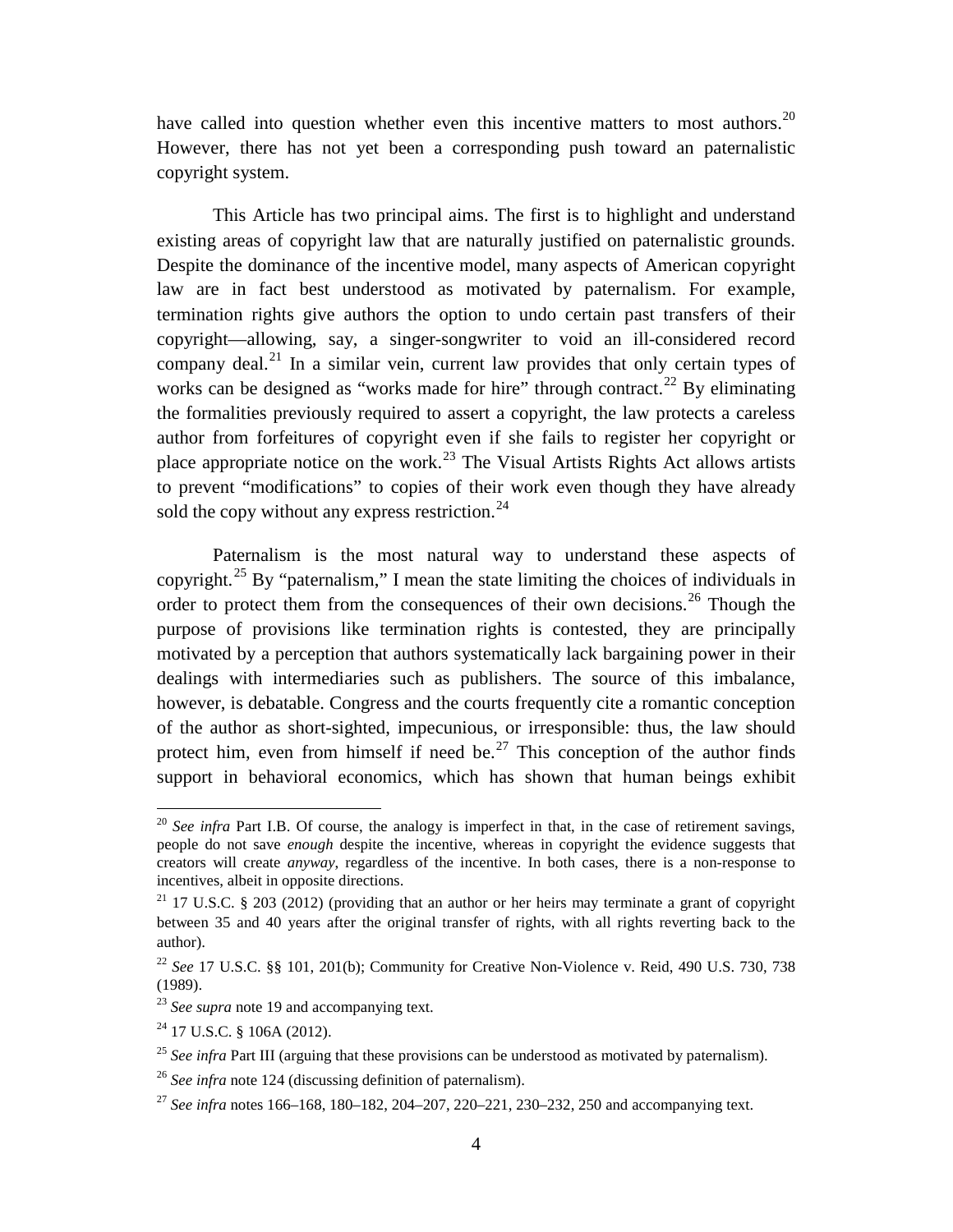bounded willpower and rationality.<sup>[28](#page-5-0)</sup> Other accounts emphasize structural factors, such as publishers' dominant market position or uncertainty in valuing artistic works.<sup>[29](#page-5-1)</sup> Either way, these provisions *operate* in a paternalistic fashion, in that they limit the contractual freedom of authors for their own benefit.

They also give rise to an important tension between the incentive model's conception of the author, and that of copyright's paternalistic provisions. Copyright's incentive model envisions authors as hyper-rational economic actors, who will only create new works if, say, their copyright lasts 70 years after their death as opposed to 50. Many actual copyright provisions, however, suppose an unsophisticated, inept author who cannot look out for his own interests even in highly economic contexts such as the negotiation of a contract. Thus, taken on its own terms, copyright law supposes two very different conceptions of the author. On the one hand, the basic premise of copyright relies upon the notion that authors respond to incentives as a rational, calculating economic actor. On the other hand, many of the actual provisions in copyright law are best understood by appealing to notions of paternalism—specifically, that authors are unable to effectively look out for their own interests and need protection from the law. Because this tension speaks to the internal logic of copyright, it exists regardless of whether one accepts the recent critiques of the incentive model.

The second aim of this Article is to explore the normative and policy implications of copyright law's different visions of author rationality. If we take the strictly rational author of the dominant incentive model seriously, it is difficult to justify copyright's paternalistic aspects. In particular, on this view, it is imperative to reinstate copyright formalities to ensure that copyrights are awarded only to those who were actually motivated by the extrinsic incentive to create. The evidence in favor of intrinsic motivation is clear for at least some significant subset of authors. Grating copyright to these creators, on the incentive model's account, would seem only to create social costs.

If we instead adopt the more realistic model of the author as merely boundedly rational like the rest of us, the implications become more complicated as there are multiple behavioral failures in play.<sup>[30](#page-5-2)</sup> Though critiques of copyright's incentive model are pervasive, much of this work implicitly presumes that, if authors are not actually motivated by copyright's economic incentive, the optimal response

<span id="page-5-0"></span> <sup>28</sup> *See infra* Part II.A (reviewing human deviations from the rational actor model).

<span id="page-5-1"></span><sup>29</sup> *See infra* note[s 186](#page-31-0)[–188,](#page-31-1) [219](#page-35-1) and accompanying text.

<span id="page-5-2"></span><sup>&</sup>lt;sup>30</sup> See infra Part II.C (discussing potential behavioral failures in copyright creation and assignment.)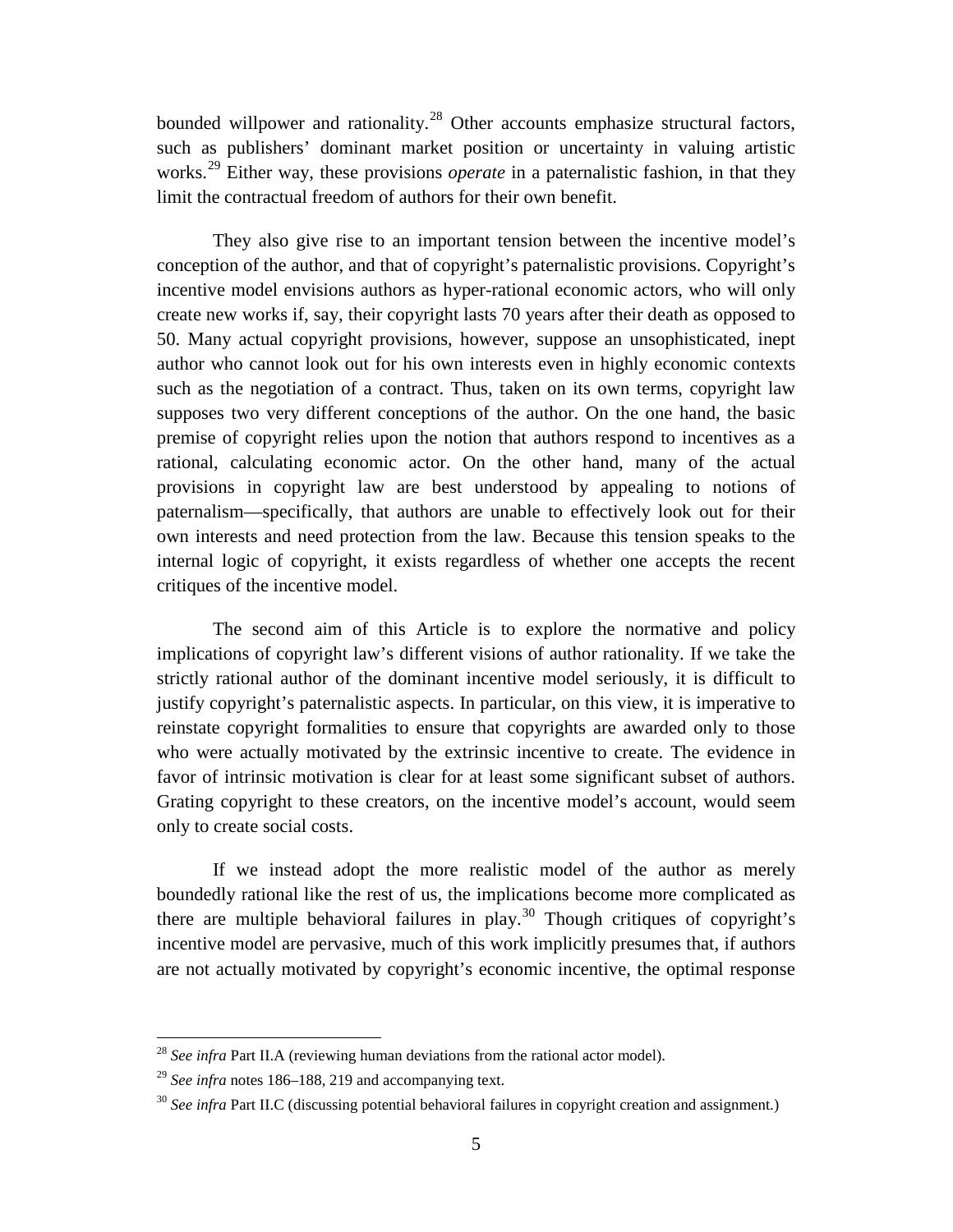is for the government to cease granting copyrights altogether.<sup>[31](#page-6-0)</sup> But this conclusion is certainly premature, and hardly the only response to the empirical evidence. An equally natural move is toward a paternalistic copyright regime. This view accepts that authors are not rational economic actors; they are short-sighted, lack bargaining power, and may not effectively look out for their own interests. It further accepts the evidence that authors at best weakly respond to distant and uncertain economic incentives. On this view, if the government wishes to encourage greater creation, it would be more effective to do so by direct means. Similarly, if we take seriously the goal of author protection that justifies copyright's paternalistic provisions, we would likely want stronger medicine the current law's relatively weak protections.

The legal structure of more unabashedly paternalistic copyright regime might take many different forms. On the author-protection side, a paternalistic view would likely expand termination rights, more sharply restrict the alienability of copyright or even guarantee authors some minimum royalty. It could expand statutory licenses in lieu of expanded copyright entitlements. On the incentives side, a paternalistic copyright regime might move away from uncertain *ex post* property rights entirely, spurring intellectual creation *ex ante* through direct funding. Such means might be government-driven, as in the example of NEA grants, or decentralized, as in the case of Kickstarter campaigns. Either way, they endeavor to motivate creation though direct, certain, and present-time methods.

This vision of a paternalistic copyright regime is intended only as an exploration, and not a normative endorsement, of any particular reform. It is merely to observe that our current hybrid model risks incurring the costs of a moral-rightsstyle regime (expansive copyright granted by default) without the corresponding benefits (ensuring that authors actually see a piece of the profits from their work). The optimal policy to encourage creation of new works of course depends on many normative assumptions and complicated empirical realities that are well beyond the scope of this Article—most critically, the relative costs of various means of encouraging creation.<sup>[32](#page-6-1)</sup> Nonetheless, it is worthwhile to consider what a paternalistic regime would look like, both as a thought experiment and an examination of oftoverlooked policy tools.

<span id="page-6-0"></span> <sup>31</sup> *See, e.g.*, Johnson, *supra* note [3,](#page-1-2) at 675–76 (arguing that the flaws in the incentive model mean that copyright should be "phased out entirely" and replaced with "very targeted, industry-sector-specific, application-specific rights"). Most commentators do not go so far and propose instead a narrowing of the scope of copyright. *See, e.g.,* Cohen, *supra* note [8,](#page-2-7) at 1204 (advocating "to replace broad, allencompassing statutory provisions . . . with narrower, more clearly delimited" rights).

<span id="page-6-1"></span><sup>32</sup> At the least, it also requires a normative view on what the *desired level* of creation is, both in amount and in kind.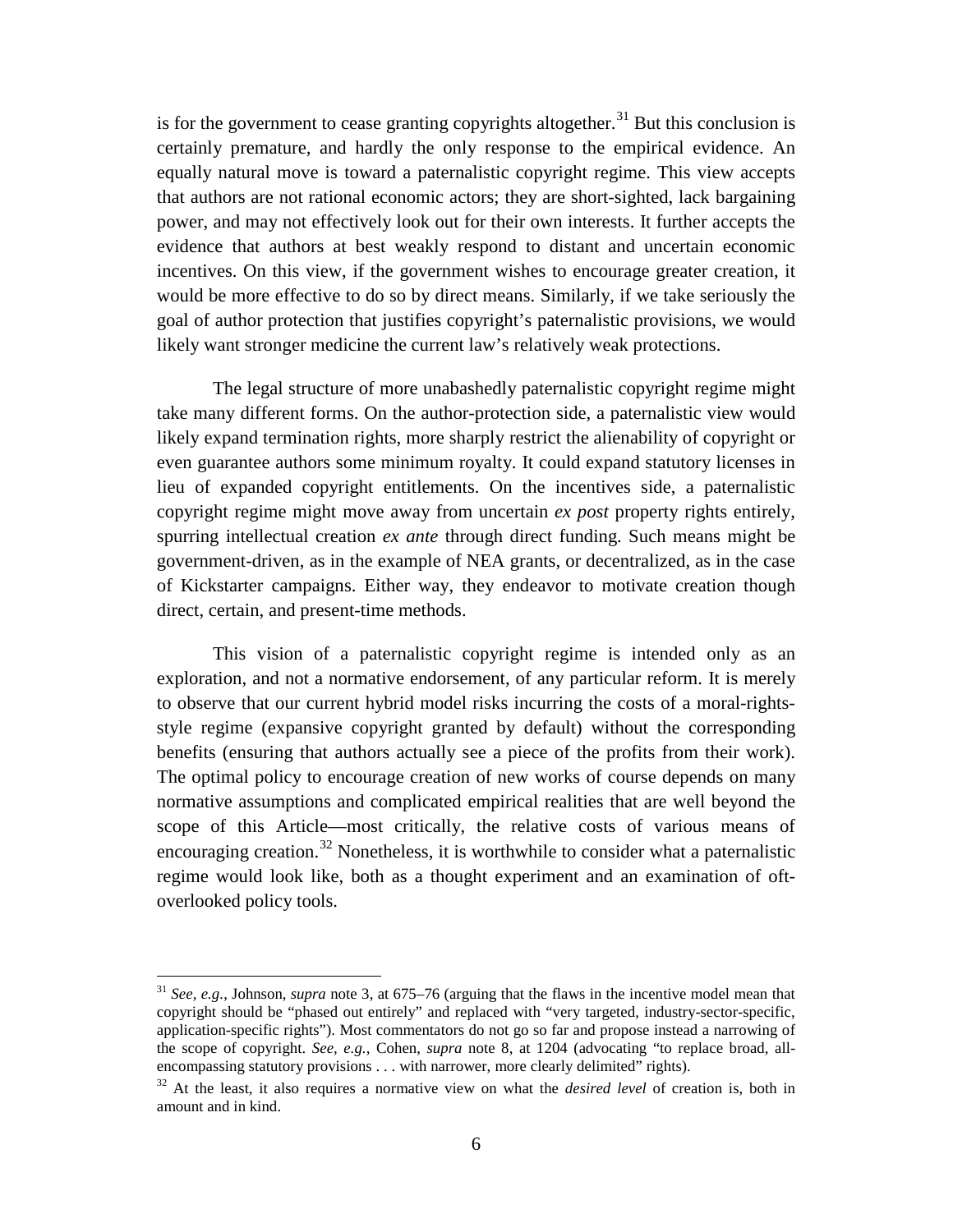It is equally interesting to consider the policy levers that a paternalistic copyright regime would seek to *avoid*. In particular, accepting that human beings are not rational actors counsels against reforms that rely on increasing marginal incentives. There would seem to be little value in, for example, increasing the length of the copyright term by an additional 20 years, expanding the scope of copyright to derivative works, or providing legal support for measures like digital rights management.<sup>[33](#page-7-1)</sup> Such incentives-premised reforms seem at best useless, and very likely counterproductive given the real costs of copyright.<sup>[34](#page-7-2)</sup> Of course, such reforms have been precisely the approach of copyright lawmaking from the 1976 Copyright Act until the present. Recognizing the drawbacks of the marginal incentives approach is especially pressing given the recent push by the Register of Copyrights for a full-scale revision of American copyright law.<sup>[35](#page-7-3)</sup>

The remainder of this Article will proceed as follows. Part I provides background on the traditional justification for copyright based on economic incentives, as well as competing theories. It then surveys the recent debates over the empirical basis of the incentive model. Part II reviews the parallel shift in thinking that has been spurred by the field of behavioral economics, and draws some analogies between this field and copyright law. Part III examines the tension in copyright between the incentive story that underpins its foundation, and the many specific doctrinal provisions that envision a creator who is hardly the rational actor supposed by the incentive model. Part IV builds on the critiques of the incentive model to envision the legal structure that a paternalistic copyright law might take.

### <span id="page-7-0"></span>I. COPYRIGHT THEORY

American copyright law is principally justified by a theory of creator incentives. This Part first reviews the traditional incentive model that remains the dominant justification for copyright law. Next, it surveys the growing body of empirical evidence that raises serious questions about the incentive story. Studies in fields as diverse as economics, psychology, cultural theory—as well as firsthand accounts of creators themselves—suggest that intrinsic motivations drive much

<span id="page-7-1"></span> <sup>33</sup> *See* 17 U.S.C. § 106(2) (2012) (grating authors the exclusive right "to prepare derivative works based upon the copyrighted work"); Sonny Bono Copyright Term Extension Act, Pub. L. No. 105- 298, 111 Stat. 2827 (1998) (extending copyright duration an additional twenty years); Digital Millennium Copyright Act, Pub. L. No. 105-304, 112 Stat. 2860 (1998) (penalizing the circumvention of digital rights management protecting copyrighted works).

<span id="page-7-2"></span><sup>34</sup> *See, e.g.*, Stephen Breyer, *The Uneasy Case for Copyright*, 84 HARV. L. REV. 281, 313-21 (1970) (describing benefits to readers of lower prices, wider distribution, and expanded access were copyright in books abolished); LAWRENCE LESSIG, FREE CULTURE (2003) (describing harms to creativity and culture flowing from the expansion of copyright).

<span id="page-7-3"></span><sup>35</sup> Maria A. Pallante, *The Next Great Copyright Act*, 36 COLUM. J.L. & ARTS 315 (2013) (urging comprehensive copyright law revision).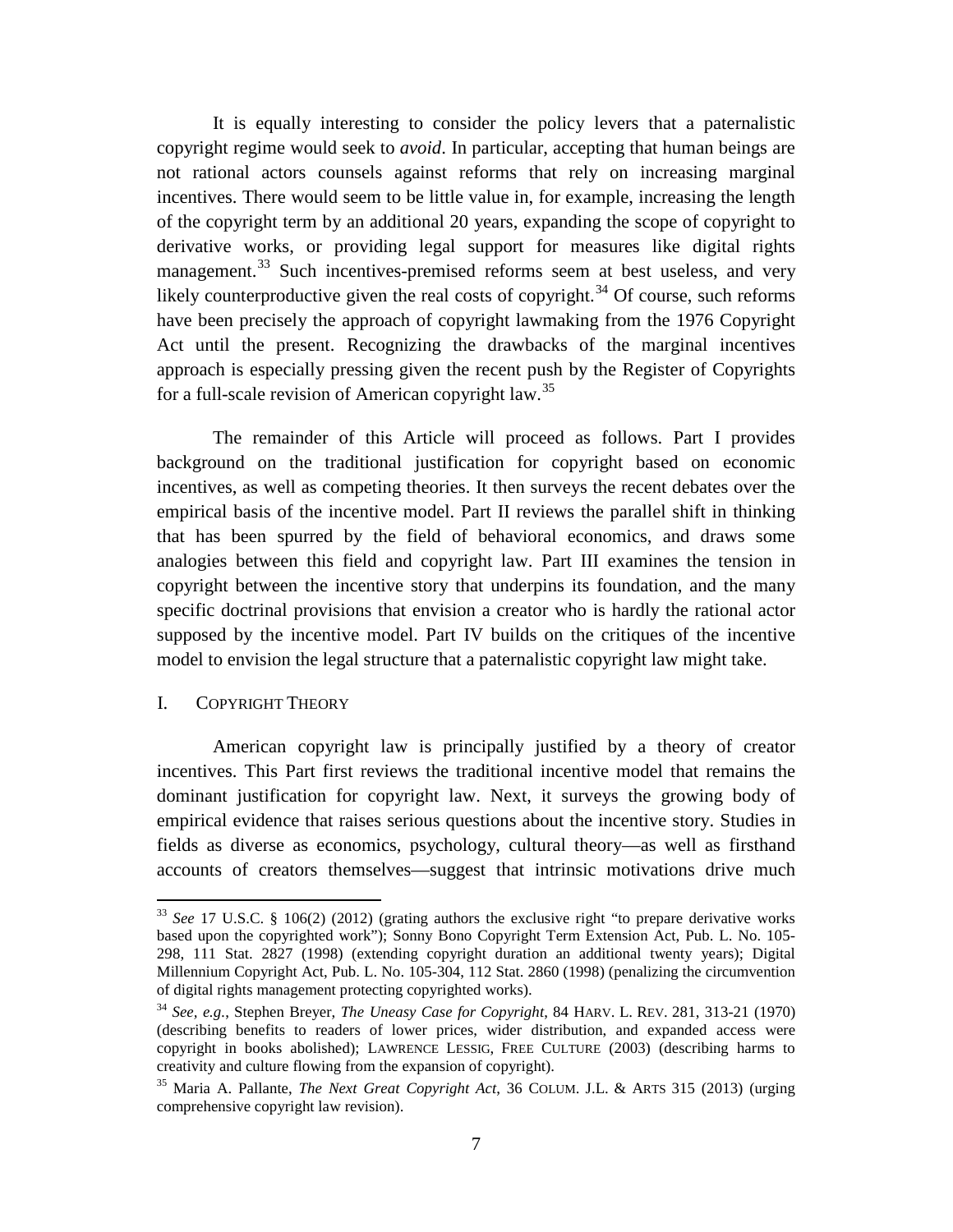artistic creation. This Part concludes by briefly overviewing alternative theories to justify copyright. While the critiques of the incentive model do not directly impact these competing theories, they have had secondary and limited influence in American copyright law.

<span id="page-8-7"></span>Several caveats are in order. Most obviously, the overview presented here is necessarily brief and cannot give full due to either the dominant incentive theory of copyright or its many competitors, some of which have received book-length treatment.[36](#page-8-1) Second, this Article does not intend to endorse any particular theory of copyright; it focuses on the incentive model simply because it is the dominant one in American legal discourse. Finally, it is not the purpose of this Article to reach an ultimate conclusion as to whether the incentive model is supported by the available evidence. Although there is substantial commentary questioning the incentive model, significant arguments and evidence exist for both sides.<sup>[37](#page-8-2)</sup> Regardless of the incentive model's tension with the external empirical evidence, more critical to this Article's argument is the incentive model's *internal* tension with many actual provisions of copyright law. That incongruity is explored in depth in later sections.

## *A. The Incentive Model*

<span id="page-8-0"></span>American copyright is primarily justified by a simple, utilitarian, and economic argument, which asserts that copyright is necessary to encourage the creation of new works. The traditional logic goes as follows: In a world without copyright, once an artistic work is written and published, free riders could make and sell copies of that work cheaply (merely the cost to make a copy), denying authors the ability to profit from their work.<sup>[38](#page-8-3)</sup> In particular, authors would not be able to recoup the investments in time and effort necessary to create the work; as a result, authors would not bother to create new works.<sup>[39](#page-8-4)</sup> As Samuel Johnson famously put it, "no man but a blockhead ever wrote but for money."[40](#page-8-5) Copyright provides a monetary reward by legally prohibiting the copying and sale of works without permission from the author.<sup>[41](#page-8-6)</sup> This exclusivity permits authors to sell their work at a

<span id="page-8-1"></span> <sup>36</sup> *See, e.g.*, ROBERT P. MERGES, JUSTIFYING INTELLECTUAL PROPERTY (2011) (providing a normative theory of intellectual property relying on the foundational philosophy of Locke, Kant, and Rawls); LANDES & POSNER*, supra* note [18](#page-3-10) (providing detailed economic theory and model of intellectual property); NEIL WEINSTOCK NETANEL, COPYRIGHT'S PARADOX (2008) (offering a vision of copyright animated by First Amendment and democratic values). For a more comprehensive overview and taxonomy of intellectual property theories, *see* Fisher, *supra* note [4.](#page-1-10)

<span id="page-8-2"></span><sup>37</sup> *See infra* note[s 83](#page-14-0)[–90](#page-15-1) and accompanying text.

<span id="page-8-3"></span><sup>38</sup> *See* LANDES & POSNER*, supra* note [18,](#page-3-10) at 40–41.

<span id="page-8-4"></span><sup>39</sup> Fromer, *supra* note [2,](#page-1-1) at 1750–51.

<span id="page-8-5"></span><sup>40</sup> JAMES BOSWELL, 3 BOSWELL'S LIFE OF JOHNSON 19 (G. Hill ed. 1934), *quoted in* Campbell v. Acuff-Rose Music, Inc., 510 U.S. 569, 584 (1994).<br><sup>41</sup> 17 U.S.C. § 106 (2012).

<span id="page-8-6"></span>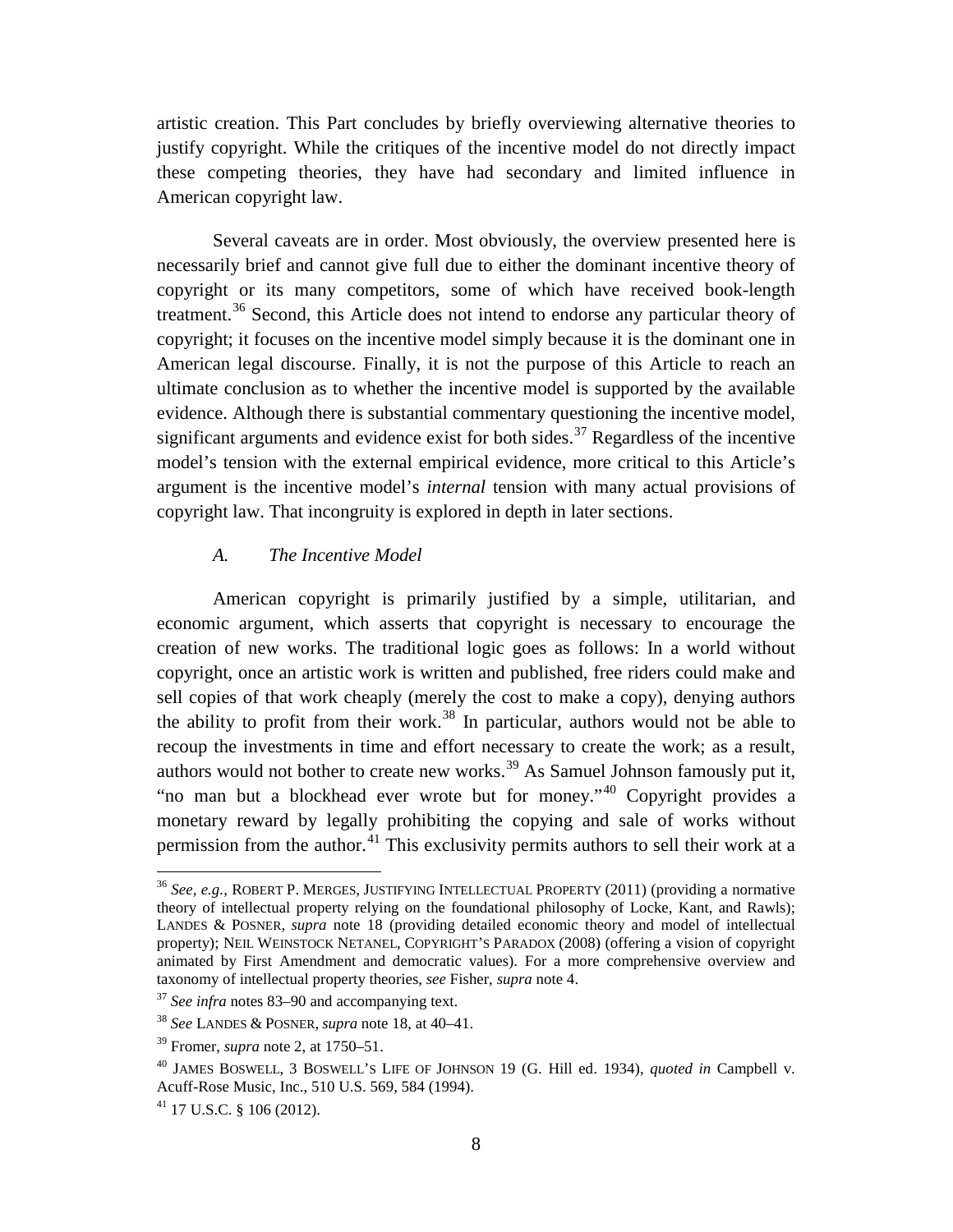higher price and thereby recover the costs of creation, providing the necessary incentive to create in the first instance.

In the language of neoclassical economics, copyright is said to solve a public goods problem. Public goods are (i) non-rivalrous, in the sense that one person's enjoyment of the good does not negatively impact another's enjoyment; and (ii) nonexcludable, in the sense that (absent legal rights) it is difficult to limit access to the good.<sup>[42](#page-9-0)</sup> Intellectual creations have a strongly public good character because they can be replicated cheaply and easily.<sup>[43](#page-9-1)</sup> Absent legal intervention, economic theory predicts that public goods will tend to be under-produced because of the problem of free riders, who can undercut the original author by selling copies at marginal cost.<sup>[44](#page-9-2)</sup> Importantly, however, the traditional law and economics account also recognizes the *costs* of the copyright protection, which include decreased consumption of works by the public because of higher cost, as well as fewer works created because of limited access to creative raw materials.<sup>[45](#page-9-3)</sup> Accordingly, the protection afforded by copyright should be limited in time and scope to, ideally, provide just enough incentive to create without unduly limiting access.

This incentive model is, far and away, the dominant theory of American copyright law. It is said to be found in the U.S. Constitution's intellectual property (IP) clause, which provides that Congress has power to grant copyrights and patents "[t]o promote the Progress of Science and useful Arts."[46](#page-9-4) The Supreme Court has expressly endorsed it on several occasions.<sup>[47](#page-9-5)</sup> So has Congress.<sup>[48](#page-9-6)</sup>

<span id="page-9-0"></span> <sup>42</sup> Johnson, *supra* note [3,](#page-1-2) at 628–29.

<span id="page-9-1"></span><sup>43</sup> *See* Landes & Posner, *supra* note [3,](#page-1-2) at 326.

<span id="page-9-2"></span><sup>44</sup> LANDES & POSNER, *supra* note [18,](#page-3-10) at 40 ("In the absence of copyright protection the market price of a book or other expressive work will eventually be bid down to the marginal cost of copying, with the result that the work may not be produced in the first place . . . .").

<span id="page-9-3"></span><sup>45</sup> *See id.* at 22–24 (costs in reduced access to works), 66–70 (costs to subsequent producers of intellectual creation).

<span id="page-9-4"></span><sup>46</sup> U.S. CONST. art. I, § 8, cl. 8.

<span id="page-9-5"></span><sup>47</sup> *See, e.g.*, Sony Corp. of Am. v. Universal City Studios, Inc., 464 U.S. 417, 429 (1984) ("[Copyright] is intended to motivate the creative activity of authors and inventors by the provision of a special reward . . . ."); Twentieth Century Music Corp. v. Aiken, 422 U.S. 151, 156 (1975) ("The immediate effect of our copyright law is to secure a fair return for an 'author's' creative labor. But the ultimate aim is, by this incentive, to stimulate artistic creativity for the general public good."); Mazer v. Stein, 347 U.S. 201, 219 (1954) ("The economic philosophy behind [IP] is the conviction that encouragement of individual effort by personal gain is the best way to advance public welfare through the talents of authors and inventors  $\dots$ .")

<span id="page-9-6"></span><sup>48</sup> *See generally* Fromer, *supra* note [2,](#page-1-1) at 1750 n.22 (collecting sources); H.R. REP. 60-2222, at 7 (1909) ("The enactment of copyright legislation by Congress under the terms of the Constitution is not based upon any natural right that the author has in his writings . . . but upon the ground that the welfare of the public will be served and progress of science and useful arts will promoted by securing to authors for limited periods the exclusive rights to their writings.").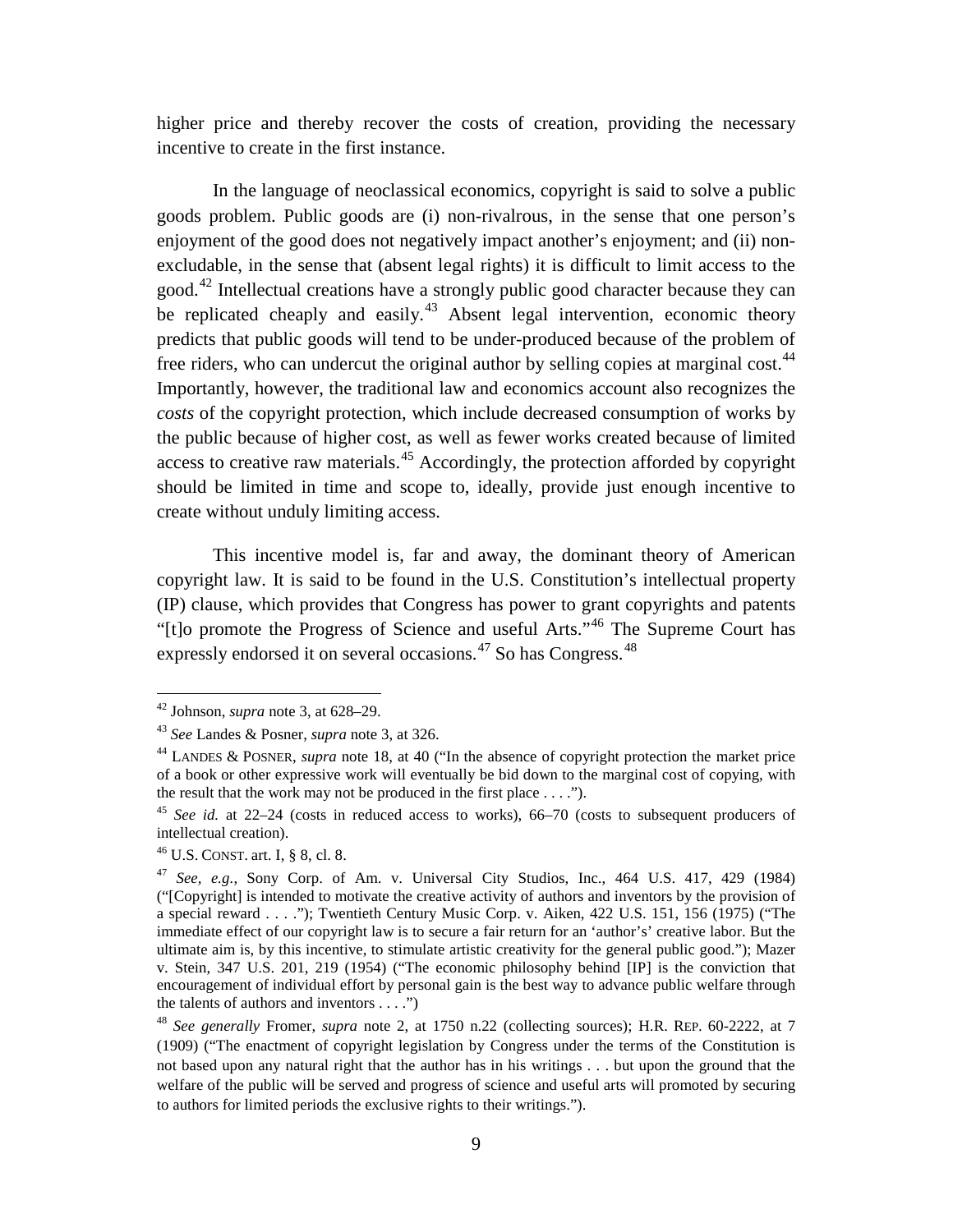<span id="page-10-7"></span>Despite its dominance, scholars have raised important objections to the incentive model on its own terms. The most obvious is that copyright does not actually guarantee authors any economic benefit. Rights are not the same as compensation, and the reward promised by copyright is dependent upon success in the market—which is usually both unlikely and unpredictable.<sup>[49](#page-10-1)</sup> Moreover, the current scope of copyright gives creators such expansive rights that it can seem implausible that those rights motivated the original creation.<sup>[50](#page-10-2)</sup> Jonathan Barnett makes this point vividly: "did J.K. Rowling really write the original Harry Potter novel because she foresaw the ability to license the Harry Potter property to Warner Bros. for a film, to Disney for a Harry Potter amusement park ride, and to Mattel for Harry Potter-themed toys? No, she almost certainly did not."<sup>[51](#page-10-3)</sup> Finally, it is questionable whether the incentive story—as invoked by Congress and others to support expansions of copyright—is sincere. On a more cynical view, the incentive model is merely rhetoric used to invoke the sympathetic figure of the author in order to mask the special interests that truly benefit from expansions of copyright.<sup>[52](#page-10-4)</sup>

## <span id="page-10-6"></span>*B. Critiques of the Incentive Model*

<span id="page-10-0"></span>Whatever the flaws of the incentive model, it does generate testable predictions. It is, after all, a theory of how people behave. This Part surveys a growing body of scholarship that challenges the empirical foundations of copyright's incentive model. A repeated theme in this literature is the notion that intrinsic motivation—and not the extrinsic economic incentive of copyright—underlies much artistic creation. Intrinsic motivation refers to an individual's desire to do something because it is inherently interesting or enjoyable; extrinsic motivation relies on incentives external to the individual, such as a payment of money.<sup>[53](#page-10-5)</sup> To be sure, the evidence in favor of intrinsic motivation is not conclusive, and a careful analysis of

<span id="page-10-1"></span> <sup>49</sup> *See* Tushnet, *supra* note [4,](#page-1-10) at 517 ("[R]ights don't mean payment"); Barnett, *supra* note [10,](#page-2-8) at 398– 491 (reviewing the "high costs and risks of creative production" and characterizing creative goods as a "hits market").

<span id="page-10-2"></span><sup>50</sup> *See generally* Shyamkrishna Balganesh, *Foreseeability and Copyright Incentives*, 122 HARV. L. REV. 1569, 1571–76 (2009) (articulating this problem and arguing that the scope of copyright should be limited to uses that the "copyright owner (that is, the plaintiff) could have reasonably foreseen at the time that the work was created").

<span id="page-10-3"></span><sup>51</sup> Barnett, *supra* note [10,](#page-2-8) at 409.

<span id="page-10-4"></span><sup>52</sup> *See generally* JESSICA LITMAN, DIGITAL COPYRIGHT 22–63 (2d ed. 2006) (describing copyright lawmaking process as driven by concentrated groups of industry stakeholders); Stewart E. Sterk, *Rhetoric and Reality in Copyright Law*, 94 MICH. L. REV. 1197 (1996) (arguing copyright's author-centered rhetoric cannot fully account for its expansion and suggesting that it has been employed to benefit copyright industry groups); Cohen, *supra* note [8,](#page-2-7) at 1192 ("Lobbyists for the copyright industries are in the habit of asserting that copyright is the single most critical prerequisite for a vibrant artistic and intellectual culture. Some of this is theater driven by political expediency.").

<span id="page-10-5"></span><sup>53</sup> *See generally* Richard M. Ryan & Edward L. Deci, *Intrinsic and Extrinsic Motivations: Classic Definitions and New Directions*, 25 CONTEMP. EDUC. PSYCHOL. 54, 55 (2000).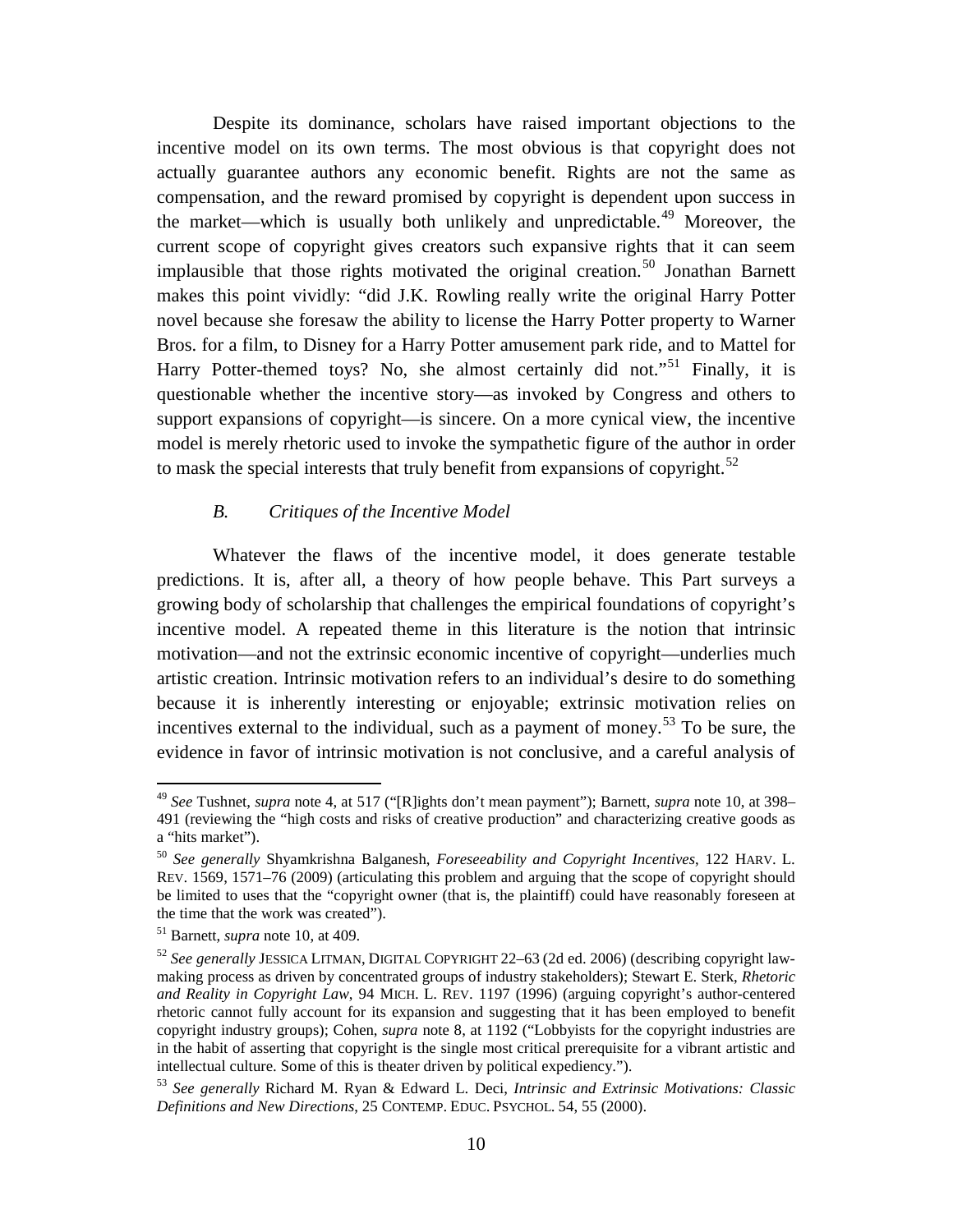the social science reveals that the degree of responsiveness to external incentives may depend on the individuals involved, the type of work at issue, the threshold for creativity, and other factors.<sup>[54](#page-11-0)</sup> Nonetheless, there is significant evidence that many creators do not respond to economic incentives in the straightforward way envisioned by the incentive model.

Perhaps the most forceful cases against the incentive model were recently put forth by Diane Zimmerman and Eric Johnson. Professor Zimmerman relies on a number of studies in psychology and behavioral economics to conclude that copyright's incentive story is "based on partially or even wholly mistaken beliefs about human behavior."[55](#page-11-1) Her first insight points to the extremely uncertain nature of economic returns from creative activity. Because the average writer can expect to earn less than the minimum wage for her work, "it is more credible to understand their devotion to the production of expressive works more as a product of love than as a response to the promise of money."[56](#page-11-2) This intuition is bolstered by a raft of studies from psychology and social science tending to show that human creativity is driven mainly by intrinsic motivations such as self-actualization or the simple love of the creative endeavor.<sup>[57](#page-11-3)</sup> Even more provocatively, research from scholars such as Edward Deci, Richard Ryan, and Teresa Amabile suggests that offering economic incentives can actually be *detrimental* to creativity in some circumstances. [58](#page-11-4) On the policy side, Zimmerman urges that "skepticism about the market incentive story can be a useful antidote to copyright's excess[es]."<sup>[59](#page-11-5)</sup>

<span id="page-11-8"></span>Professor Johnson goes even further than Zimmerman to flatly reject what he calls the "incentive fallacy" in copyright.<sup>[60](#page-11-6)</sup> Like Zimmerman, Johnson relies extensively on studies of intrinsic motivation in psychology and behavioral economics to conclude that, by and large, people are "intrinsically motivated to undertake novel and challenging intellectual tasks" like artistic creation.<sup>[61](#page-11-7)</sup> Johnson broadens his case, however, looking to case studies of the flourishing world of user-

<span id="page-11-9"></span><span id="page-11-0"></span> <sup>54</sup> *See* Buccafusco et al., *supra* note [10,](#page-2-8) at 1932–43 (reviewing social science literature and concluding that while some studies find that creativity is more conducive to intrinsic motivation, other studies show that extrinsic motivation can enhance creativity under some circumstances).

<span id="page-11-1"></span><sup>55</sup> Zimmerman, *supra* note [1,](#page-1-9) at 34.

<span id="page-11-2"></span><sup>56</sup> *Id.* at 38–40. Zimmerman acknowledges that there are clever ways to account for such behavior on a neoclassical economic model, such as "a lottery theory," but finds it difficult to "squeeze the starving artist into that familiar storyline." *Id.* 41–42.

<span id="page-11-3"></span><sup>57</sup> *See id.* at 43-48 (reviewing the psychological and behavioral economics accounts of intrinsic motivation).

<span id="page-11-4"></span><sup>58</sup> *See id.* at 50–54.

<span id="page-11-5"></span><sup>59</sup> *Id.* at 54–55.

<span id="page-11-6"></span><sup>60</sup> Johnson, *supra* note [3,](#page-1-2) at 623.

<span id="page-11-7"></span><sup>61</sup> *See id.* at 640–46 (citing studies by Teresa Amabile and Edward Deci, among others).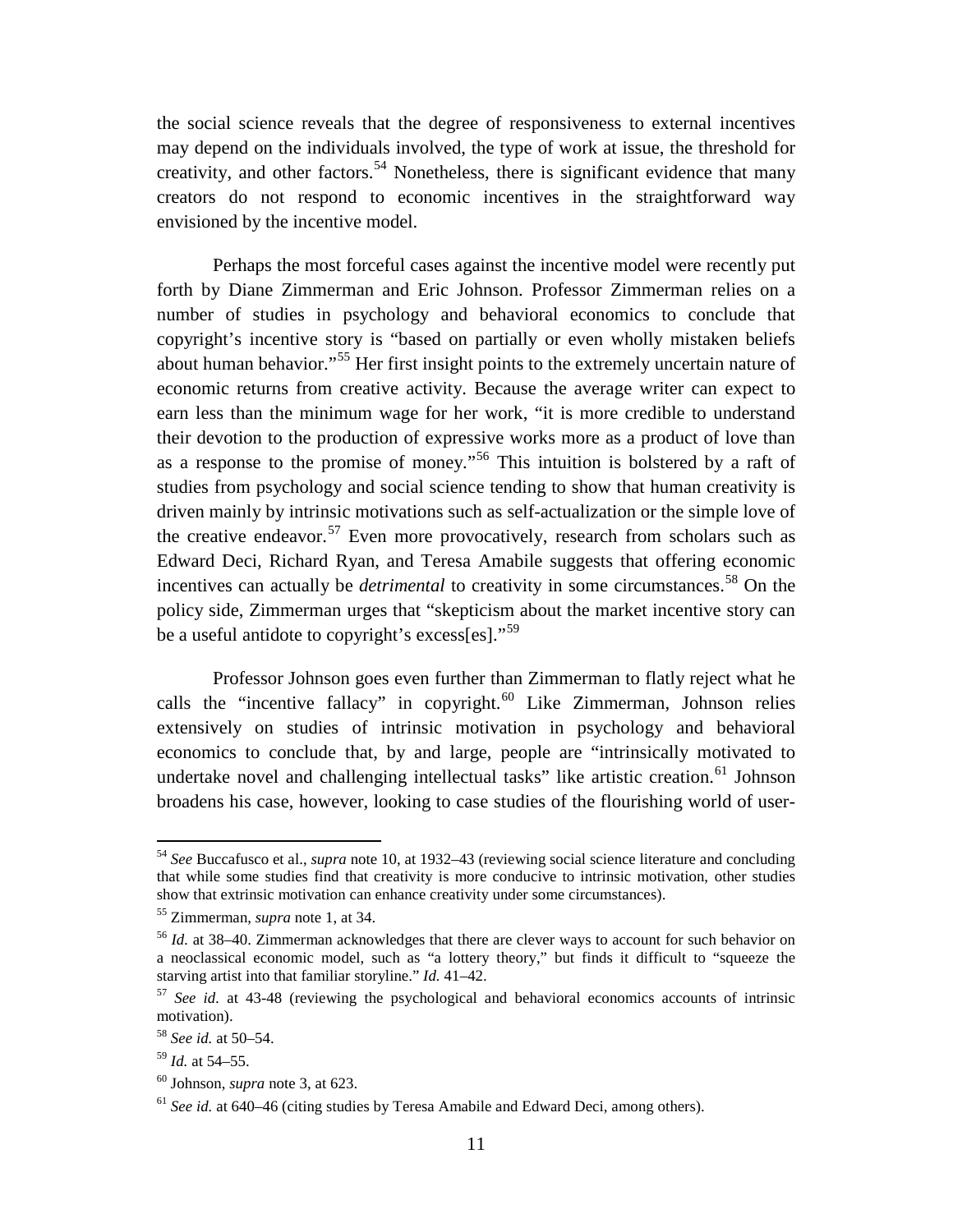generated digital content, which is typically created by "legions of everyday nonprofessionals" with "zero expectation of getting paid."<sup>[62](#page-12-0)</sup> Wikipedia, YouTube, blogs, and the open source software movement are cited as familiar examples.<sup>[63](#page-12-1)</sup> Johnson also questions the historical basis of the incentive model's promise of rewards for creators, in that early forms of IP granted monopolies to *publishers*, not to writers.<sup>[64](#page-12-2)</sup> Johnson is perhaps most bold in his policy recommendations, urging that existing IP rights be eliminated in favor of narrow, industry-specific rights for the limited areas (such as Hollywood movies) where they are truly needed to incent artistic creation.<sup>[65](#page-12-3)</sup>

Rebecca Tushnet takes a different tack in her critique of the incentive model, focusing on the firsthand accounts and lived experiences of authors. [66](#page-12-4) Professor Tushnet concludes that "[m]any standard experiences of creativity simply do not fit into the incentive model."[67](#page-12-5) Those experiences are of course varied, but by their own accounts, authors are driven more by passion than economic reward: they write because they enjoy doing so, to make a mark, or because they feel a compulsion to do so.[68](#page-12-6) Critically, Tushnet finds a surprising degree of similarity between the accounts of prominent writers working in traditional markets and creators of "fanworks" who typically publish their work online for free.<sup>[69](#page-12-7)</sup> Tushnet is careful not to conclude from her analysis that economic incentives are necessarily "irrelevant or disrespectable," but nonetheless urges recognition that the reality of creation is richer and messier than the incentive model supposes.<sup>[70](#page-12-8)</sup>

<span id="page-12-10"></span>Julie Cohen's scholarship questions the incentive model from yet another perspective—that of postmodern social and cultural theory.<sup>[71](#page-12-9)</sup> Drawing on this body

<span id="page-12-0"></span> <sup>62</sup> *Id.* at 647–48.

<span id="page-12-1"></span><sup>63</sup> *See id.* at 650–52 (reviewing examples of digital creativity).

<span id="page-12-2"></span><sup>&</sup>lt;sup>64</sup> See id. at 635–40 (questioning consistency of early history of IP and the incentive model).

<span id="page-12-3"></span><sup>65</sup> *Id.* at 675–76 (arguing that the flaws in the incentive model mean that copyright should be "phased out entirely" and replaced with "very targeted, industry-sector-specific, application-specific rights").

<span id="page-12-4"></span><sup>66</sup> Tushnet, *supra* note [4,](#page-1-10) at 515–16. In some ways, Tushnet's work builds upon the tradition of Mihaly Csikszentmihalyi, whose psychological research relied extensively on firsthand interviews with creators. MIHALY CSIKSZENTMIHALYI, CREATIVITY: FLOW AND THE PSYCHOLOGY OF DISCOVERY AND INNOVATION (2d ed. 2013). Csikszentmihalyi reaches similar conclusions about intrinsic motivation. *See id.* at 107 ("It is not the hope of achieving fame or making money that drives [creative persons]; rather, it is the opportunity to do the work that they enjoy doing.").

<span id="page-12-5"></span><sup>67</sup> Tushnet, *supra* note [4,](#page-1-10) at 522.

<span id="page-12-6"></span><sup>68</sup> *See id.* at 522–36 (reviewing accounts of writers who cite these motivations).

<span id="page-12-7"></span><sup>&</sup>lt;sup>69</sup> *See id.* at 546 ("[C]reators' passions are strikingly similar across the boundary between 'original'/authorized and unauthorized derivative works.").

<span id="page-12-8"></span><sup>70</sup> *Id.* at 516.

<span id="page-12-9"></span><sup>71</sup> *See generally* Cohen, *supra* note [8;](#page-2-7) Julie E. Cohen, *Copyright as Property in the Post-Industrial Economy: A Research Agenda*, 2011 WIS. L. REV.141, 142–149.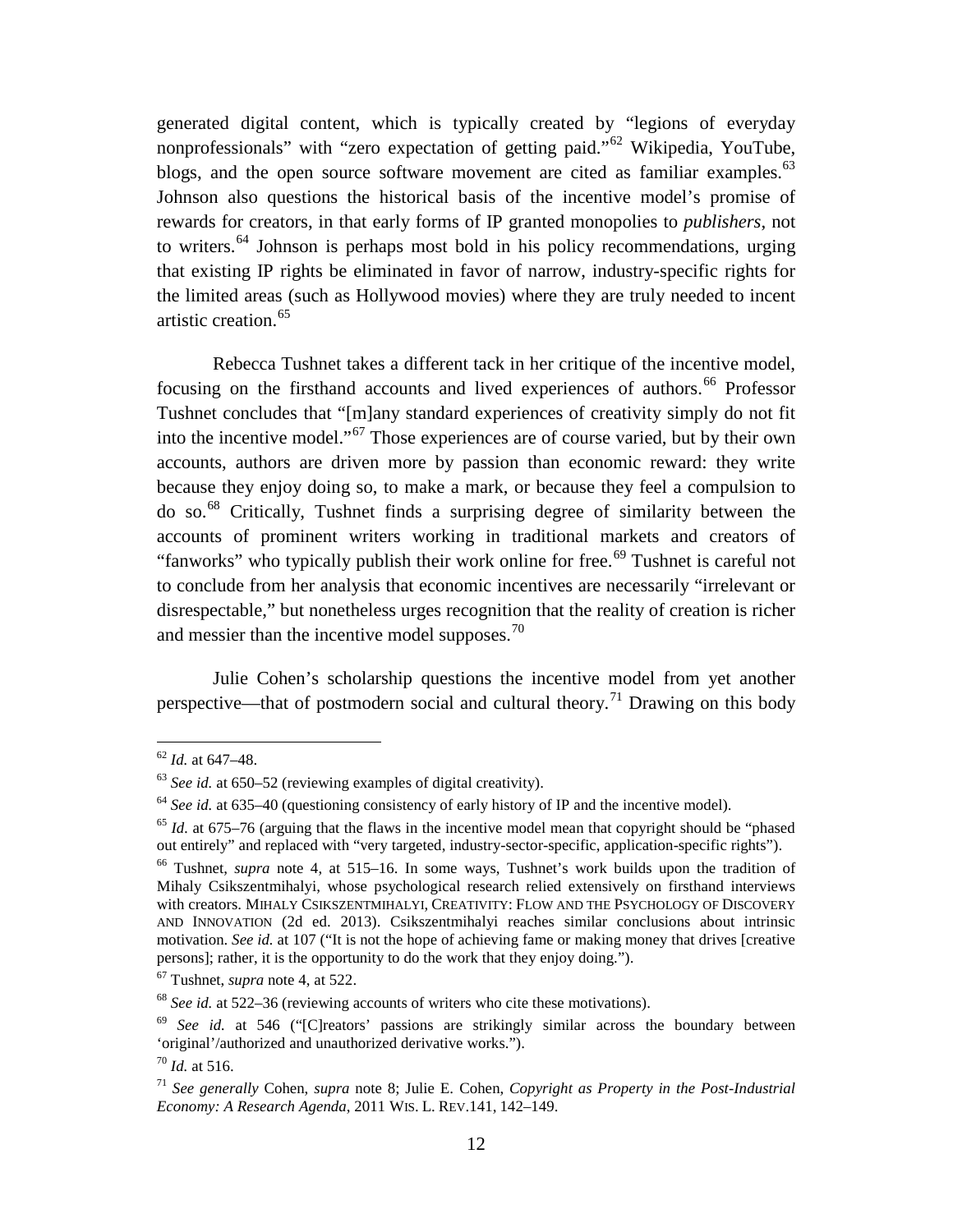of thinking, as well as insights from psychology and the narratives of creators, Professor Cohen denies the descriptive truth of the "incentives-for-authors" story.<sup>[72](#page-13-0)</sup> Instead, she relies on cultural theory to develop a complex account of creativity that emphasizes the dynamic interactions between creators and the surrounding cultural context, wherein situated users engage in creative play within a particular socio-cultural environment.<sup>[73](#page-13-1)</sup> Copyright plays, at best, a "modest" role in stimulating such creative practice.<sup>[74](#page-13-2)</sup> To similar effect, albeit distinct in methodological approach, is the work of Roberta Kwall. Professor Kwall relies on theological and secular narratives of creation to emphasize the inspirational or religious aspect common to many accounts of creativity.<sup>[75](#page-13-3)</sup>

<span id="page-13-9"></span>A team of researchers led by Raymond Ku took a more data-oriented approach to testing the incentive model, examining whether changes in copyright protections correlate with an increase in the number of new works created.<sup>[76](#page-13-4)</sup> In other words, do expansions of copyright (e.g., increased duration, subject matter, or scope of protection) actually correspond to increased artistic creation, as measured by the number of works registered with the Copyright Office?<sup>[77](#page-13-5)</sup> Professor Ku et al. found that although changes in copyright law sometimes lead to increases in the number of works registered, this correlation was weak and unpredictable.<sup>[78](#page-13-6)</sup> At best, it was "slightly better than a coin toss whether a legal change will have any effect," and increases in the number of new works were largely a function of population growth.<sup>[79](#page-13-7)</sup> Their conclusion is that "the data do not support" the incentive model. $80$ 

To similar effect is the work of Christopher Sprigman, William Landes, and Richard Posner concerning the rate at which eligible copyrighted works were

<span id="page-13-0"></span> <sup>72</sup> Cohen, *supra* note [71,](#page-12-10) at 143 ("Everything we know about creativity and creative processes suggests that copyright plays very little role in motivating creative work.").

<span id="page-13-1"></span><sup>73</sup> *See* Cohen, *supra* note [8,](#page-2-7) at 1177–92 (providing a "decentered" account of creativity based on the insights of "social and cultural theory").

<span id="page-13-2"></span><sup>&</sup>lt;sup>74</sup> *Id.* at 1193 ("[Cultural theory] suggest[s] a much more modest conception of the role that copyright plays in stimulating creative processes and practices.").

<span id="page-13-3"></span><sup>75</sup> *See generally* Kwall, *supra* note [6,](#page-2-9) at 1951–70 (drawing on historical and theological accounts of creativity to conclude that "creativity is spurred by incentives that are noneconomic in nature").

<span id="page-13-4"></span><sup>76</sup> *See* Raymond Shih Ray Ku et al., *Does Copyright Law Promote Creativity? An Empirical Analysis of Copyright's Bounty*, 62 VAND. L. REV. 1669 (2009)

<span id="page-13-5"></span> $\frac{77}{2}$  *See id.* at 1689–95 (outlining the methodology of the study).

<span id="page-13-6"></span><sup>78</sup> *Id.* at 1673 ("[T]here is no uniform or fully predictable statistical relationship between laws that increase copyright term, subject matter, rights, or criminal penalties and the number of new works registered in general. Overall, the most one can expect is a 38 percent chance that a law increasing copyright protection will lead to an increase in the number of new registrations.").

<span id="page-13-7"></span><sup>79</sup> *Id.* at 1708, 1672.

<span id="page-13-8"></span><sup>&</sup>lt;sup>80</sup> *See id.* at 1672 ("Despite the logic of the theory that increasing copyright protection will increase the number of copyrighted works, the data do not support it.").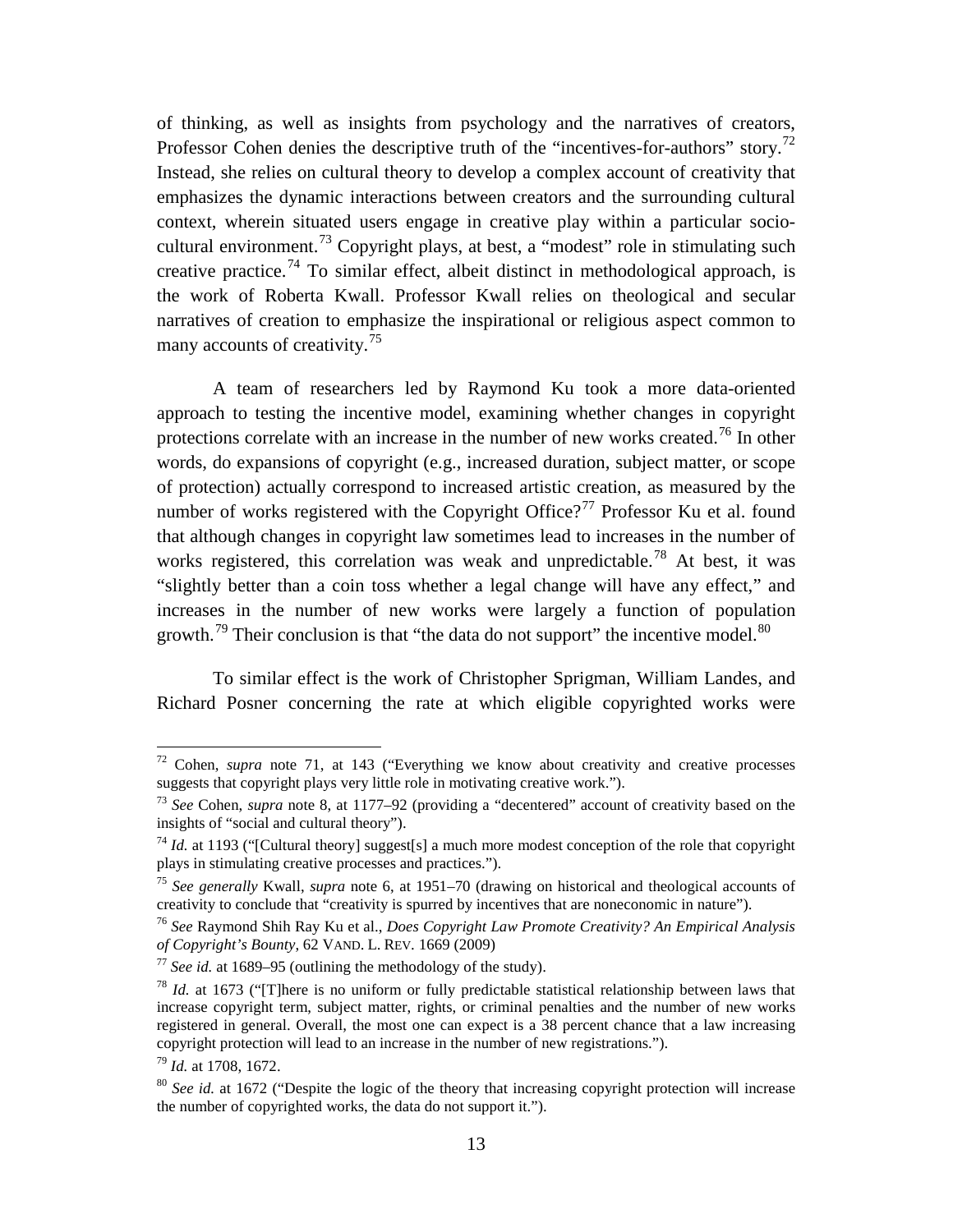<span id="page-14-9"></span><span id="page-14-8"></span>registered and renewed under the former system of copyright formalities. $81$  Even though creators would forfeit their copyright if they failed to take these steps, most did not bother to register a copyright when their work was published, and even fewer took the opportunity to renew the copyright. $82$  This suggests both that the incentive of copyright was unimportant to these authors, and that the expected value of the work was so low that it was not worthwhile to assert copyright.

Despite this diverse body of scholarship questioning the incentive model, there is by no means a consensus on the issue. First, there is room to debate how broadly to understand the experimental results from psychology and behavioral economics, which usually rely on artificial experimental environments. For example, a team of legal scholars lead by Christopher Buccafusco analyze much of the same social science literature as Zimmerman and Johnson, but are more circumspect about how far to read the results. They acknowledge some evidence that intrinsic motivations are more conducive to creativity, but point to "other studies that suggest that extrinsic rewards do not always undermine creativity and can, in fact, enhance it."<sup>[83](#page-14-3)</sup> In their view, the results are best reconciled as revealing that the efficacy of extrinsic incentives depends on the task at issue, how the subjects are instructed, how performance is measured, and the level of reward.<sup>[84](#page-14-4)</sup> Their own experimental work finds that the threshold by which creativity is measured can affect responsiveness to external incentives.<sup>[85](#page-14-5)</sup> Nonetheless, they agree that individuals respond to incentives in a much more complex way than the incentive model suggests. $86$ 

<span id="page-14-0"></span>In a similar vein, the firsthand accounts of creators themselves can be questioned as unrepresentative of their "true" motivations, or simply beside the point. Certainly no one denies that artists must find a way to support themselves in order to engage in their craft full-time. Jonathan Barnett, for example, notes that the "romantic" behavior of artists can be explained by "a chronic overestimate of, rather than indifference to, commercial success."[87](#page-14-7) Finally, it is also almost certainly true that the degree of intrinsic motivation depends upon the type of artistic work at

<span id="page-14-1"></span> <sup>81</sup> *See infra* Part III.C (discussing copyright formalities).

<span id="page-14-2"></span><sup>82</sup> *See* Sprigman, *supra* note [17,](#page-3-1) at 503–13 (reviewing studies estimating that between 5–50% of published works were registered); Johnson, *supra* note [3,](#page-1-2) at 658–59 (same). LANDES & POSNER*, supra* note [18,](#page-3-10) at 234–37 (finding renewal rates from 1910–1991 ranged between approximately 5–20% of registered works).

<span id="page-14-3"></span><sup>83</sup> Buccafusco et al., *supra* note [10,](#page-2-8) at 1737–38.

<span id="page-14-4"></span><sup>84</sup> *See id.* at 1939–43 (engaging in "meta-analysis" of the social science research on creativity and incentives).

<span id="page-14-5"></span><sup>85</sup> *Id.* at 1972–73.

<span id="page-14-6"></span><sup>&</sup>lt;sup>86</sup> *Id.* at 1939 ("Ultimately, however, one cannot simply assume that the addition of an incentive to an already motivated person will always yield more or better creative production.").

<span id="page-14-7"></span><sup>87</sup> Barnett, *supra* note [10,](#page-2-8) at 394.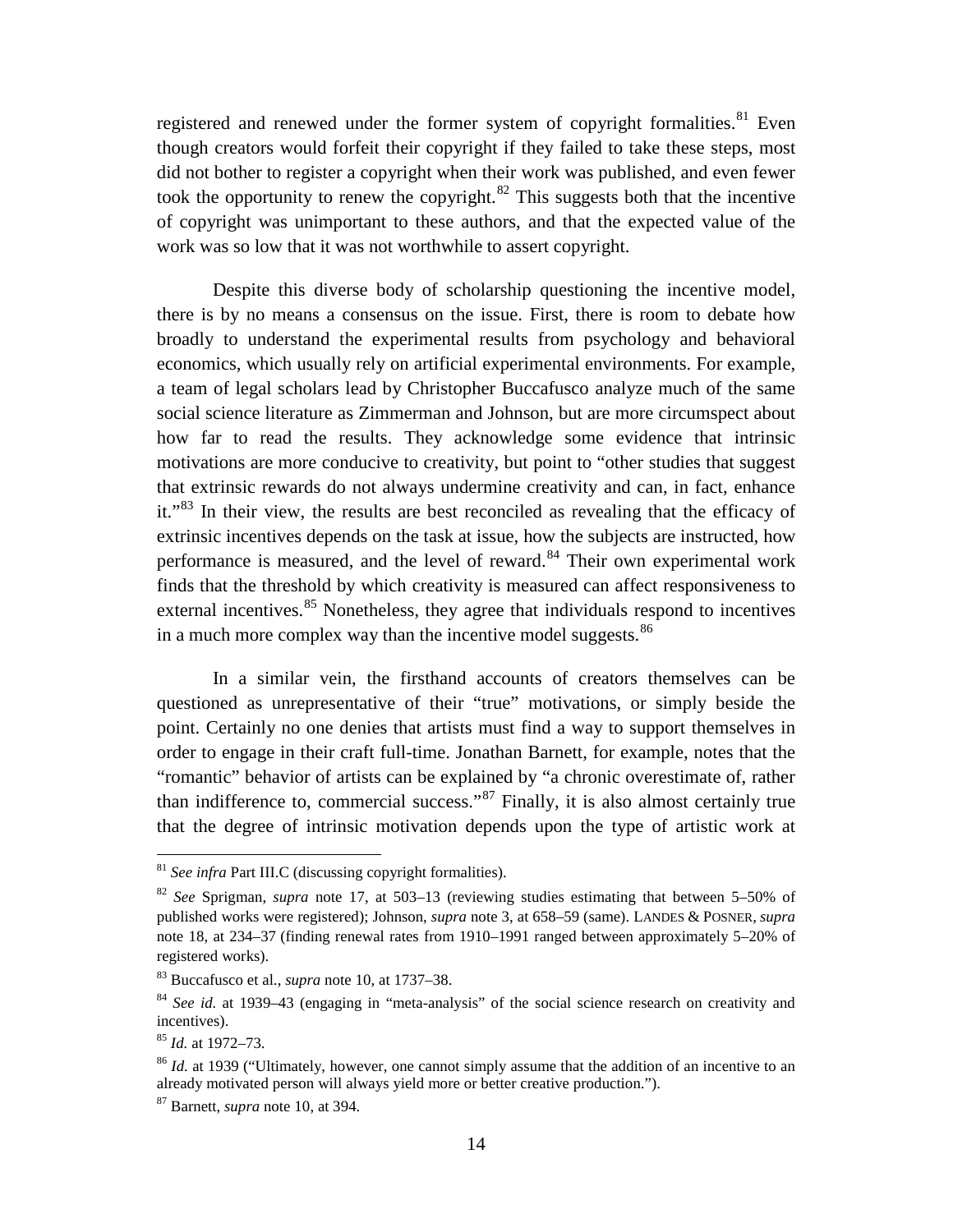issue.[88](#page-15-2) Context matters: academics and creators of fanworks, for example, are driven by a different mix of incentives than, say, popular music artists.<sup>[89](#page-15-3)</sup> Indeed, even the most strident critics of the incentive model acknowledge that copyright matters for large-scale, capital-intensive productions like Hollywood movies where the intrinsic motivation story is not a persuasive account.  $90$ 

<span id="page-15-1"></span>In sum, although many scholars have raised serious questions about the incentive model, there are reasons to be skeptical that extrinsic motivations do not play any role *at all* in motivating creativity. Intrinsic motivation may be the primary driving force behind much artistic creation, but extrinsic incentives may have some role depending on upon context, the type of work at issue, the nature of the incentive, and other factors. In other words, the reality of motivation is complicated and contextual, like creators themselves. However, it seems fair to conclude that the simple "the more external motivation the better" story of the incentive model is not supported by the available evidence. Whether and how authors respond to extrinsic incentives to create depends on the circumstances, and intrinsic motivation plays a much greater role in creativity than is often appreciated.

# *C. Alternatives to Traditional Incentive Theory*

<span id="page-15-0"></span>Although the incentive model is the dominant justification for copyright in American law, it is not the only theoretical basis for copyright.<sup>[91](#page-15-5)</sup> This Section briefly reviews some competing models of copyright, which are not directly impacted by the empirical evidence that intrinsic motivation often drives artistic creation. These theories should give pause to those who would jump from critiques of the incentive model to the policy conclusion that there is no need for copyright.<sup>[92](#page-15-6)</sup> It must be noted, however, that these theories have had limited influence on American copyright.

<span id="page-15-2"></span> <sup>88</sup> *See, e.g.*, Lydia Pallas Loren, *The Pope's Copyright? Aligning Incentives with Reality by Using Creative Motivation to Shape Copyright Protection*, 69 LA. L. REV. 1, 4 (2008) (observing that copyrightable works like "email and other personal communications, model legal codes, standard portrait photography, amateur/home photography, architectural works, advertising artwork and advertising copy, scholarly articles, and legal documents" are created without regard to the incentive of copyright).

<span id="page-15-3"></span><sup>&</sup>lt;sup>89</sup> *Cf. id.* at 34–40 (proposing to limit scope of copyright protection for works that are primarily driven by non-copyright motivations).

<span id="page-15-4"></span><sup>90</sup> *See, e.g.*, Johnson, *supra* note [3,](#page-1-2) at 672–73 (acknowledging that a strong case for copyright incentives can be made in the case of "large-budget major motion pictures").

<span id="page-15-5"></span><sup>91</sup> *See generally* Fisher, *supra* note [4](#page-1-10) (surveying theories of IP); Fromer, *supra* note [2,](#page-1-1) at 1749–56 (same).

<span id="page-15-6"></span><sup>92</sup> *See, e.g.*, Johnson, *supra* note [3,](#page-1-2) at 675–76 (urging sunsetting of IP rights); Zimmerman, *supra* note [1,](#page-1-9) at 54 (suggesting that elimination of copyright, although impractical, might be ideal).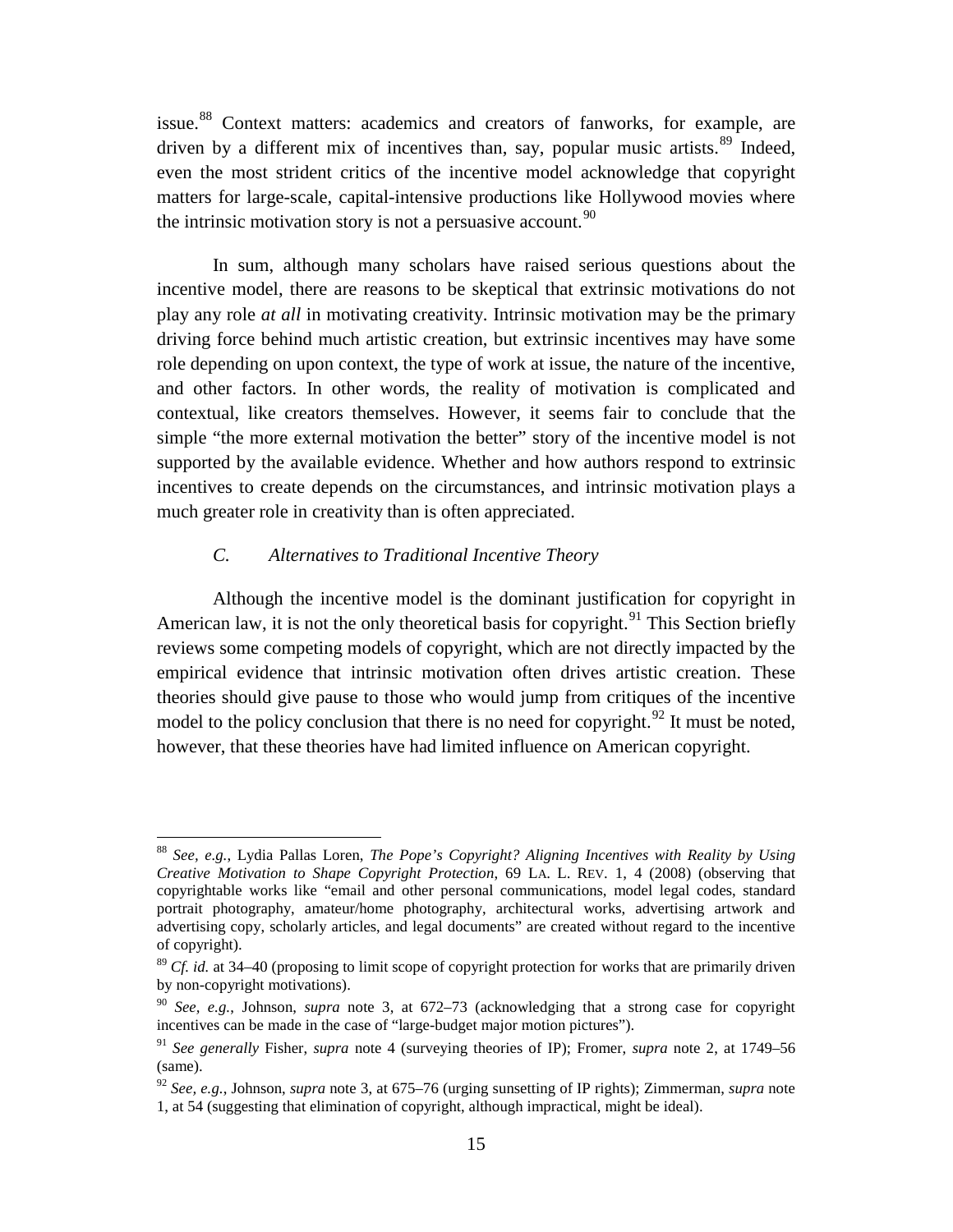<span id="page-16-0"></span>Most alternative theories of copyright are grounded upon deontological or rights-based notions, in contrast to the utilitarian focus of the incentive model. For example, notions of copyright as a just desert for an author's labor are prominent in the European copyright tradition. French *droit d'auteur*, which has been influential in civil law systems, is said to derive from John Locke's theory of labor as the foundation of property.[93](#page-16-2) The essential idea is that authors deserve property rights in their work by virtue of the labor and effort that they apply to common resources in the process of intellectual creation.<sup>[94](#page-16-3)</sup> Although this concept has its defenders, the Supreme Court has rejected labor as a basis for copyright.<sup>[95](#page-16-4)</sup>

<span id="page-16-9"></span><span id="page-16-1"></span>Other rights theorists look to personhood theory, which derives from the philosophy of Kant and Hegel, as the foundation for copyright.<sup>[96](#page-16-5)</sup> These theorists view property rights as essential to human freedom and self-development.<sup>[97](#page-16-6)</sup> Personhood theorists argue that because an artistic work is an expression of the author's personality and autonomy, the law should afford it legal protections.<sup>[98](#page-16-7)</sup> Appeals to personhood theory are frequently invoked to justify the expansion of "moral rights," which are historically quite limited in American copyright law.<sup>[99](#page-16-8)</sup>

<span id="page-16-2"></span> <sup>93</sup> *See* Jean-Luc Piotraut, *An Authors' Rights-Based Copyright Law: The Fairness and Morality of French and American Law Compared*, 24 CARDOZO ARTS & ENT. L.J. 549, 554–55 (2006) ("[I]n civil law countries such as France, the more individual-centered *droit d'auteur* system gives special importance to the principles of natural justice . . . ."); Wendy J. Gordon, *A Property Right in Self-Expression: Equality and Individualism in the Natural Law of Intellectual Property*, 102 YALE L.J. 1533, 1540–49 (1993) (applying Lockean labor theory to IP).

<span id="page-16-3"></span><sup>94</sup> *See generally* Gordon, *supra* note [93,](#page-16-0) at 1544–45 ; Justin Hughes, *The Philosophy of Intellectual Property*, 287 GEO. L.J. 287, 296–314 (providing Lockean justification for IP).

<span id="page-16-4"></span> $95$  Feist Publ'ns, Inc. v. Rural Tel. Serv. Co., 499 U.S. 340, 352–53 (1991) (rejecting notion the "sweat" of the brow" as a valid basis for copyright protection). Despite the dominance of the incentive model, the language of labor-desert theory nonetheless frequently creeps into Supreme Court opinions. *See, e.g.*, Harper & Row, Publ'rs v. Nation Enters., 471 U.S. 539, 546 (1985) ("The rights conferred by copyright are designed to assure contributors to the store of knowledge a fair return for their labors.").

<span id="page-16-5"></span><sup>96</sup> Fisher, *supra* note [4,](#page-1-10) at 5–6. *See generally* Fromer, *supra* note [2,](#page-1-1) at 1753–54 (overviewing personhood theory of IP); Hughes, *supra* note [94,](#page-16-1) at 330–64 (providing Hegelian justification for IP).

<span id="page-16-6"></span><sup>97</sup> *See, e.g.* Margaret Jane Radin, *Property and Personhood*, 34 STAN. L. REV. 957, 958 (1982) ("The premise underlying the personhood perspective is that to achieve proper self-development—to be a *person*—an individual needs some control over resources in the external environment.").

<span id="page-16-7"></span><sup>98</sup> Hughes, *supra* note [94,](#page-16-1) at 330.

<span id="page-16-8"></span><sup>99</sup> *See, e.g.* Hughes, *supra* note [94,](#page-16-1) at 339–50 (deriving moral right protections against mutilation and misattribution from Hegelian personhood theory); *accord* Kwall, *supra* note [6,](#page-2-9) at 1975–77. For an forceful argument against moral rights protection, *see* Amy Adler, *Against Moral Rights*, 97 CAL. L. REV. 263 (2009). The limited moral rights protections offered in the United States are discussed *infra* in Part III.D (discussing the Visual Artists Rights Act).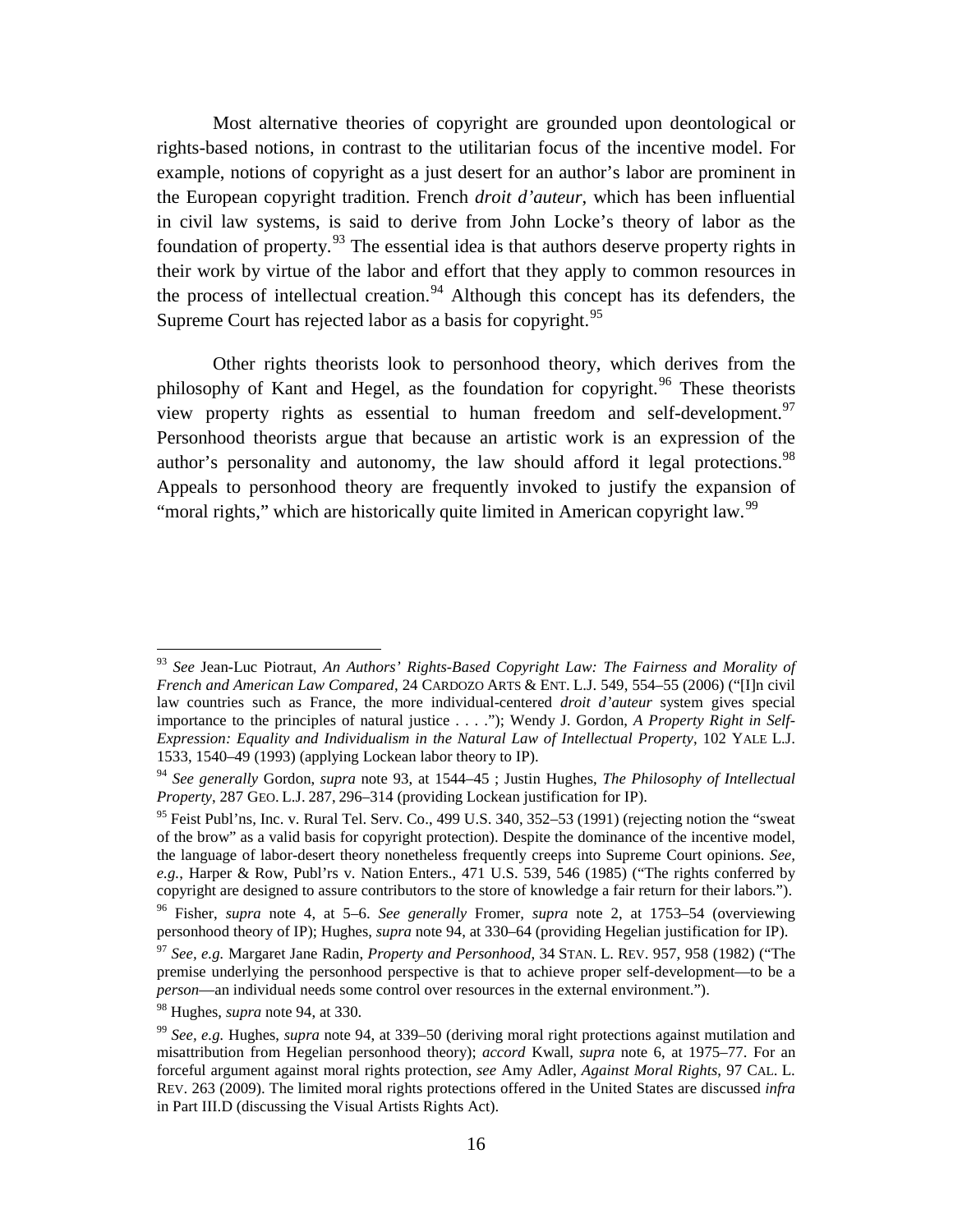<span id="page-17-0"></span>Several scholars of copyright have invoked democratic theory or social planning as a basis for copyright.<sup>[100](#page-17-1)</sup> Neil Netanel, for example, advances a view of copyright designed to promote democratic and First Amendment values.<sup>[101](#page-17-2)</sup> Other theorists invoke broader visions of the good life and a just society as underlying copyright. William Fisher, for example, relies on notions of a "just and attractive intellectual culture" designed to promote human flourishing in determining the proper scope of copyright.<sup>[102](#page-17-3)</sup> Still others rely upon notions of distributive justice to inform their views of IP. $^{103}$  $^{103}$  $^{103}$ 

Not all alternative theories of copyright are rights-based. Jonathan Barnett's recent scholarship, for example, rejects the incentive model but still relies primarily on economic analysis. In Barnett's view, the evidence that creators are motivated by intrinsic desires, even if correct, is simply beside the point.<sup>[104](#page-17-5)</sup> Copyright is not intended to provide an incentive for *authors* to create, but as an incentive for *intermediaries* to distribute, market, and disseminate artistic works.<sup>[105](#page-17-6)</sup> There is an interesting convergence between Barnett's views and those of more radical critics of the incentive model, who agree that copyright is primarily valuable to intermediaries like movie studios and record companies.<sup>[106](#page-17-7)</sup> Whatever explanatory power the incentives-for-intermediaries story may have, Barnett's account is in some tension with the constitutional basis for copyright, which grants rights "to Authors."<sup>[107](#page-17-8)</sup>

Finally, some scholars reject the divisions between these various theories to advance a vision of copyright that relies upon both rights-based and utilitarian

<span id="page-17-1"></span> <sup>100</sup> *See generally* Oren Bracha & Tallha Syed, *Beyond Efficiency: Consequence-Sensitive Theories of Copyright*, BERKELEY TECH. L.J. 219, 248–58 (2014) (surveying theories of IP based on democratic, distribution, and utopian values); Fisher, *supra* note [4,](#page-1-10) at 6–7 (same).

<span id="page-17-2"></span><sup>101</sup> *See* Neil Weinstock Netanel, *Copyright and a Democratic Civil Society*, 106 YALE L.J. 283, 341– 64 (1996) (outlining a conceptual framework for copyright that enhances free speech and democratic values).

<span id="page-17-3"></span><sup>102</sup> William W. Fisher III, *Reconstructing the Fair Use Doctrine*, 101 HARV. L. REV. 1659, 1774–83 (1988) (arguing that fair use should operate to promote a "just and attractive intellectual culture").

<span id="page-17-4"></span><sup>103</sup> *See generally* Bracha & Syed, *supra* note [100,](#page-17-0) at 287–96 (surveying distributive justice concerns in IP theory); Amy Kapczynski, *The Cost of Price: Why and How to Get Beyond Intellectual Property Internalism*, 59 UCLA L. REV. 970 (2012) Margaret Chon, *Intellectual Property and the Development Divide*, 27 CARDOZO L. REV. 2821 (2006); Molly Shaffer Van Houweling, *Distributive Values in Copyright*, 83 TEX. L. REV. 1535, 1538 (2005).

<span id="page-17-5"></span><sup>104</sup> *See* Barnett, *supra* note [10,](#page-2-8) at 404 ("Assuming for the sake of argument that artists require no significant monetary inducement to invest in creative production, it still is the case that copyright supports investment by intermediaries . . . .").

<span id="page-17-6"></span><sup>&</sup>lt;sup>105</sup> *Id.* at 390 ("Copyright . . . is best conceived as a system for incentivizing investment by the intermediaries responsible for undertaking the capital-intensive tasks required to deliver a creative work from an individual artist to a mass audience.").

<span id="page-17-7"></span><sup>106</sup> *See, e.g.* Cohen, *supra* note [71,](#page-12-10) at 142–43 (arguing for recognition that copyright is not about protecting authors but instead the "corporate welfare" of intermediaries).

<span id="page-17-8"></span><sup>107</sup> U.S. CONST. art. I, § 8, cl. 8.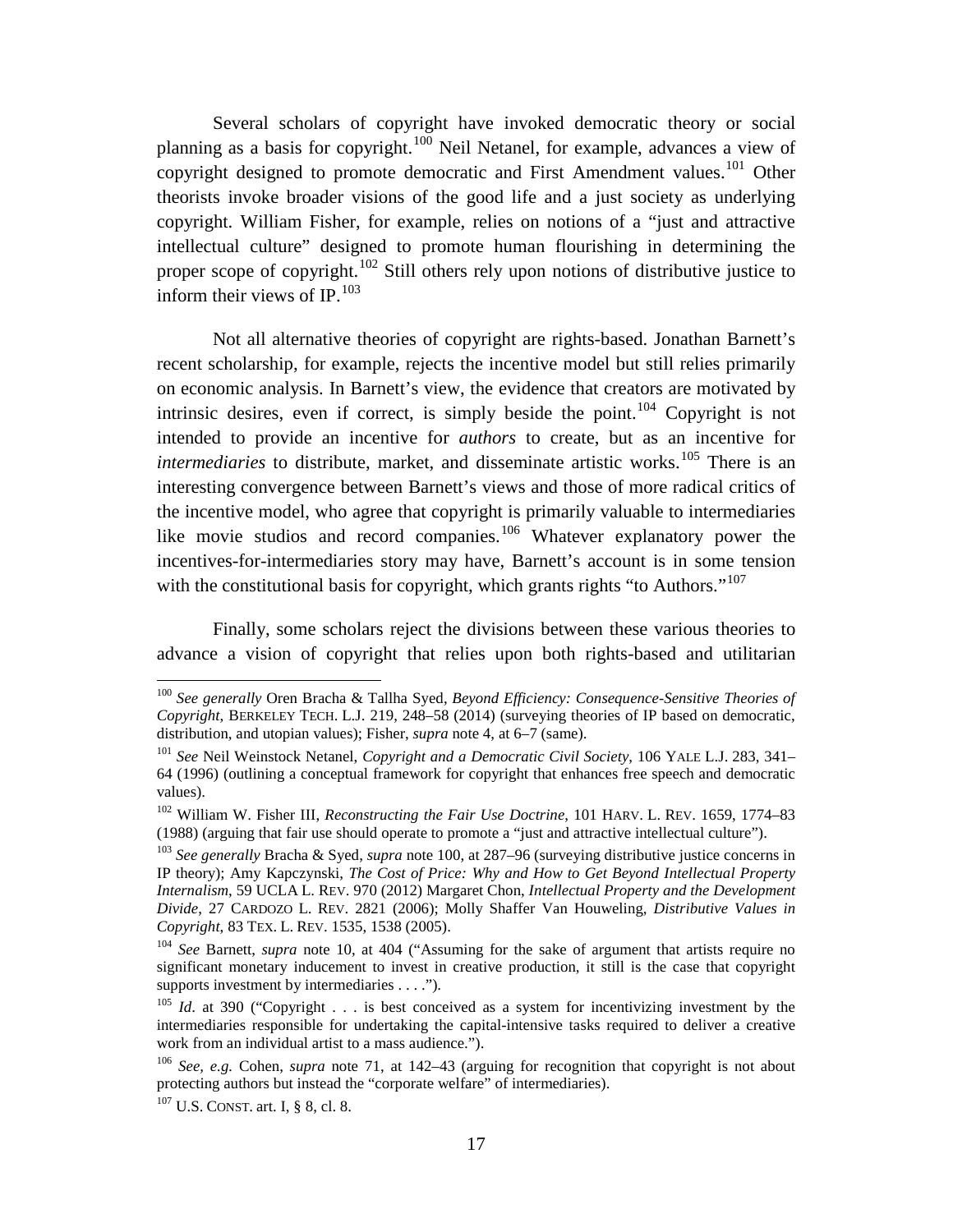notions. In a recent book, Rob Merges presents a rich and nuanced account of intellectual property. In Professor Merges' theory, although the normative foundations of IP lie in the philosophy of Locke, Kant, and Rawls, those deep theoretical foundations yield to practical, mid-level principles—including efficiency—that guide IP law on the operational level.<sup>[108](#page-18-2)</sup> Along similar lines, Jeanne Fromer argues that there is less of a practical divide between utilitarian and rightsbased theories than is usually appreciated, because moral rights concerns frequently align with social utility.<sup>[109](#page-18-3)</sup>

# <span id="page-18-0"></span>II. PATERNALISM IN BEHAVIORAL LAW AND ECONOMICS

Many critiques of copyright's incentive model have relied on or been inspired by the insights of behavioral law and economics (BLE). Both groups of scholars share a skepticism of the concept of a rational economic actor. This Part reviews how legal scholars have used the insights of behavioral economics to inform traditional economic analysis of the law, focusing on the policy response to the limits on human beings' rationality. In particular, although early forms of BLE emphasized the use of tools such as increased information disclosure or changes to default choices, there has been a recent push toward acceptance of paternalistic tools such as government mandates. This Part concludes by applying this theory to copyright, introducing several behavioral market failures that might justify regulatory intervention.

### <span id="page-18-1"></span>*A. Deviations from the Rational Actor Model*

Traditional economic models presume an individual with stable and coherent preferences, who rationally makes choices to maximize those preferences.<sup>[110](#page-18-4)</sup> This is the type of rational author, for example, envisioned in copyright's incentive model.<sup>[111](#page-18-5)</sup> Results from several decades of psychological research have given rise to a more nuanced view of human behavior—that of behavioral economics—which undermine the assumption that humans act like rational economic actors. This view

<span id="page-18-2"></span> <sup>108</sup> MERGES, *supra* note [36,](#page-8-7) at 5–15.

<span id="page-18-3"></span><sup>109</sup> Fromer, *supra* note [2,](#page-1-1) at 1746.

<span id="page-18-4"></span><sup>110</sup> *See* Rabin, *supra* note [11,](#page-2-10) at 11 ("Economics has conventionally assumed that each individual has stable and coherent preferences, and that she rationally maximizes those preferences. Given a set of options and probabilistic beliefs, a person is assumed to maximize the expected value of a utility function, U(x)."); RICHARD POSNER, ECONOMIC ANALYSIS OF LAW 3 (5th ed. 2007) ("The task of economics, so defined, is to explore the implications of assuming that man is a rational maximizer of his ends in life, his satisfactions—what we shall call his 'self-interest.'"); GARY S. BECKER, THE ECONOMIC APPROACH TO HUMAN BEHAVIOR 14 (1976) ("[H]uman behavior can be viewed as involving participants who maximize their utility from a stable set of preferences . . .").

<span id="page-18-5"></span><sup>111</sup> *See, e.g.*, Landes & Posner, *supra* note [6,](#page-2-9) at 333–44 (presenting formal economic model of copyright); *see supra* Part I.A (reviewing the incentive model of copyright).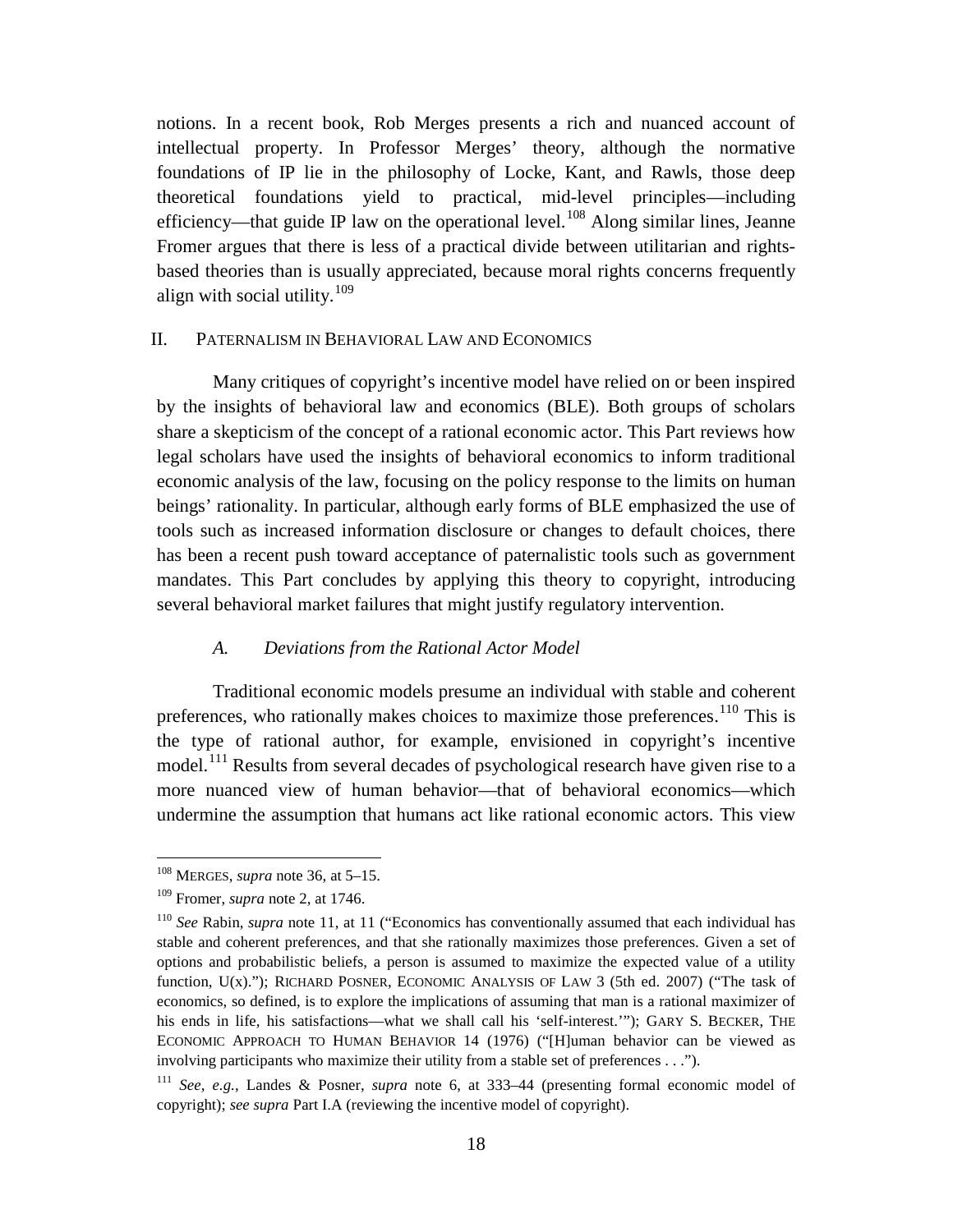<span id="page-19-1"></span>of human behavior asserts that human rationality, self-interest and willpower is bounded in important and systematic ways.<sup>[112](#page-19-2)</sup>

<span id="page-19-10"></span><span id="page-19-0"></span>It should surprise no one that humans are fallible beings. First, evidence shows that humans are only *boundedly rational*, with limited cognitive abilities. As a result, we often make decisions using shortcuts—called "heuristics"—leading to mistakes and biases in judgment.<sup>[113](#page-19-3)</sup> We have a bias for the status quo, overvalue good initially allocated to us, and excessively dislike losses.<sup>[114](#page-19-4)</sup> We are particularly bad at judgments under uncertainty, i.e., making decisions involving probabilistic outcomes. For such decisions, we rely on heuristics that deeply misunderstand the laws of probability.[115](#page-19-5) Second, humans have only *bounded willpower*, often acting in impulsive ways that are inconsistent with our expressed long-run preferences.<sup>[116](#page-19-6)</sup> The familiar examples of overeating, procrastination, and addictive behavior suffice to illustrate this phenomenon. [117](#page-19-7) Finally, we have *bounded self-interest*: our preferences are not only guided by our own welfare, as some traditional economic models suppose. Rather, humans are will sacrifice their own self-interest to act altruistically

<span id="page-19-11"></span><span id="page-19-9"></span><span id="page-19-8"></span><span id="page-19-2"></span> <sup>112</sup> *See* Christine Jolls, Cass R. Sunstein, & Richard Thaler, *A Behavioral Approach to Law and Economics*, 50 STAN. L. REV. 1471, 1476–79 (1998) (reviewing evidence of bounded rationality, willpower, and self-interest); Sendhil Mallainathan & Richard Thaler, *Behavioral Economics*, Massachusetts Institute of Technology Department of Economics, Working Paper 00-27, at 5–7, *available at* http://papers.ssrn.com/sol3/papers.cfm?abstract\_id=245828 (2000) (same) . This Article will provide only a brief overview of the principal results from behavioral economics and applied psychological research. For a good introduction aimed at a generalist audience, *see generally*  KAHNEMAN, *supra* note [11.](#page-2-10) For a brief and effective review of the underlying economic studies, *see generally* Rabin, *supra* note [11.](#page-2-10)

<span id="page-19-3"></span><sup>113</sup> *See* Amos Tversky & Daniel Kahneman, *Judgment Under Uncertainty: Heuristics and Biases*, 185 SCI. 1124, 1124 (1976) ("[P]eople rely on a limited number of heuristic principles which reduce the complex tasks of assessing probabilities and predicting values to simpler judgmental operations.").

<span id="page-19-4"></span><sup>114</sup> *See* Rabin, *supra* note [11,](#page-2-10) at 13–14 (reviewing loss aversion, the status quo bias, and the endowment effect). In the IP context, Christopher Buccafusco and Christopher Sprigman have performed a number of experiments on the endowment effect for creators of new works, tending to show that creators value their own creations more than potential purchasers. Christopher Buccafusco & Christopher Jon Sprigman, *The Creativity Effect*, 78 U. CHI. L. REV. 31 (2011); Christopher Buccafusco & Christopher Sprigman, *Valuing Intellectual Property: An Experiment*, 96 CORN. L. REV. 1 (2010).

<span id="page-19-5"></span><sup>115</sup> Tversky & Kahneman, *supra* note [113,](#page-19-0) at 1124–29 (presenting evidence of availability, representativeness, and anchoring heuristics); Russell B. Korobkin & Thomas S. Ulen, *Law and Behavioral Science: Removing the Rationality Assumption from Law and Economics*, 88 CAL. L. REV. 1051, 1084–1102 (2000) (same).

<span id="page-19-6"></span><sup>116</sup> Rabin, *supra* note [11,](#page-2-10) at 12, 38–40 ("[P]eople have a short-run propensity to pursue immediate gratification that is inconsistent with their long-run preferences."); Jolls et al., *supra* note [112,](#page-19-1) at 1545 ("People also have bounded willpower; they can be tempted and are sometimes myopic.").

<span id="page-19-7"></span><sup>117</sup> *See* Allesandro Bucciol, Daniel Houser, Marco Piovesan, *Willpower in Children and Adults: A Survey of Result and Economic Implications*, 57 INT'L REV. ECON. 259, 260–63 (2010) (reviewing studies of bounded willpower and citing overeating, smoking and procrastination as examples).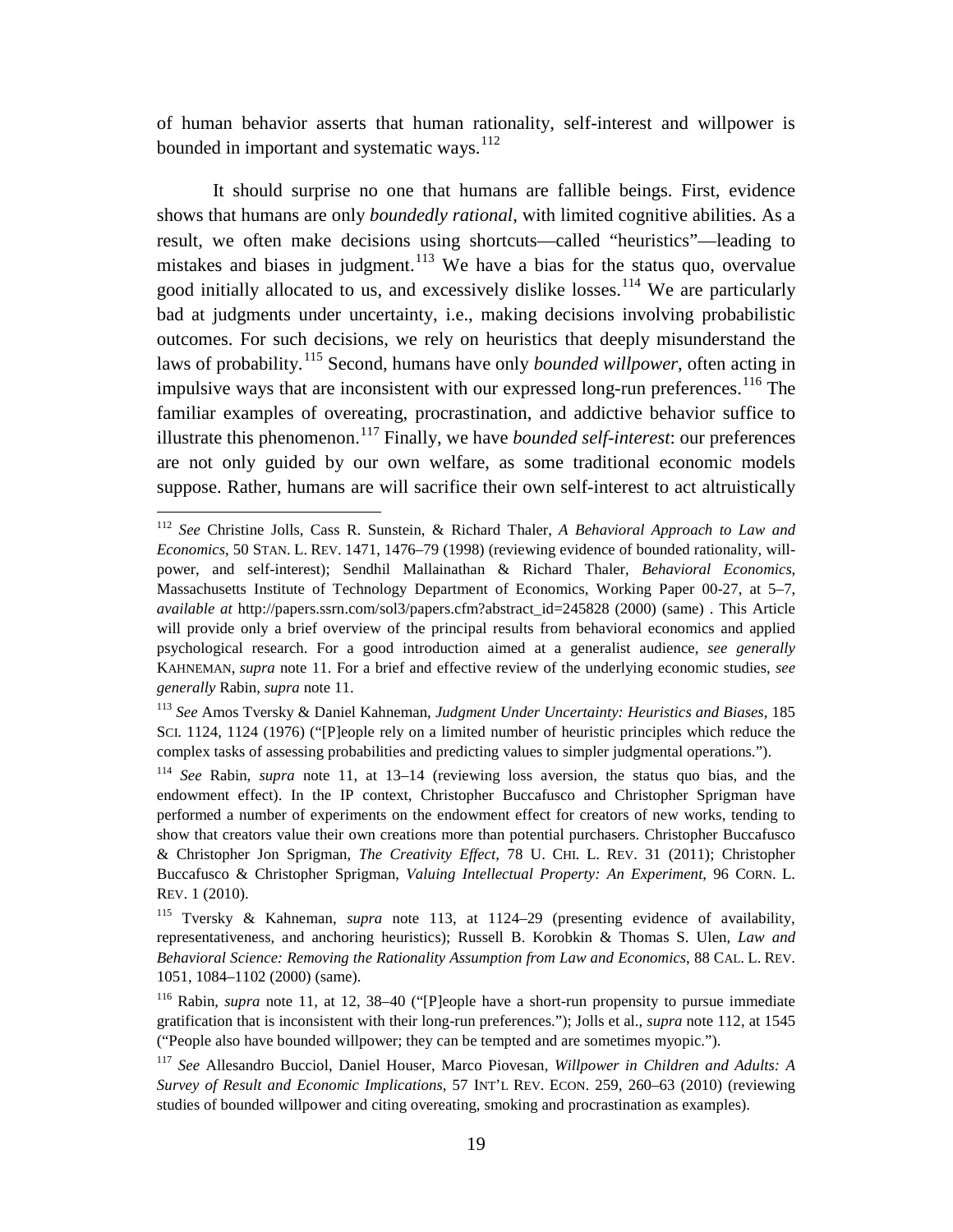<span id="page-20-3"></span><span id="page-20-2"></span>when they believe others are cooperating, and spitefully if others are not.<sup>[118](#page-20-4)</sup> Furthermore, we have a preference for "fair" allocations of resources, choosing to equalize welfare gains rather than maximize total social welfare.<sup>[119](#page-20-5)</sup>

A few behavioral findings are most relevant for present purposes. First, as already discussed, humans are intrinsically motivated to perform certain tasks. They engage in some work for the joy of doing it or a drive to excel, and economic motivation can actually diminish or crowd out intrinsic motivation.<sup>[120](#page-20-6)</sup> Second, because of bounded willpower, humans can act in ways that are short-sighted, pursuing immediate gratification to their own long-term detriment.<sup>[121](#page-20-7)</sup> Third, because of our bias for the status quo, the choice of default option and whether a system in structured on an opt-out or opt-in basis has a big impact on the choices people actually make.<sup>[122](#page-20-8)</sup> Finally, because of our social preferences and bounded selfinterest, people disfavor some socially "efficient" outcomes if they seem to give one party the short end of the deal. $^{123}$  $^{123}$  $^{123}$ 

<span id="page-20-11"></span>These human limitations can create behavioral market failures and therefore, arguably, a need for government regulation to solve them. This gives rise to the policy question of the best way to regulate in light of this richer conception of human behavior. This is the principal challenge of the BLE movement.

# <span id="page-20-1"></span>*B. Soft and Hard Behavioral Law and Economics*

<span id="page-20-0"></span>Behavioral market failures raise obvious questions about the propriety of paternalism as a regulatory tool.<sup>[124](#page-20-10)</sup> If individuals act in ways that are irrational or

<span id="page-20-4"></span> <sup>118</sup> *See* Rabin, *supra* note [11,](#page-2-10) at 21–24 (reviewing behavioral evidence of altruism, reciprocity, and acrimony); Jolls et al., *supra* note [112,](#page-19-1) at 1489–97 (same).

<span id="page-20-5"></span><sup>119</sup> Rabin, *supra* note [11,](#page-2-10) at 17–20.

<span id="page-20-6"></span><sup>120</sup> *See supra* notes [53–](#page-10-6)[75](#page-13-9) and accompanying text (discussing evidence that intrinsic motivation drives artistic creation).

<span id="page-20-7"></span><sup>121</sup> *See supra* note [116.](#page-19-8)

<span id="page-20-8"></span><sup>122</sup> *See* Colin Camerer et al., *Regulation for Conservatives: Behavioral Economics and the Case for "Asymmetric Paternalism"*, 151 U. PA. L. REV. 1211, 1224–30 (2003); Cass R. Sunstein & Richard H. Thaler, *Libertarian Paternalism Is Not an Oxymoron*, 70 U. CHI. L. REV. 1159, 1171–82 (2003).

<span id="page-20-9"></span><sup>123</sup> *See supra* notes [118–](#page-20-2)[119.](#page-20-3)

<span id="page-20-10"></span> $124$  I will use "paternalism" to mean governmental or other actors limiting the choices of individuals in order to protect them from the consequences of their own decisions. *See* Gerald Dworkin, *Paternalism*, STANFORD ENCYCLOPEDIA OF PHILOSOPHY (Edward N. Zalta, ed., Summer 2014 edition), http://plato.stanford.edu/archives/sum2014/entries/paternalism/; *accord* Pope, *supra* note [14,](#page-3-11) at 683–84 (defining paternalism as when an agent limits a subject's liberty, for the subject's own benefit, independent of the subject's own preferences); Eyal Zamir, *The Efficiency of Paternalism*, 84 VA. L. REV. 229, 236 (1998) ("Paternalism is intervention in a person's freedom aimed at furthering her own good."); *see also* JOHN STUART MILL, ON LIBERTY 51-52 (Edward Alexander ed., 1999)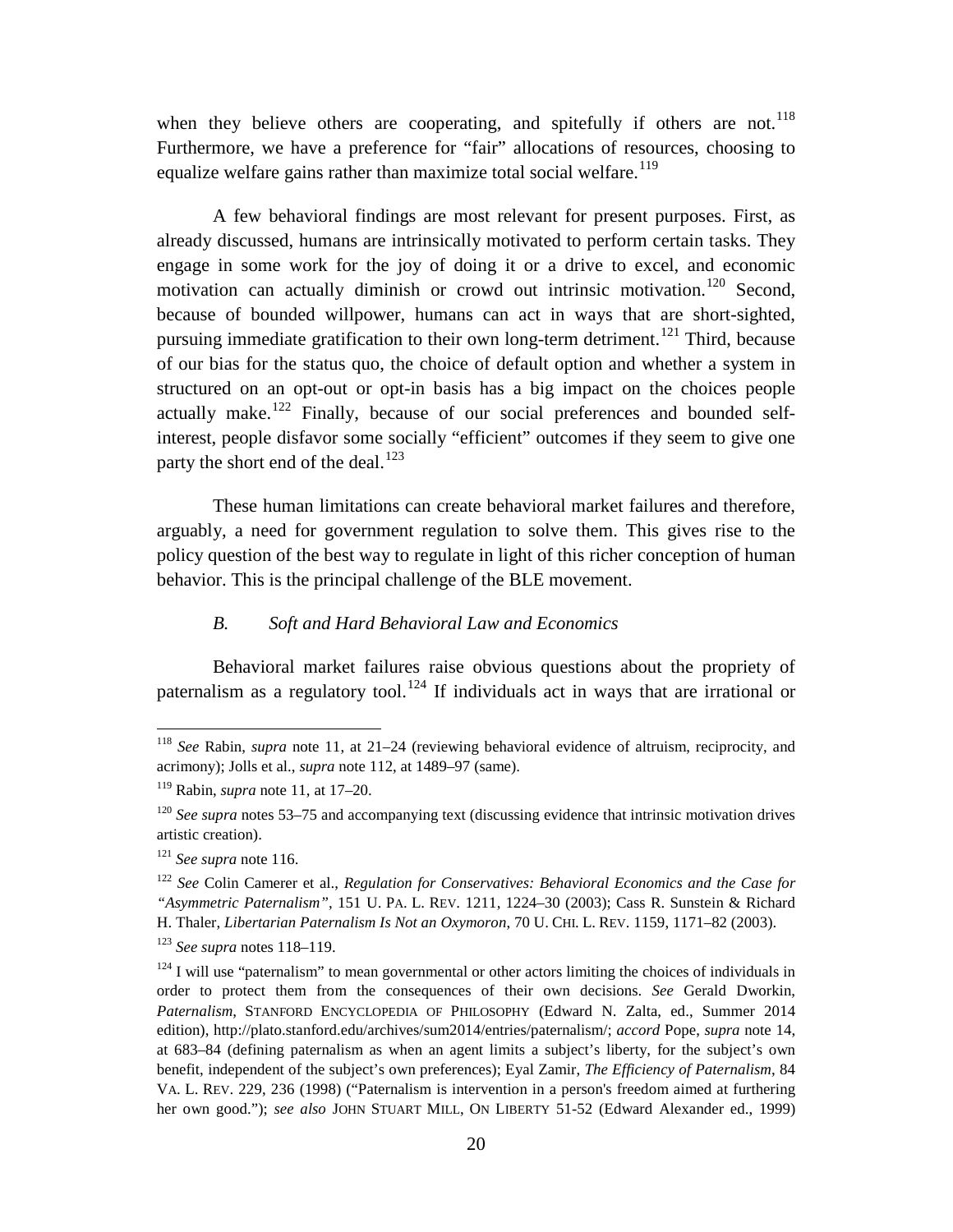against their own self-interest, does this furnish a basis for the state to directly protect them from their own "bad" decisions? Many prominent proponents of BLE assiduously resisted this impulse, advocating only "soft" paternalistic tools, such as information disclosure or manipulation of default rules.<sup>[125](#page-21-0)</sup> More recently, several scholars have questioned whether this limitation is principled, and embraced the possibility that direct mandates may in some cases be the optimal policy, even if they are paternalistic.<sup>[126](#page-21-1)</sup>

Two influential law review articles, both published in 2003, epitomize the soft paternalism approach.<sup>[127](#page-21-2)</sup> The work of Cass Sunstein and Richard Thaler proposed "libertarian paternalism" as a response to behavioral market failures. Libertarian paternalism urges manipulation of choice architecture—e.g., default rules, framing, information disclosure—in order to nudge people into better choices. [128](#page-21-3) Although it recognizes that human behavioral failures may require regulation, it defends only a "weak and nonintrusive" paternalism and expressly disclaims any means that would completely block individual choice.<sup>[129](#page-21-4)</sup> A team of scholars led by Colin Camerer embrace a similar but distinct approach, termed "asymmetric paternalism," which strives to regulate only when it "creates large benefits for those who make errors, while imposing little or no harm on those who are fully rational."[130](#page-21-5) Asymmetric paternalism is explicitly motivated by a concern

<u>.</u>

<sup>(&</sup>quot;[T]he only purpose for which power can be rightfully exercised over any member of a civilized community, against his will, is to prevent harm to others. His own good, either physical or moral, is not a sufficient warrant."). I have attempted to use a minimal definition as there is much debate as to how best to define paternalism. *See* Wendy Mariner, *Paternalism, Public Health, and Behavioral Economics: A Problematic Combination*, 46 CONN. L. REV. 1817, 1820 n.2 (2014) (collecting sources); Zamir, *supra*, at 236 n.3 (same). I do not mean the word to carry any inherently negative connotation. *Cf.* Sunstein & Thaler, *supra* note [122,](#page-20-11) at 1166 ("The thrust of our argument is that the term 'paternalistic' should not be considered pejorative, just descriptive.").

<span id="page-21-0"></span><sup>125</sup> *See* Sunstein & Thaler, *supra* note [122,](#page-20-11) at 1661–62 (urging "libertarian paternalism," in which default rules, starting points, and decision framing are changed to help people make better decisions while preserving individual choice); Camerer et al., *supra* note [122,](#page-20-11) at 1212, 1224–47 (focusing on regulations such as default rules, information disclosure, and "cooling off period" that "impose[] little or no harm on those who are fully rational"). Other early BLE advocates, even if they did not foreclose direct paternalist mandates as an option, approached this possibility warily and tentatively. *See* Jolls et al., *supra* note [112,](#page-19-1) at 1541 ("[B]ounded rationality pushes toward a sort of antiantipaternalism—a skepticism about antipaternalism, but not an affirmative defense of paternalism.").

<span id="page-21-1"></span><sup>126</sup> Bubb & Pildes, *supra* note [13,](#page-3-0) at 1605–06.

<span id="page-21-2"></span><sup>127</sup> *See* Sunstein & Thaler, *supra* note [122;](#page-20-11) Camerer et al., *supra* note [122;](#page-20-11) Bubb & Pildes, *supra* note [13,](#page-3-0) at 1604–05 (describing the approach of Sunstein, Thaler, and Camerer as "soft paternalism").

<span id="page-21-3"></span><sup>128</sup> Sunstein & Thaler, *supra* note [122,](#page-20-11) at 1160–66; *see also* SUNSTEIN & THALER, *supra* note [14,](#page-3-11) at 1– 8 (defining "libertarian paternalism").

<span id="page-21-4"></span><sup>129</sup> Sunstein & Thaler, *supra* note [122,](#page-20-11) at 1162.

<span id="page-21-5"></span><sup>130</sup> Camerer et al., *supra* note [122,](#page-20-11) at 1212.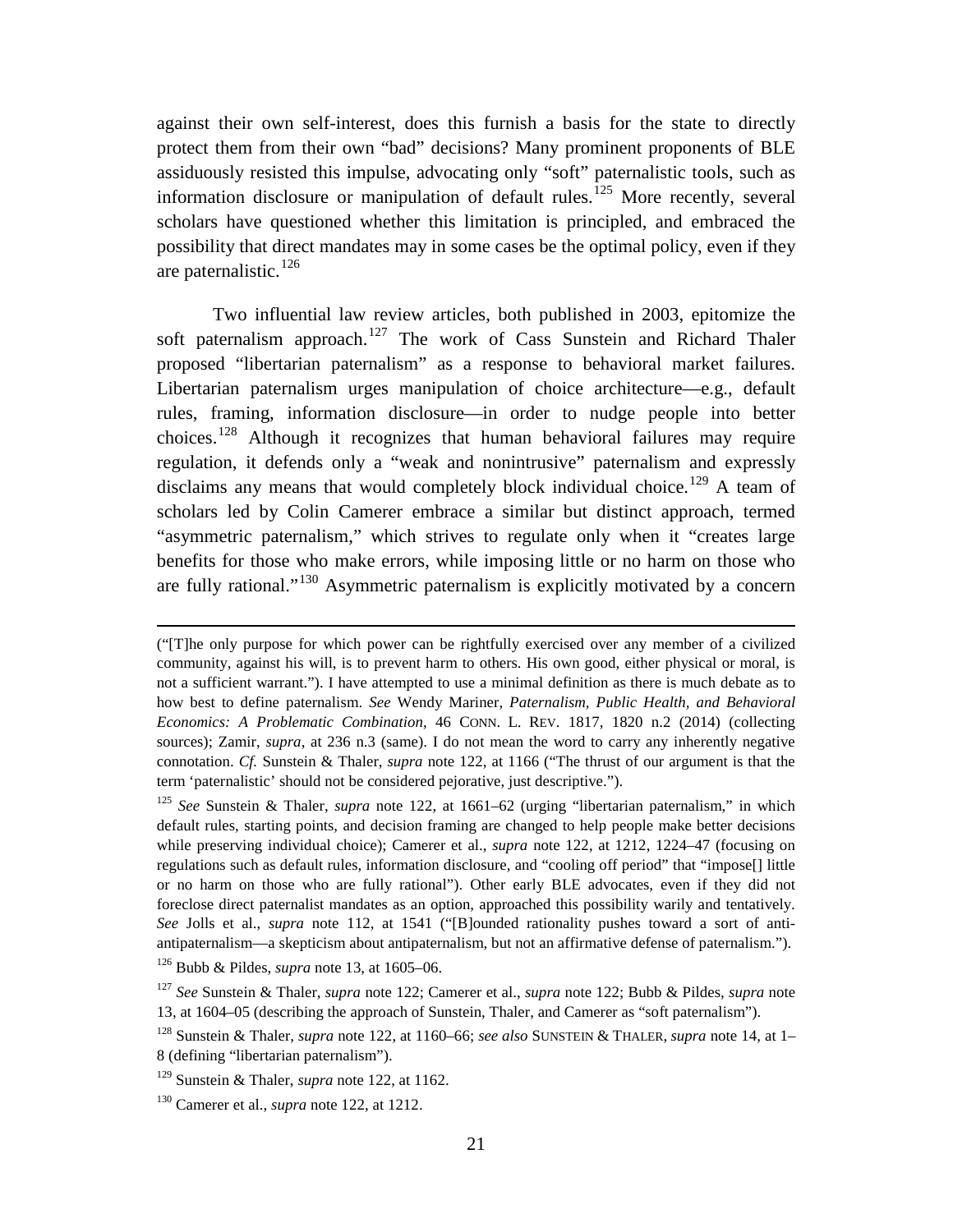that "paternalistic policies may impose undue burdens on those people who are behaving rationally."<sup>[131](#page-22-0)</sup> Traditional tools like direct mandates or taxes are thus disfavored because of their potential negative effects on rational actors. Accordingly, asymmetric paternalism's proposed regulatory policies are primarily changes to default rules, increased information disclosure, or "cooling off" periods.<sup>[132](#page-22-1)</sup>

Recently, Ryan Bubb and Richard Pildes have critiqued BLE's exclusive emphasis on soft paternalism to the exclusion of traditional regulatory tools.<sup>[133](#page-22-2)</sup> Taking BLE on its own terms, they observe that the "hard paternalism" of direct bans or mandates may be the optimal policy response to some behavioral market failures. In particular, the soft paternalism of changes to defaults rules or information are, in important cases, less likely to be effective than an outright mandate.<sup>[134](#page-22-3)</sup> Information disclosure is frequently ineffective because of the same behavioral failures that motivated the increased disclosure in the first place—individual's bounded rationality and willpower.<sup>[135](#page-22-4)</sup> Changes to default rules—such as a move to an opt-out system—can end up as simply poorly designed *de facto* mandates.<sup>[136](#page-22-5)</sup> At the least, a full analysis should consider the costs and benefits of regulatory tools such as mandates, bans, and taxes, in addition to the preferred tools of soft BLE.<sup>[137](#page-22-6)</sup>

Retirement savings policy illustrates this debate between soft and hard BLE, and suggests that directly paternalistic policy tools can sometimes be optimal responses to human beings' boundedly rational behavior. Traditional retirement programs like Social Security and defined-benefit pensions were largely choice-limiting and paternalistic.<sup>[138](#page-22-7)</sup> Beginning in the 1970s, there was a move toward defined contribution plans (e.g., individual retirement accounts and  $401(k)$ ) programs), and a series of incentives—tax deductions, employer matching— designed to encourage individuals to save.<sup>[139](#page-22-8)</sup> Consistent with the humans short-

<span id="page-22-9"></span><span id="page-22-0"></span> <sup>131</sup> *Id.* at 1214.

<span id="page-22-1"></span><sup>132</sup> *See id.* at 1224–47.

<span id="page-22-2"></span><sup>133</sup> Bubb & Pildes, *supra* note [13,](#page-3-0) at 1595–1600.

<span id="page-22-3"></span><sup>&</sup>lt;sup>134</sup> *See id.* at 1607–77 (reviewing examples of retirement savings, consume credit, and fuel economy).

<span id="page-22-4"></span><sup>&</sup>lt;sup>135</sup> *Id.* at 1598 ("Fuller, simpler, and more effective disclosure, one of the main options in BLE's arsenal, is often not a realistic way to adequately rectify individual incapacity to make accurate, informed judgments based on the appropriate time horizons.").

<span id="page-22-5"></span><sup>&</sup>lt;sup>136</sup> *Id.* at 1616–30 (showing that switch to opt-out retirement savings program actually reduced total savings for many employees).

<span id="page-22-6"></span><sup>&</sup>lt;sup>137</sup> *See id.* at 1601 ("We are arguing for a full comparison of the advantages and disadvantages of different regulatory instruments. In particular, from a welfarist perspective, there should be no presumption or precommitment in favor of choice-preserving regulatory options over others.").

<span id="page-22-7"></span><sup>138</sup> *Id.* at 1607; Korobkin & Ulen, *supra* note [115,](#page-19-9) at 1121

<span id="page-22-8"></span><sup>139</sup> James J. Choi et al., *Defined Contribution Pensions: Plan Rules, Participant Choices, and the Path of Least Resistance*, in 16 TAX POLICY AND THE ECONOMY 67, 68 (James M. Poterba, ed. 2002);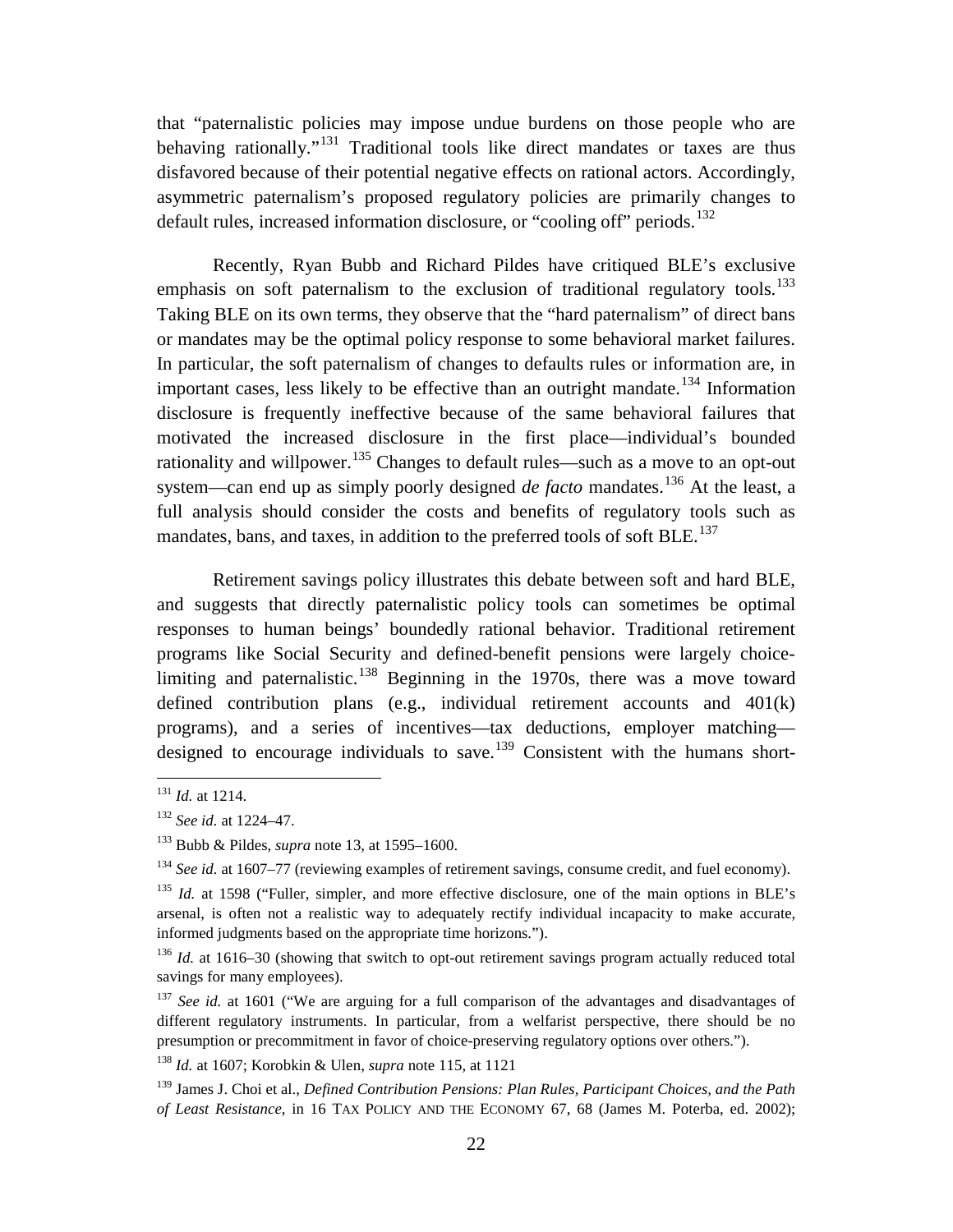sighted and boundedly rational nature, there was a limited response to these incentives and under-investment in retirement.<sup>[140](#page-23-0)</sup> Soft BLE scholars advocated reforming the choice architecture such that individuals were enrolled in employer retirement programs by default.<sup>[141](#page-23-1)</sup> As expected, the switch to an opt out system significantly increased the participation rate in retirement programs.<sup>[142](#page-23-2)</sup> Perversely, however, the switch actually *decreased* the total amount of money saved by many employees.<sup>[143](#page-23-3)</sup> Most individuals participated but did so only at the low default rate (often 3 or 4%); under the old opt-in system, fewer people participated, but when they did so they tended to choose a much higher savings rate  $(7.5\%$  on average).<sup>[144](#page-23-4)</sup>

The soft BLE approach to retirement savings is thus revealed as a disappointment from both the libertarian and paternalist perspective. For libertarians, opt-out systems preserve the illusion of choice; for the vast majority who just go along with the default, it functions as a *de facto* mandate. It is far from clear why this should satisfy those philosophically committed to individual freedom.<sup>[145](#page-23-5)</sup> For paternalists, the policy failed because it was an poorly-designed mandate. Many of those who went along with the default likely presumed that they were "covered" by the program, when in reality they savings rate was far too low for many workers. Worse, there is every reason to believe that many of those who did opt out so for the very short-sighted reasons that the policy was intended to ameliorate. A well-

<u>.</u>

Korobkin & Ulen, *supra* note [115,](#page-19-9) at 1121 ("[T]he government provides billions of dollars of tax incentives each year to encourage individuals to invest even more of their incomes in retirement savings accounts, such as IRAs . . . ."); Bubb & Pildes, *supra* note [13,](#page-3-0) at 1607.

<span id="page-23-0"></span><sup>140</sup> *See* Bubb & Pildes, *supra* note [13,](#page-3-0) at 1610 ("[T]he best evidence indicates, stunningly, that every dollar of tax expenditure on retirement savings increases total savings by only one cent."); Choi et al., *supra* note [139,](#page-22-9) at 72 (survey results showing that most people believe their own retirement savings to be inadequate).

<span id="page-23-1"></span><sup>141</sup> SUNSTEIN & THALER, *supra* note [14,](#page-3-11) at 105–114.

<span id="page-23-2"></span><sup>142</sup> *See, e.g.*, Choi at al., *supra* note [139,](#page-22-9) at 74–78 (finding that automatic enrollment increases participation rates in employer retirement programs by approximately 50 percentage points); Brigitte C. Madrian & Dennis F. Shea, *The Power of Suggestion: Inertia in 401(k) Participation and Savings Behavior*, 116 Q.J. ECON. 1149, 1159–60 (2001) (automatic enrollment increased participation rates from 37% to 86%).

<span id="page-23-3"></span><sup>143</sup> *See* Bubb & Pildes, *supra* note [13,](#page-3-0) at 1618–19.

<span id="page-23-4"></span><sup>144</sup> *See id.* at 1622–24.

<span id="page-23-5"></span><sup>&</sup>lt;sup>145</sup> Indeed, committed libertarians have developed critiques of libertarian paternalism along these lines. *See generally* Joshua D. Wright & Douglas H. Ginsburg, *Behavioral Law and Economics: Its Origins, Fatal Flaws, and Implications for Liberty*, 106 NW. L. REV. 1033, 1068–69 (2012) (arguing that libertarian paternalism neglects the process value of liberty); Gregory Mitchell, *Libertarian Paternalism Is an Oxymoron*, 99 NW. U. L. REV. 1245, 1247 (2005) (arguing that libertarian paternalism fails to justify its choice of welfare over liberty); Jeffrey J. Rachlinski, *The Uncertain Psychological Case for Paternalism,* 97 NW. L. REV. 1165, 1166 (2003) (arguing that libertarian paternalism fails to account for the full costs of constraining choice).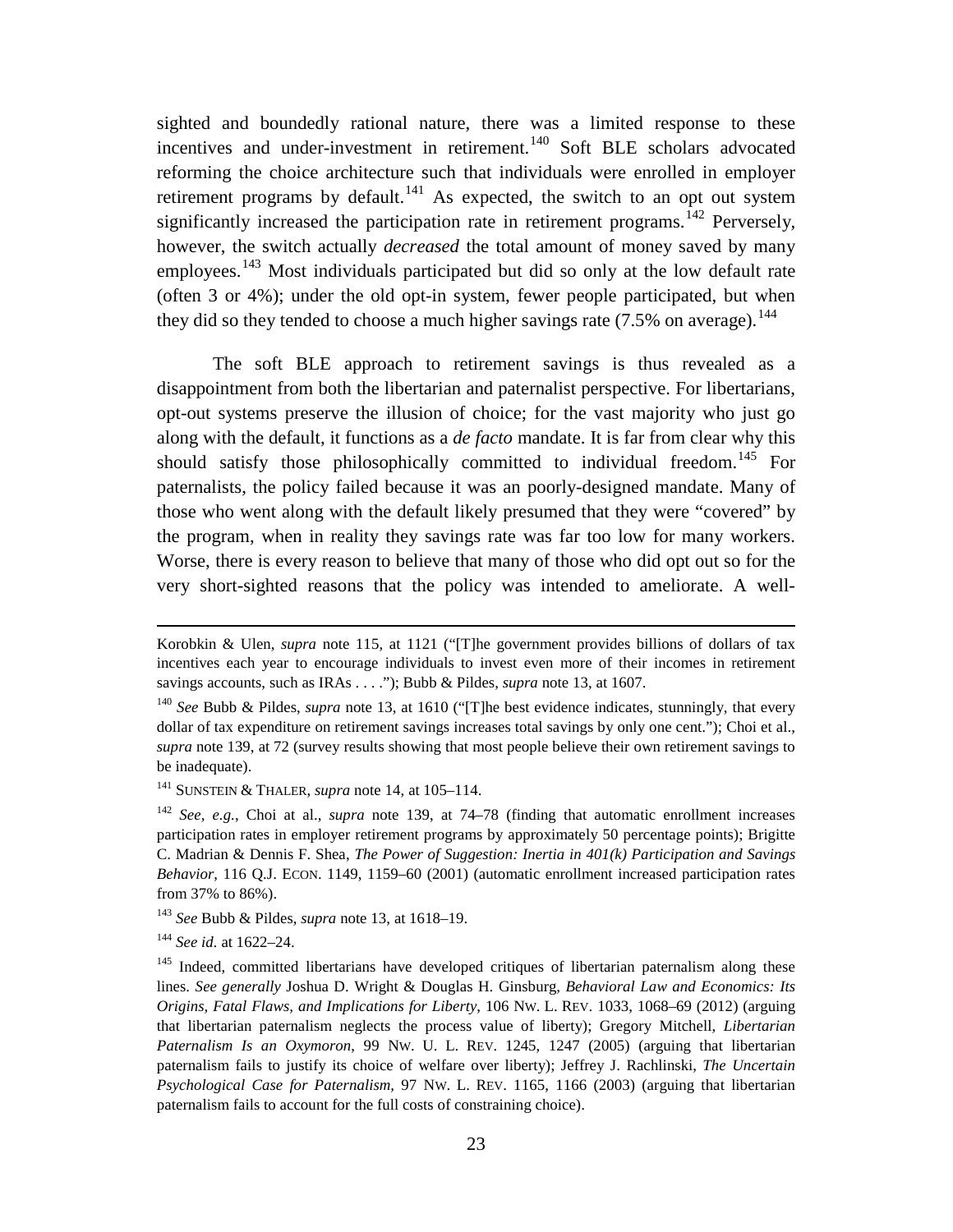designed direct mandate would, in theory, more effectively encourage retirement savings with fewer social costs.<sup>[146](#page-24-1)</sup>

# *C. Analogies to Copyright Law*

<span id="page-24-0"></span>The account of human behavior presented by BLE raises provocative questions about copyright law. Though the analogy is imperfect, there are notable comparisons between the historical experience in American copyright law and retirement savings. Both are premised on the idea of the government encouraging a particular socially-desired behavior (artistic creation; saving money for the future). Both relied primarily on traditional economic incentives (a limited property right; tax deductions) to encourage this behavior. Empirically, both saw a lackluster response to those economic incentives, at least in part as a result of behavioral failures. Both recently switched from a primarily opt-in system to an opt-out system, with the goal of encouraging greater response to the incentives.

While this comparison is intriguing, we need to dig a bit deeper to understand the relevance that behavioral economics might have for copyright.<sup>[147](#page-24-2)</sup> As will become clear, there are many behavioral phenomena that may affect artistic creation and dissemination. Because these effects do not always cut in the same direction, it is difficult to make predict their significance *a priori*. Like human behavior itself, the reality is complicated and will certainly depend on context. Nonetheless, it is helpful to understand these failings in order to understand the role that paternalism does, and could, play in American copyright law.

What are the specific behavioral failures that might apply to artistic creation and dissemination? Broadly speaking, such behavioral failures come into play during (at least) two separate stages in the life of a copyrighted work. The first stage relates to *creation* of the work. How do humans respond to copyright and other incentives to create? The second stage relates to the potential *assignment* of the work. It is very common for authors to license or assign their rights to intermediaries such as

<span id="page-24-1"></span> <sup>146</sup> Bubb & Pildes, *supra* note [13,](#page-3-0) at 1625–27, 1632–33.

<span id="page-24-2"></span> $147$  Some important work has been done on this applying BLE to copyright, though it is also fair to say the application of behavioral economics of copyright is in its early stages. *See, e.g.*, Buccafusco & Sprigman, *supra* note [114](#page-19-10) (experimental evidence showing significant endowment effect for creators); Jeanne C. Fromer, A *Psychology of Intellectual Property*, 104 NW. U. L. REV. 1441 (2010) (concluding that protectability standards in patent and copyright law primarily accord with psychological findings on creativity); Avishalom Tor & Dotan Oliar, *Incentives to Create Under A "Lifetime-Plus-Years" Copyright Duration: Lessons from A Behavioral Economic Analysis for* Eldred v. Ashcroft, 36 LOY. L.A. L. REV. 437 (2002) (arguing that bounded rationality accounts for copyright's life-based duration scheme).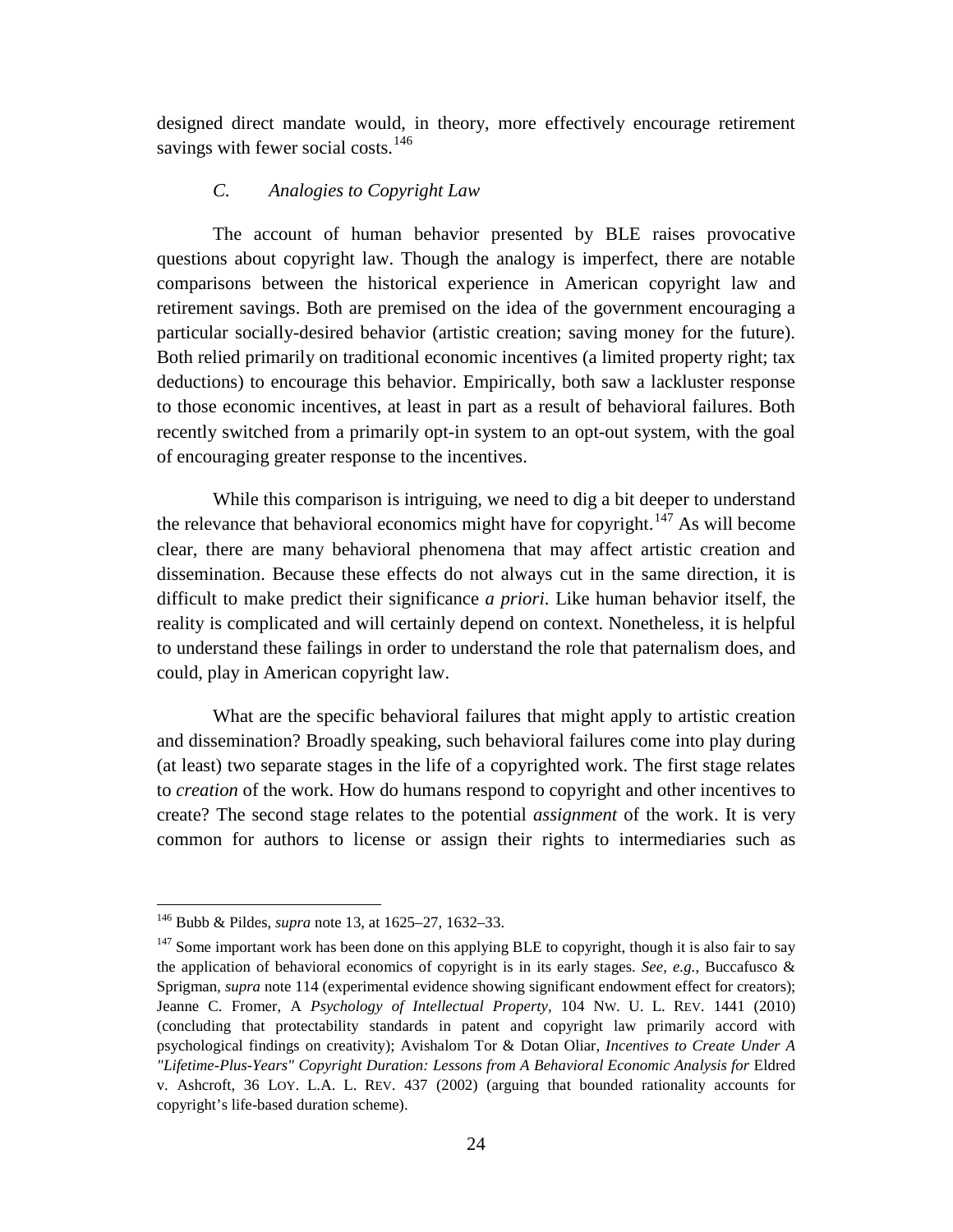publishers, and there are sound reasons to do so.<sup>[148](#page-25-0)</sup> Are authors acting rationally in their assignments, and are we satisfied with the distributive consequences of these transfers?

*Creation*. The creation stage relates to copyright's efficacy as an incentive. The most important (if controversial) effect here is the phenomenon of intrinsic motivation. As we have seen, many individuals engage in acts of creation for reasons of challenge, impulse, self-actualization, or simply its own enjoyment—regardless of the extrinsic incentive.<sup>[149](#page-25-1)</sup> Moreover, there is evidence suggesting that offering economic incentives can sometimes "crowd out" intrinsic motivation and thus be detrimental to creativity.<sup>[150](#page-25-2)</sup> It is therefore a serious concern that copyrights are being granted to many individuals who did not need it as an incentive to create.

There is also the problem of how human difficulty with judgments under uncertainty affects creation incentives. Copyright does not directly guarantee authors any economic reward; instead, the return is dependent on success in the marketplace.<sup>[151](#page-25-3)</sup> Furthermore, artistic creation is a "hits market": Most creation is of limited commercial value, but some is extremely valuable, and the value of artistic work prior to exploitation is usually unpredictable.<sup>[152](#page-25-4)</sup> The behavioral effect here point in opposite directions. On the one hand, consistent with the notion of bounded willpower, we might expect authors to discount the mere possibility of an uncertain future reward, which tends to undermine the efficacy of copyright as an incentive.<sup>[153](#page-25-5)</sup> On the other hand, humans can systematically overestimate small probabilities. There is thus a potential "lottery effect" whereby the low-probability possibility of big reward induces *over*-investment in creation.<sup>[154](#page-25-6)</sup>

*Assignment.* There are also several behavioral effects in play at the time of copyright assignment. This stage relates to an author's decision to license or transfer the copyright in her artistic work to an intermediary, such as a publisher or record

<span id="page-25-0"></span> <sup>148</sup> Barnett, *supra* note [10,](#page-2-8) at 401–02.

<span id="page-25-1"></span><sup>149</sup> *See supra* Part I.B.

<span id="page-25-2"></span><sup>150</sup> *See supra* notes [57](#page-11-8)[–61](#page-11-9) and accompanying text; *see also* Gregory N. Mandel, *To Promote the Creative Process: Intellectual Property Law and the Psychology of Creativity*, 86 NOTRE DAME L. REV. 1999, 2000 (2011) ("Experimental cognitive research also reveals that intrinsic motivation is highly conducive to creative productivity, while purely extrinsic motivation tends to decrease creative function.").

<span id="page-25-3"></span><sup>&</sup>lt;sup>151</sup> See supra note [49](#page-10-7) and accompanying text.

<span id="page-25-4"></span><sup>152</sup> *See* Barnett, *supra* note [10,](#page-2-8) at 398–99.

<span id="page-25-5"></span><sup>153</sup> *See supra* notes [116–](#page-19-8)[117](#page-19-11) and accompanying text.

<span id="page-25-6"></span><sup>154</sup> *Cf.* Dennis Crouch, *The Patent Lottery: Exploiting Behavioral Economics for the Common Good*, 16 GEO. MASON L. REV. 141, 141–45 (2008) (observing, in patent context, evidence that creators overestimate the chance that their inventions will be successful).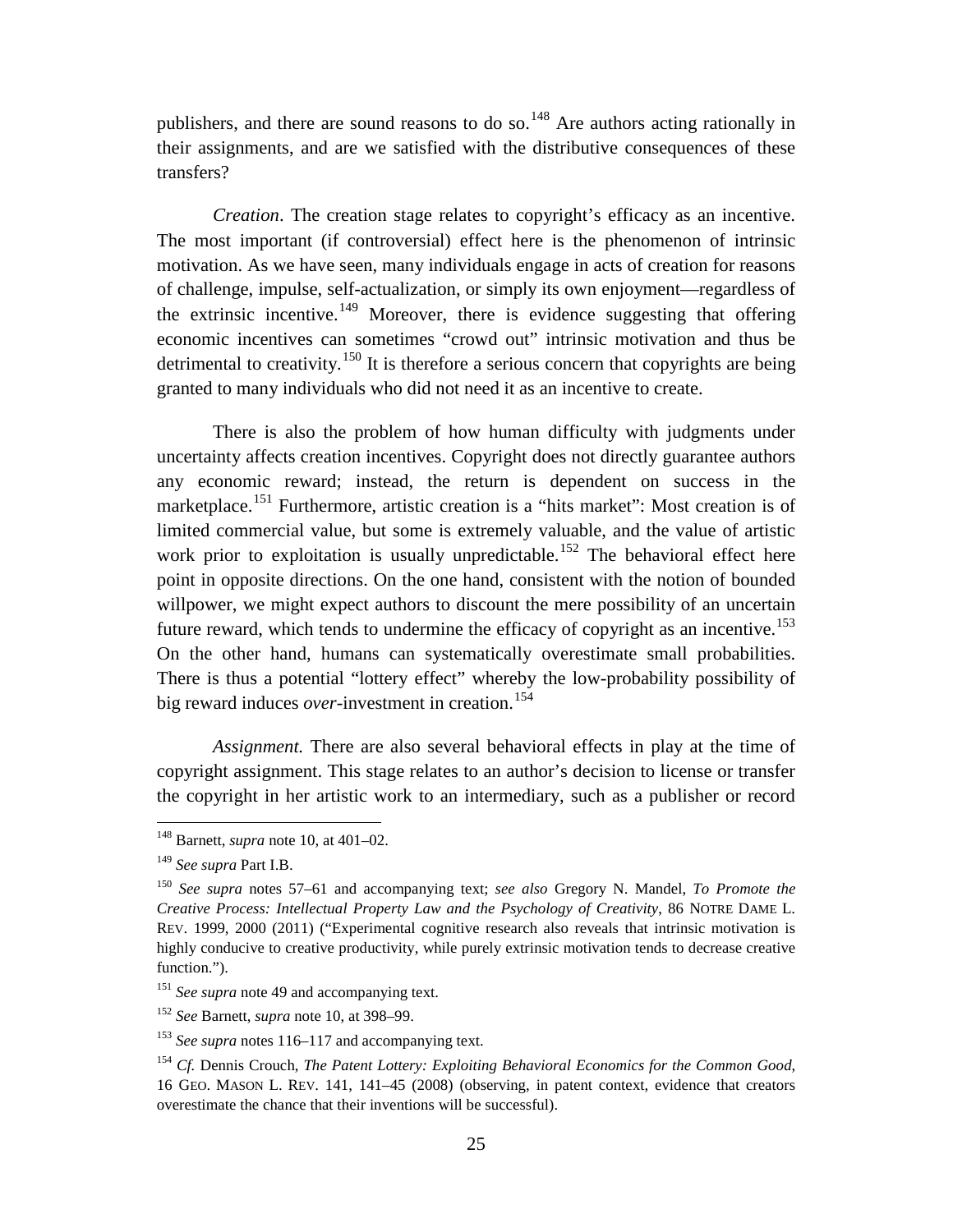company. As we shall see, many of the paternalistic interventions in copyright are motivated by a perception that authors lack bargaining power in this negotiation.<sup>[155](#page-26-1)</sup> Behavioral failures offer several possible reasons for this imbalance. The most prominent effect is the issue of bounded willpower. Humans tend to be very presentbiased and short-sighted, and will sometimes pursue immediate gratification at the expense of long-term interests.<sup>[156](#page-26-2)</sup> There is therefore a concern that authors will discount the possibility of future revenue to sell their rights for a minimal upfront payment.[157](#page-26-3) Second, even if the initial assignment was a result of equal bargaining, people also have social preferences. They prefer allocation of goods that tend to equal welfare gains as opposed to maximize total social welfare.<sup>[158](#page-26-4)</sup> This provides an additional motivation to protect authors from one-sided assignments of copyright.

## <span id="page-26-0"></span>III. PATERNALISM IN COPYRIGHT LAW

What lessons does the increasing embrace of paternalism by BLE scholars have for copyright law? As an initial matter, it important to observe that, in practice, American copyright law is not consistent in its view of authors as rational actors. Despite the dominance of the incentive model—which envisions authors as neoclassical economic actors able to respond to copyright's incentive to create many specific aspects of American copyright law are best understood as motivated by paternalism. To a surprising degree, the law provides protection for authors who, it supposes, are not fully capable of protecting their own interests. These provisions include authors' right to terminate transfers, limitations on copyright alienability, the elimination of formalities, and moral rights. This Part explains these aspects of copyright law and argues that paternalism is a natural way to understand these provisions.

To be sure, many of the provisions described in this Part have competing explanations. The congressional intent behind these laws is often contested or unreliable, as copyright lawmaking is characterized by messy—some would say unprincipled—compromises among interest groups.<sup>[159](#page-26-5)</sup> Whether motivated by a

<span id="page-26-6"></span> <sup>155</sup> *See infra* Part III.

<span id="page-26-2"></span><span id="page-26-1"></span><sup>156</sup> *See supra* notes [116–](#page-19-8)[117](#page-19-11) and accompanying text.

<span id="page-26-3"></span> $157$  Interestingly, there is a behavioral effect—the endowment effect—cutting in the opposite direction: People tend to overvalue goods that are initially allocated to them; they value it more just because they happen to own it. *See* Rabin, *supra* note [11,](#page-2-10) at 14. In the IP context, because copyrights are initially awarded to creators, this means that authors may value their own works more than potential purchasers. *See* Buccafusco & Sprigman, *supra* note [114](#page-19-10) (providing experimental evidence in support of the endowment effect for intellectual creators).

<span id="page-26-4"></span><sup>158</sup> *See supra* note [119](#page-20-3) and accompanying text.

<span id="page-26-5"></span><sup>159</sup> *See generally* Jessica Litman, *Copyright, Compromise, and Legislative History*, 72 CORNELL L. REV. 857, 860–61 (1987) (reviewing the "troubling" legislative history of the 1976 Copyright Act and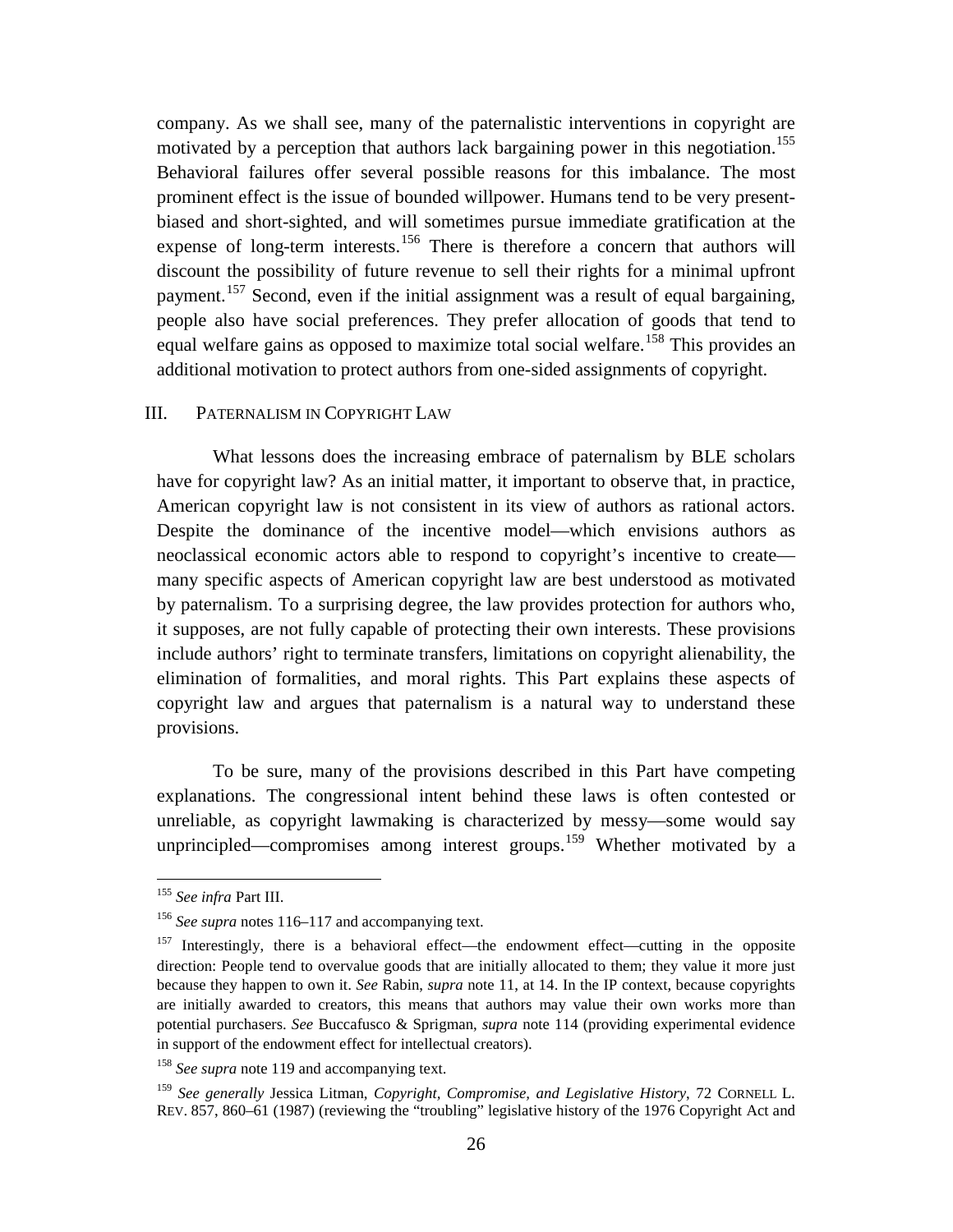perception of authors as short-sighted or simply lacking bargaining power, the overall effect of these provisions is to protect authors from the consequences of their actions by limiting their choices, and therefore these laws fit the definition of paternalism as used herein.<sup>[160](#page-27-2)</sup> Such copyright-specific protections go far beyond the usual contractual protections such as duress or unconscionability, and their benefits flow to authors whether or not there was any actual bargaining imbalance. These provisions are thus in tension with the strictly rational author supposed by the incentive model.

## <span id="page-27-1"></span><span id="page-27-0"></span>*A. Termination of Transfers*

The right to terminate copyright transfers is one of the more complex features of American copyright law, and some history is necessary to understand its design. Since the earliest American copyright law, the author has retained a reversionary interest in her copyright.<sup>[161](#page-27-3)</sup> Historically, this reversionary interest was structured as a renewal term. For example, under the 1909 Copyright Act, an author was entitled to an initial 28-year term of copyright, followed by an additional 28-year term should she choose to renew the copyright.<sup>[162](#page-27-4)</sup> Because the renewal term was considered a "new estate," the rights vested in the author even if she had transferred the original copyright.[163](#page-27-5) Congress reasoned that renewal rights were necessary because "[i]t not infrequently happens that the author sells his copyright outright to a publisher for a comparatively small sum. If the work proves to be a great success . . . [the Committee] felt that it should be the exclusive right of the author to take the renewal  $term.$ <sup>[164](#page-27-6)</sup>

<span id="page-27-7"></span>A 1943 Supreme Court ruling significantly altered this structure. In *Fred Fisher Music Co. v. M. Witmark & Sons*, the Court held that authors were free to

-

concluding it represents not congressional deliberation but a "complicated and delicate compromise" among industry representatives).

<span id="page-27-2"></span><sup>&</sup>lt;sup>160</sup> *See supra* Part II.B and note [124](#page-20-1) (defining paternalism in the context of soft and hard behavioral law and economics).

<span id="page-27-3"></span><sup>&</sup>lt;sup>161</sup> The reversionary interest can be traced back to the original copyright statute, the British Statute of Anne. 8 Ann. ch. 19 (1710) ("[T]he sole Right of Printing or Disposing of Copies *shall Return to the Authors* thereof, if they are then Living, for another Term of Fourteen Years.") (emphasis added). *See generally* R. Anthony Reese, *Reflections on the Intellectual Commons: Two Perspectives on Copyright Duration and Reversion*, 47 STAN. L. REV. 707, 727 n.91 (1995) (reviewing early history of reversion rights).

<span id="page-27-4"></span><sup>162</sup> Copyright Act of 1909, Pub. L. No. 60-349, §§ 23–24, 35 Stat. 1075, 1080–81 [hereinafter "1909 Act"]. If the copyright was not renewed, the work would fall into the public domain. *See* Sprigman, *supra* note [17,](#page-3-1) at 493.

<span id="page-27-5"></span><sup>&</sup>lt;sup>163</sup> See Reese, *supra* note [161,](#page-27-1) at 727 ("[R]ather than merely extending the duration of the original copyright, [renewal] granted a 'new estate,' in the terminology of some courts, to the author or her designated successors.").

<span id="page-27-6"></span><sup>&</sup>lt;sup>164</sup> H.R. REP. No. 60-2222, at 14 (1909).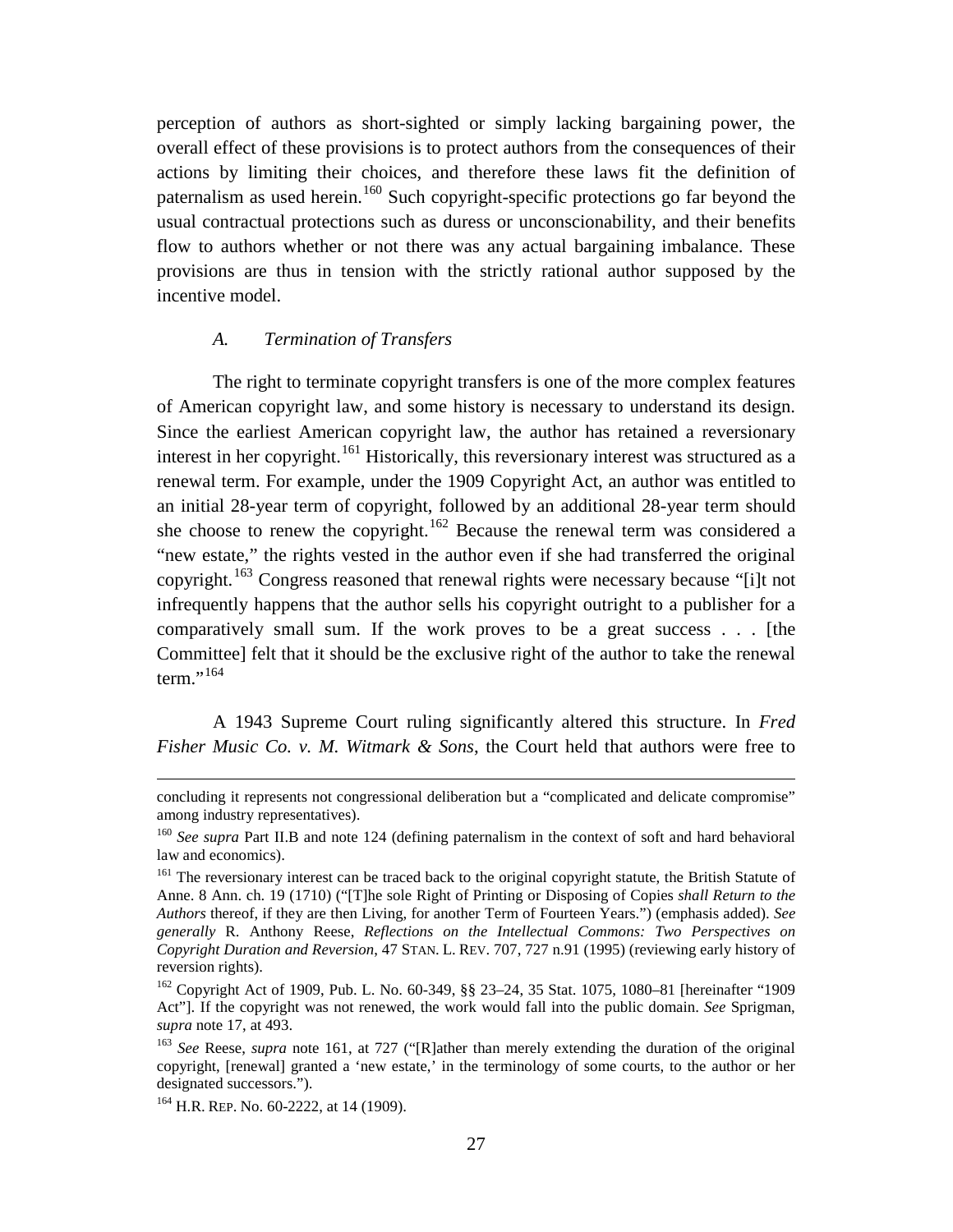assign away their future renewal rights during the initial copyright term.<sup>[165](#page-28-2)</sup> Justice Frankfurter's majority opinion invoked the freedom of contract and mocked the claim that Congress intended renewal to protect authors:

> <span id="page-28-7"></span>The policy of the copyright law, we are told, is to protect the author—if need be, from himself—and a construction under which the author is powerless to assign his renewal interest furthers this policy. We are asked to recognize that authors are congenitally irresponsible, that frequently they are so sorely pressed for funds that they are willing to sell their work for a mere pittance, and therefore assignments made by them should not be upheld. . . .

> <span id="page-28-8"></span><span id="page-28-0"></span>If an author cannot make an effective assignment of his renewal, it may be worthless to him when he is most in need. Nobody would pay an author for something he cannot sell. We cannot draw a principle of law from the familiar stories of garret-poverty of some men of literary genius.<sup>[166](#page-28-3)</sup>

The *Fred Fisher* holding undermined the practical effectiveness of the renewal term as a benefit for authors, as it became common practice for publishers to demand that authors assign the future renewal rights in any deal.<sup>[167](#page-28-4)</sup>

<span id="page-28-9"></span><span id="page-28-1"></span>Despite Frankfurter's dismissal of a congressional intent to protect "irresponsible" authors, Congress clarified in the 1976 Copyright Act that this was more or less what it had in mind.<sup>[168](#page-28-5)</sup> In 1976, Congress replaced the renewal system with a unitary copyright term.<sup>[169](#page-28-6)</sup> In place of renewal, the 1976 Act granted authors or their heirs an "inalienable" right to terminate (i.e., to rescind) prior agreements

<span id="page-28-2"></span><sup>&</sup>lt;sup>165</sup> 318 U.S. 643, 657 (1943).

<span id="page-28-3"></span><sup>166</sup> *Id.* at 656–57.

<span id="page-28-4"></span><sup>167</sup> *See* Mills Music, Inc. v. Snyder, 469 U.S. 153, 185 (1985) (White, J., dissenting) ("This right of renewal was intended to allow an author who had underestimated the value of his creation at the outset to reap some of the rewards of its eventual success. That purpose, however, was substantially thwarted by this Court's decision in *Fred Fisher Music Co. v. M. Witmark & Sons*."); STAFF OF H.R. COMM. ON THE JUDICIARY, 87TH CONG., REP. OF THE REGISTER OF COPYRIGHTS ON THE GENERAL REVISION OF THE U.S. COPYRIGHT LAW 53 (Comm. Print 1961) ("It has become a common practice for publishers and others to take advance assignments of future renewal rights.").

<span id="page-28-5"></span><sup>168</sup> *See* Peter S. Menell & David Nimmer, *Pooh-poohing Copyright Law's "Inalienable" Termination Rights*, 57 J. COPYRIGHT SOC'Y USA 799, 805 (2010) (describing the 1976 revision as a congressional "override" of *Fred Fisher*); *Mills Music*, 469 U.S. at 172–73 ("[T]he termination right [of the 1976 Act] was expressly intended to relieve authors of the consequences of ill-advised and unremunerative grants  $\dots$ .").

<span id="page-28-6"></span><sup>169</sup> Copyright Act of 1976, Pub. L. No. 94-553, § 302, 90 Stat. 2541, 2572–73 (codified as amended at 17 U.S.C. § 302 (2012)).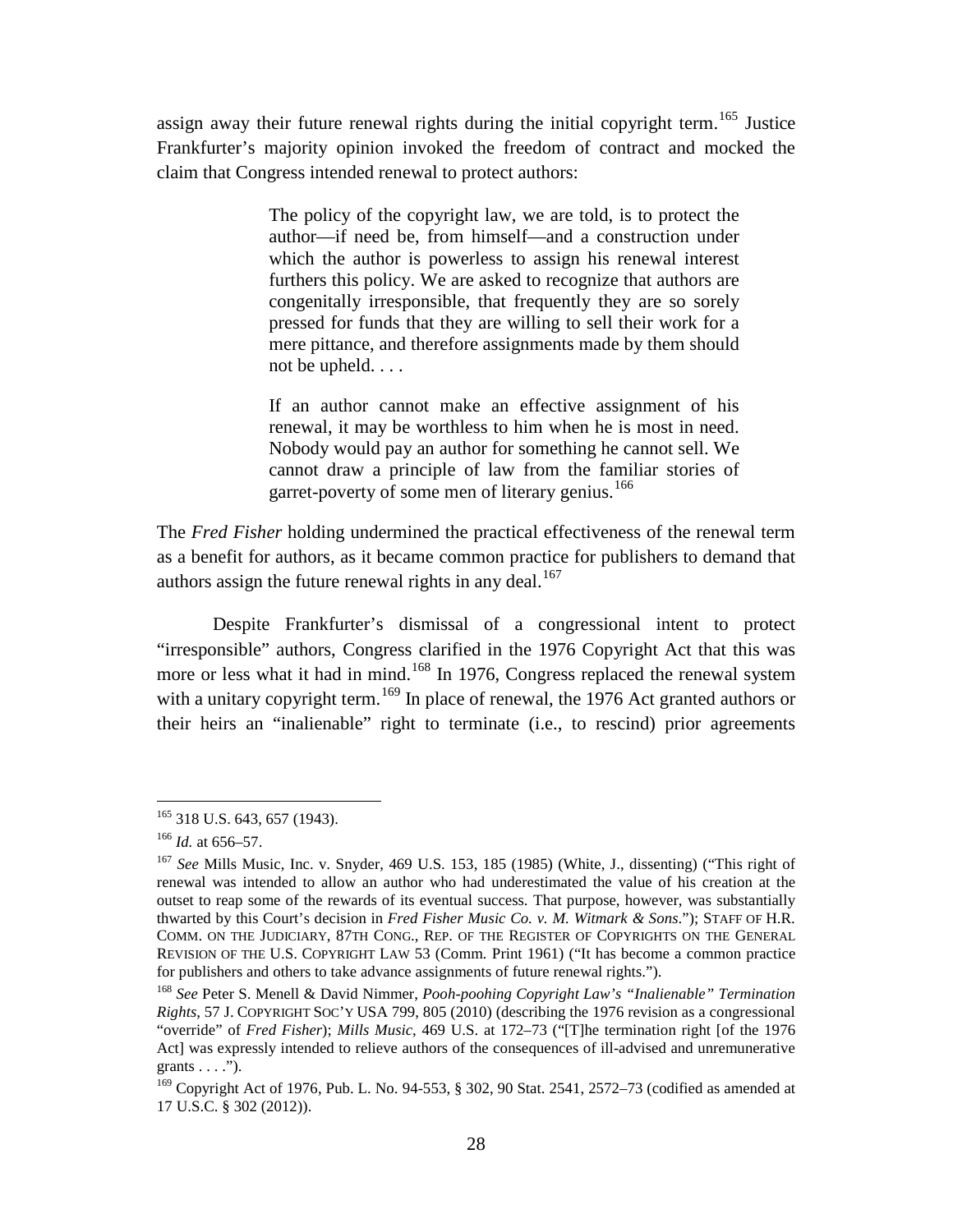transferring the copyright in their works.<sup>[170](#page-29-0)</sup> The specific statutory provisions are rather complicated, and depend upon when the work was created and when the original transfer of copyright was made. But in short, the 1976 Act provides authors with the right to revoke an initial transfer or license of copyright, decades after that contract was made, "notwithstanding any agreement to contrary."<sup>[171](#page-29-1)</sup> In plain language, an author who signed away his rights to a publisher, record company, or the like, can sometimes get his copyright back.

<span id="page-29-11"></span>To be more precise, § 203 of the 1976 Act permits an author to terminate a contract transferring or licensing his copyright when the initial transfer was made after 1978, the effective date of the Act.<sup>[172](#page-29-2)</sup> The termination must be made within a five-year window beginning 35 years after the date of the original agreement.<sup>[173](#page-29-3)</sup> Section 304 applies to grants of renewal rights executed prior to  $1978$ <sup> $174$ </sup> In that case, the termination must be effectuated in a five-year window beginning 56 years from the date that the copyright was initially secured.<sup>[175](#page-29-5)</sup> Under both provisions, works made for hire and grants made via will are not terminable.<sup>[176](#page-29-6)</sup> Procedurally, an author must serve a written advance notice upon the original grantee asserting their termination right.<sup>[177](#page-29-7)</sup> If the author has died, the termination rights pass to a series of statutorily designated heirs (e.g., the author's surviving spouse or children).<sup>[178](#page-29-8)</sup>

<span id="page-29-10"></span>The rationale behind the termination right is disputed.<sup>[179](#page-29-9)</sup> The main account asserts that termination is necessary because of authors' generally weak bargaining

<span id="page-29-6"></span><sup>176</sup> *Id.* §§ 203(a), 304(c).

<span id="page-29-7"></span> $177$  *Id.* §§ 203(a)(4), 304(c)(4).

<span id="page-29-0"></span> <sup>170</sup> *See* 17 U.S.C. §§ 203, 304(c); Stewart v. Abend, 495 U.S. 207, 230 (1990) ("The 1976 Copyright Act provides a single, fixed term, but provides an inalienable termination right.").

<span id="page-29-1"></span> $171$  17 U.S.C. §§ 203(a)(5), 304(c)(5).

<span id="page-29-2"></span> $172$  *Id.* § 203(a)–(b).

<span id="page-29-3"></span><sup>&</sup>lt;sup>173</sup> *Id.* §203(a)(3). In the case of a grant covering the publication of the work, the period beings 35 years from the date of publication. *Id.*

<span id="page-29-4"></span> $174$  *Id.* § 304(c).

<span id="page-29-5"></span> $175$  *Id.* § 304(c)(3).

<span id="page-29-8"></span> $178$  *Id.* §§ 203(a)(2), 304(c)(2).

<span id="page-29-9"></span><sup>179</sup> *Compare, e.g.*, James Grimmelmann, *The Worst Part of Copyright: Termination of Transfers,* PRAWFSBLAWG (Feb. 14, 2012), http://prawfsblawg.blogs.com/prawfsblawg/2012/02/the-worst-partof-copyright-termination-of-transfers.html ("Termination of transfers rests instead on a view that authors are 'congenitally irresponsible' to the point that they can't be trusted to make licensing decisions for themselves.") *with* Lydia Pallas Loren, *Renegotiating the Copyright Deal in the Shadow of the "Inalienable" Right to Terminate*, 62 FLA. L. REV. 1329, 1329 (2010) ("Many believe that Congress based the [termination] policy on a paternalistic desire to protect creative individuals lacking business acumen. This Article demonstrates that Congress was much more concerned with the valuation problem inherent in creative works."). The rationale is also slightly different for § 304 terminations as opposed to § 203 terminations. Section 304 covers rights—an *ex post* copyright term extension—that neither the original author or the grantee would have anticipated in the original contract. For these rights, Congress decided that the term extension "windfall" ought to go to authors.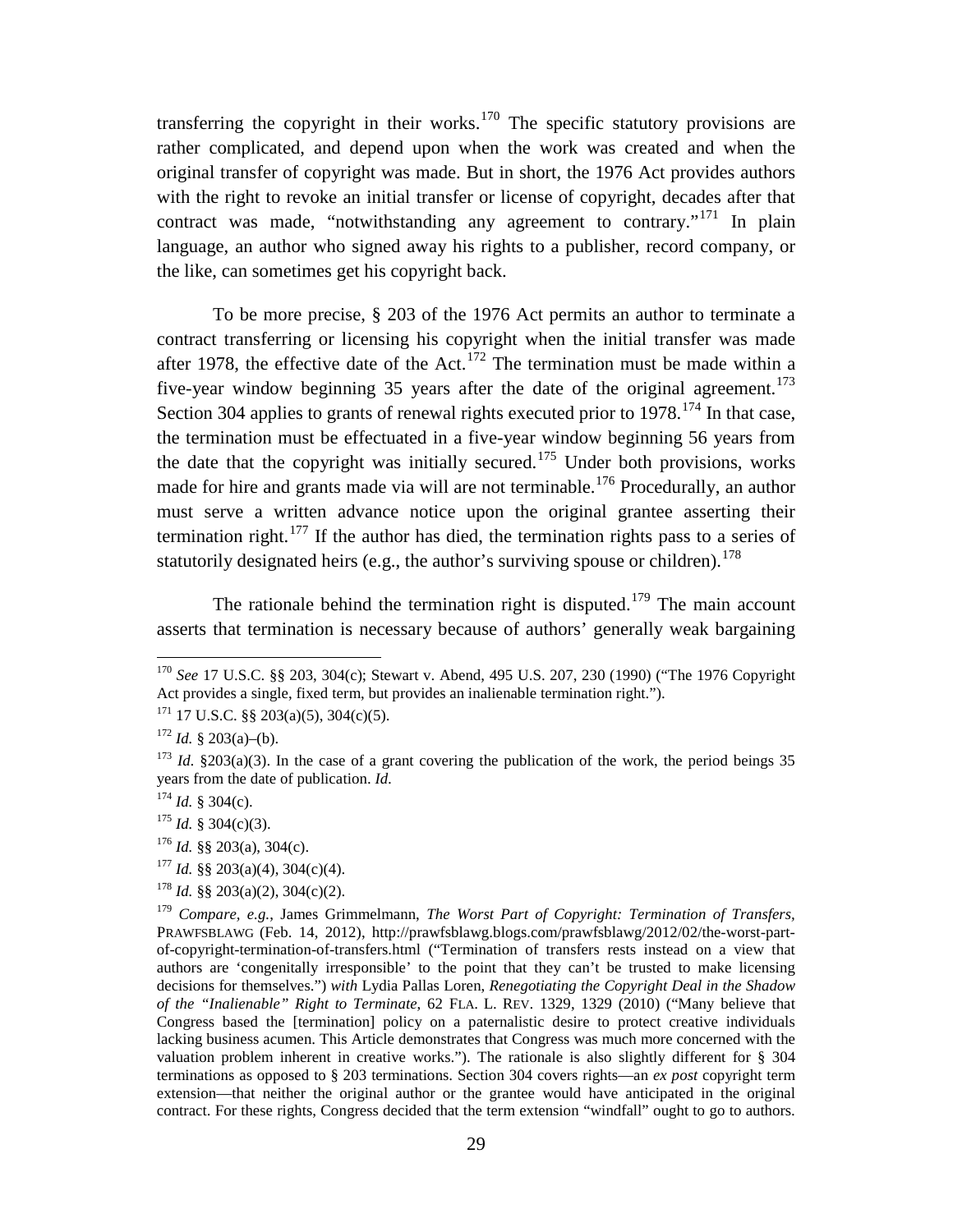<span id="page-30-1"></span><span id="page-30-0"></span>power in the initial transfer, either because of a lack of business savvy, the market power of publishers, or short-sightedness.<sup>[180](#page-30-2)</sup> This was the account invoked rhetorically by Justice Frankfurter in *Fred Fisher*, and it is still often cited. [181](#page-30-3) However, the bargaining power account suffers from a few weaknesses. First, it is only weakly supported by the legislative history.[182](#page-30-4) Second, it rests on questionable factual presumptions of authors as romantic "starving artists."[183](#page-30-5) Most fundamentally, termination rights as structured in the 1976 Act do not actually do anything to improve the bargaining position of most authors.<sup>[184](#page-30-6)</sup> Instead, termination actually weakens the initial bargaining position for the majority of authors, for the benefit of the tiny minority who create works that are still valuable 35 years (or more) down the road.<sup>[185](#page-30-7)</sup>

<span id="page-30-8"></span>A second rationale for termination, more firmly grounded in the legislative history, relies on the uncertainty in determining the value of a copyrighted work

-

*See* H.R. REP. No. 94-1476, at 140 (1976) ("The arguments for granting rights of termination are even more persuasive under § 304 than they are under § 203; the extended term represents a completely new property right, and there are strong reasons for giving the author, who is the fundamental beneficiary of copyright under the Constitution, an opportunity to share in it.").

<span id="page-30-2"></span><sup>180</sup> *See* Guy A. Rub*, Stronger than Kryptonite? Inalienable Profit-Sharing Schemes in Copyright Law*, 27 HARV. J.L. & TECH. 49, 79 (2013) ("The main historical justification for inalienable profit-sharing arrangements is heavily rooted in a romantic notion of the starving artist. The argument is that artists are so poor, weak, unsophisticated, and stressed, and thus in such a 'poor bargaining position' [vis-àvis publishers].")

<span id="page-30-3"></span><sup>181</sup> *See supra* notes [165–](#page-28-7)[167](#page-28-8) and accompanying text; Loren, *supra* note [179,](#page-29-10) at 1346 (2010) ("The image of authors as poor businessmen continues to affect courts' understanding of the termination rights.") (citing cases).

<span id="page-30-4"></span><sup>182</sup> *See* Reese, *supra* note [161,](#page-27-1) at 733 ("Thus, the 1976 Act's drafters [explained that termination] was premised not on a perception of authors as poor businesspeople, but on a perception of creative works as inherently difficult to value before exploitation in the market."); *accord* Loren, *supra* note [179,](#page-29-10) at 329. *But see* STAFF OF H.R. COMM. ON THE JUDICIARY, 87TH CONG., REP. OF THE REGISTER OF COPYRIGHTS ON THE GENERAL REVISION OF THE U.S. COPYRIGHT LAW 54 (Comm. Print 1961) (citing that "most authors are not represented by protective organizations and are in a relatively poor bargaining position" as a reason for termination provisions).

<span id="page-30-5"></span><sup>183</sup> *See* Rub, *supra* note [180,](#page-30-0) at 81–87 (arguing that the "starving artist myth" lacks factual support).

<span id="page-30-6"></span><sup>184</sup> *See id.* at 83–84 ("Termination rights and *droit de suite* do not seem to effectively address the poverty of artists); *id.* at 86 ("[E]ven if the concern of unequal sophistication and experience level requires legal intervention, solutions should focus on the time of negotiation.").

<span id="page-30-7"></span><sup>185</sup> *See* Kate Darling, *Occupy Copyright: A Law & Economic Analysis of U.S. Author Termination Rights*, 63 BUFF. L. REV. 147, 150 (2015) ("[I]ntroducing a termination right will effect price changes and risk allocation, essentially creating a lottery that rewards a small subset of authors, but reducing individual gains for the majority."); Loren, *supra* note [179,](#page-29-10) at 1352–53 ("[T]ermination rights will be exercised only for very successful works with commercial staying power," and "[i]f the bargained for price for the transfers includes a discount for the possibility of termination, then unsuccessful authors may be suffering at the cost of extremely successful ones."); Grimmelmann, *supra* note [179](#page-29-10) ("[Termination] bestows large windfalls on a very small number of [authors], at immense administrative cost.").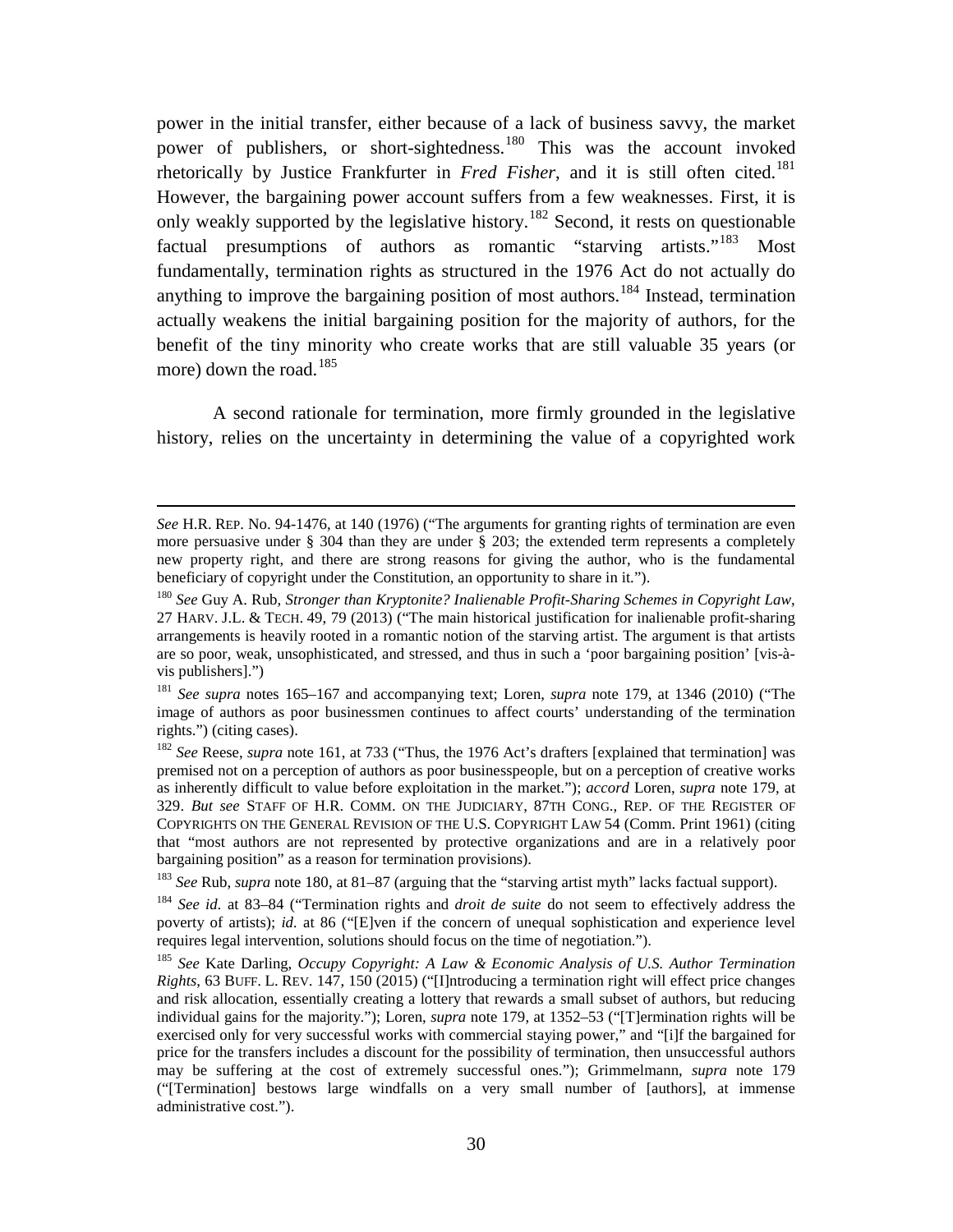<span id="page-31-1"></span><span id="page-31-0"></span>before it is exploited.<sup>[186](#page-31-2)</sup> As the 1976 House committee report stated, termination "is needed because of the unequal bargaining position of authors, resulting in part from the impossibility of determining a work's value until it has been exploited."[187](#page-31-3) But this reason, too, is not a fully persuasive account of the termination right. To be sure, there is great unpredictability as to the value of an artistic work before it is exploited.<sup>[188](#page-31-4)</sup> But this uncertainty is shared equally by authors and publishers.<sup>[189](#page-31-5)</sup> Moreover, a rational author would *want* to transfer this risk to the publisher, who— as a holder of a diverse portfolio of works—is much better suited to bear it.<sup>[190](#page-31-6)</sup> All termination accomplishes, on this account, is to reallocate some of the risk back to the author and make the initial assignment of copyright less valuable when authors sell it to publishers.<sup>[191](#page-31-7)</sup> Finally, if an author instead wishes to share the risk presented by uncertain valuation with the publisher, royalty arrangements are an easy way to accomplish this by contract.<sup>[192](#page-31-8)</sup>

<span id="page-31-9"></span>Regardless of which rationale one accepts, termination rights are paternalistic because they operate to protect the author from the consequences of his own contracting decisions. The two accounts merely differ in the *reason* that the state offers this protection. On the weak bargaining power account, paternalism is perhaps more obvious: this rationale presumes a short-sighted, unsophisticated, or ill-advised

<span id="page-31-2"></span><sup>&</sup>lt;sup>186</sup> Although less frequently cited, early legislative history of renewal offers a third rationale: support for the author's family after his death. *See* 7 REG. DEB. app. at cxix (1831) ("[Should author die,] his family stand in more need of the only means of subsistence ordinarily left to them."). This intent is clearly present in the current termination law's mandatory statutory beneficiaries, which override any heirs that the author specifies by will. *See* 17 U.S.C. §§ 203(a)(2), 304(c)(2) (2012). The family support rationale tends to be invoked only rarely today, perhaps given its origin in discarded gender roles.

<span id="page-31-3"></span><sup>&</sup>lt;sup>187</sup> H.R. REP. No. 94-1476, at 124 (1976).

<span id="page-31-4"></span><sup>188</sup> *See generally* Barnett, *supra* note [10,](#page-2-8) 398–44 (arguing that creative markets characterized by a high risk of commercial failure).

<span id="page-31-5"></span><sup>189</sup> *See* Rub, *supra* note [180,](#page-30-0) at 87–88 ("[I]t is unclear why [valuation problems] should justify a termination mechanism, especially an inalienable one. From an economic perspective, prior to commercialization the work might be a risky investment. It is risky for the seller, but it is similarly risky for the buyer.").

<span id="page-31-6"></span><sup>190</sup> *See* Darling, *supra* note [185,](#page-30-8) at 202 ("[T]he uncertain future value of artistic works makes it in the author's interest to allocate the risk of success or failure to the publisher. It is one of the reasons why publishers exist in the first place."); Rub, *supra* note [180,](#page-30-0) at 87–88 (arguing that it is "socially efficient" to transfer the risk to the publisher because the "intermediary's portfolio typically includes many artists, and thus the aggregate risk it faces is considerably smaller")

<span id="page-31-7"></span><sup>191</sup> *See* Darling, *supra* note [185,](#page-30-8) at 165–66 ("[Termination] makes the initial assignment of a copyright less valuable to publishers, decreasing the price they are willing to pay to authors upfront" and "reallocates some of the risk of future success or failure back to the author").

<span id="page-31-8"></span><sup>192</sup> *See* Grimmelmann, *supra* note [179](#page-29-10) ("The uncertain valuation problem can be addressed with better contract drafting."); Melville B. Nimmer, *Termination of Transfers under the Copyright Act of 1976*, 125 U. PA. L. REV. 947, 950 (1977) ("[The uncertain valuation account of termination] is somewhat less persuasive when the original sale is on a percentage royalty basis so that the author automatically shares in whatever returns his or her work may bring.").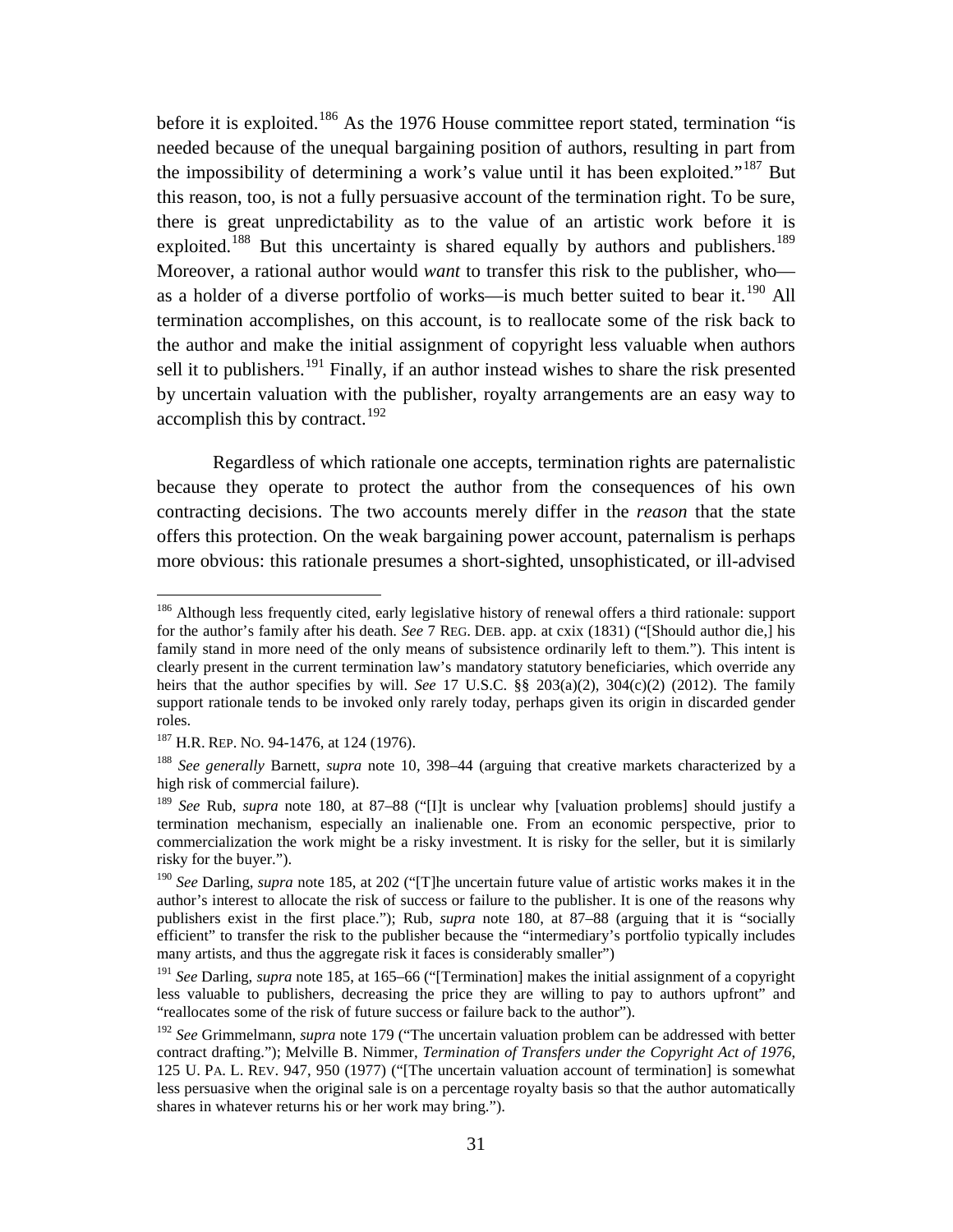author that must be protected from foolishly signing away his rights for a pittance. But paternalism of a different sort is present on the uncertain valuation account. If we presume that the author is rational and facing uncertainty as to whether his creation will be a valuable "hit" or a flop, there are great reasons why he would *want*  to transfer this risk to the publisher in return for other compensation. The publisher, is much better suited to handle the risk—indeed, this is an important reason that publishers exist in the first place.<sup>[193](#page-32-0)</sup> Termination, by mandating that the author cannot transfer *all* of this risk, thus overrides the preferences of some authors in a paternalistic fashion.[194](#page-32-1)

There is also a tension with the incentive model's vision of the author on either account of termination. Again, this tension is clear on the weak bargaining power rationale. If authors are so short-sighted that they cannot effectively bargain in the highly economic context of a negotiation, it is fair to question how responsive they are to copyright's incentive to create. In other words, if authors make bad deals because they neglect the possible future revenue from their work, it seems unlikely that future revenue was the reason for creation.<sup>[195](#page-32-2)</sup> A parallel conflict arises on the uncertain valuation rationale. If authors are unable to effectively value their own works, this same unpredictability would seem to undermine the original copyright incentive. How powerful is the incentive to create if it can only give an author a ticket to a lottery with rather unfavorable odds?<sup>[196](#page-32-3)</sup> It is quite difficult to justify how termination rights could in themselves provide any additional incentive to create. Termination will only benefit the very few authors whose work remains successful 35 years after creation. If valuation is uncertain, these authors have no clear idea *ex ante* whether they will be one of the lucky few. Termination could thus offer only a very weak and oddly-structured incentive.<sup>[197](#page-32-4)</sup>

<span id="page-32-0"></span> <sup>193</sup> *See supra* note [190.](#page-31-9)

<span id="page-32-1"></span><sup>&</sup>lt;sup>194</sup> See Reese, *supra* note [161,](#page-27-1) at 736 ("The rationale offered for reversion in both 1909 and 1976 was the perceived need to protect authors from their disadvantageous bargaining position relative to copyright purchasers. [A libertarian] should view this rationale for reversion as wholly illegitimate, for he clearly rejects such paternalism.").

<span id="page-32-2"></span><sup>&</sup>lt;sup>195</sup> Grimmelmann, *supra* note [179](#page-29-10) ("As an incentive for authorship, [termination is] a terrible one. If authors make bad up-front deals because they're unmindful of future revenues, it follows that those same future revenues won't operate as an *ex ante* incentive for creativity.").

<span id="page-32-3"></span><sup>&</sup>lt;sup>196</sup> *Cf.* Zimmerman, *supra* note [1,](#page-1-9) at 38 ("[R]ecent studies make it quite clear that modern creators generally have little more realistic hope than Victorian poets of earning much in the way of remuneration for their acts of creation.").

<span id="page-32-4"></span><sup>&</sup>lt;sup>197</sup> Darling, *supra* note [185,](#page-30-8) at 150 ("[U]ncertainty, the length of copyright terms, and the long time period between right assignments and the termination possibility may mitigate the potential for positive effects on creation incentives.").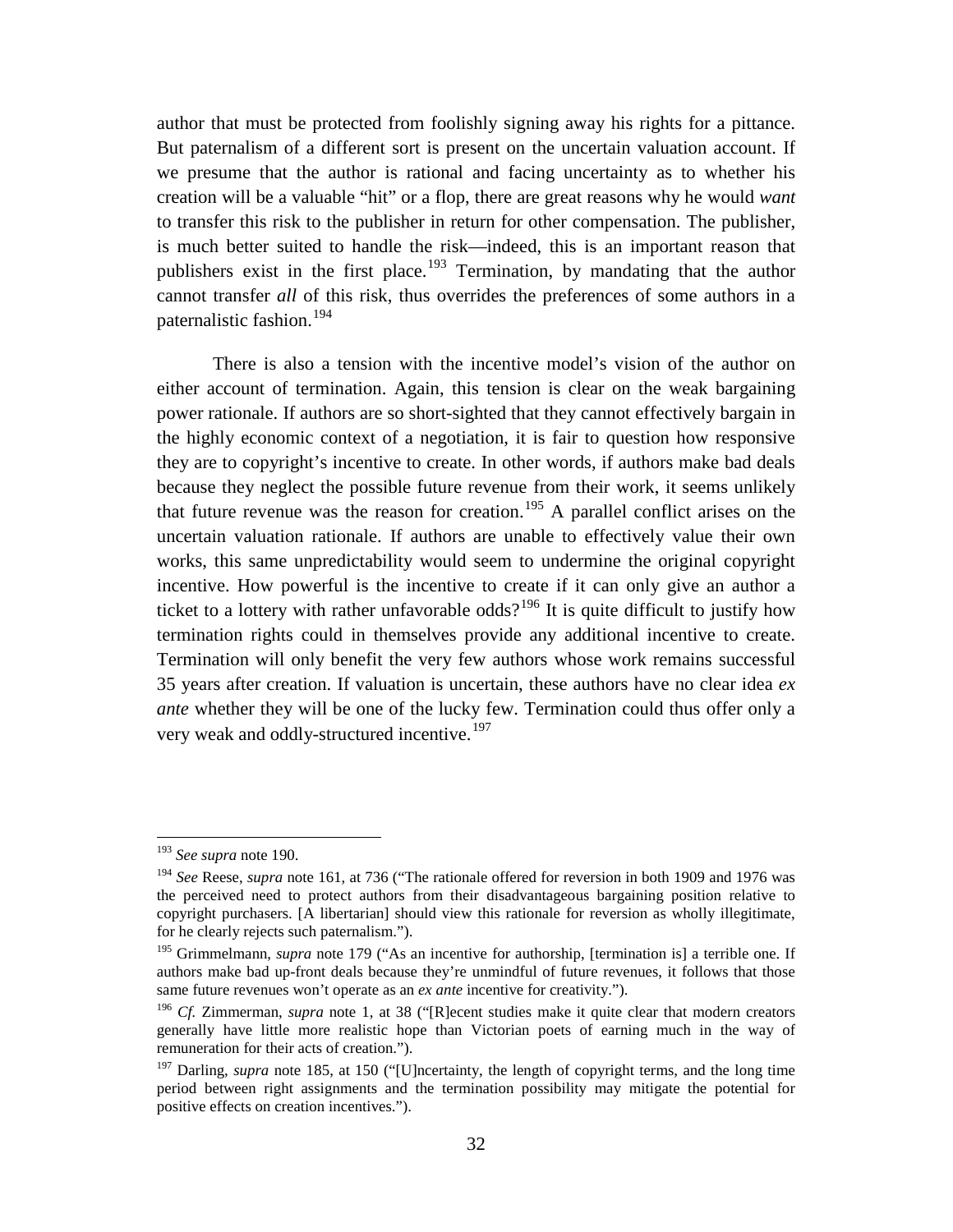## *B. Limitations on Alienability*

<span id="page-33-0"></span>Copyright law limits authors' ability to transfer their copyright in a number of ways beyond the termination right. For example, assignments of exclusive rights cannot be made orally or implied through conduct. For purposes of whether a work can be treated as "made for hire" (and therefore belonging to an employer), the law imposes limits on who can be deemed an employee, and which types of commissioned works can be designated as made for hire by contract. Finally, some courts take a restrictive view as to whether an author can transfer rights in media not yet developed at the time of the initial transfer of copyright. This Section reviews these subtler, but nonetheless important and paternalistic limitations on the alienability of copyright.

*The Writing Requirement for Copyright Transfers.* Section 204(a) of the Copyright Act provides that any transfer of ownership of copyright must be "in writing and signed by the owner of the rights."<sup>[198](#page-33-1)</sup> Although this is sometimes described as a "statute of frauds" for copyright, its language and effect is broader.<sup>[199](#page-33-2)</sup> Rather than merely requiring a writing as evidence of an agreement, unwritten copyright assignments are simply "not valid."[200](#page-33-3) Copyright's requirement of signed writing has therefore been characterized as an "absolute" or "super" statute of frauds.[201](#page-33-4) The traditional exceptions to the statute of frauds, such as estoppel, do not apply. [202](#page-33-5) Some courts go so far as to reject an *ex post* writing confirming a transfer of copyright if that writing was not "contemporaneous" with the transfer.<sup>[203](#page-33-6)</sup>

<span id="page-33-7"></span>The purpose of  $\S 204(a)$  is also broader than that of a typical statute of frauds. Section  $204(a)$  is designed to "provide protection for the author" from fraudulent claims of transfer and to promote predictability and certainty in copyright

<span id="page-33-1"></span><sup>&</sup>lt;sup>198</sup> 17 U.S.C. § 204(a) (2012). The definition section makes clear that the writing requirement includes any whole or partial "transfer" of exclusive rights, but does not apply to a "nonexclusive license," which can be made orally. *Id.* § 101; Effects Assocs., Inc. v. Cohen, 908 F.2d 555, 556 n.2 (9th Cir. 1990) (Kozinski, J.).

<span id="page-33-2"></span><sup>&</sup>lt;sup>199</sup> Pamfiloff v. Giant Records, 794 F. Supp. 933, 936 (N.D. Cal. 1992) ("Section 204(a) is analogous to a statute of frauds . . . .").

<span id="page-33-3"></span> $200$  17 U.S.C. § 204(a).

<span id="page-33-4"></span><sup>&</sup>lt;sup>201</sup> WILLIAM F. PATRY, 2 PATRY ON COPYRIGHT § 5:106 (2010) ("The writing requirement is absolute, admitting of no exception"); Victor H. Polk, Jr. & Joshua M. Dalton, *Equitable Defenses to the Invocation of the Copyright Act's Statute of Frauds Provision*, 46 J. COPYRIGHT SOC'Y USA 603, 608 (1998) (noting that "the courts . . . have turned Section 204(a) into a 'super' statute of frauds," but criticizing this interpretation).

<span id="page-33-5"></span><sup>&</sup>lt;sup>202</sup> *Pamfiloff*, 794 F. Supp. at 937 (holding that equitable estoppel does not apply to § 204(a)).

<span id="page-33-6"></span><sup>203</sup> *See* Konigsberg Int'l Inc. v. Rice, 16 F.3d 355, 357 (9th Cir. 1994) (Kozinski, J.) (holding that to satisfy § 204(a) a writing must be "executed more or less contemporaneously with the agreement"); *but see* Barefoot Architect, Inc. v. Bunge, 632 F.3d 822, 828–30 (3rd Cir. 2011) (rejecting the "contemporaneous" requirement).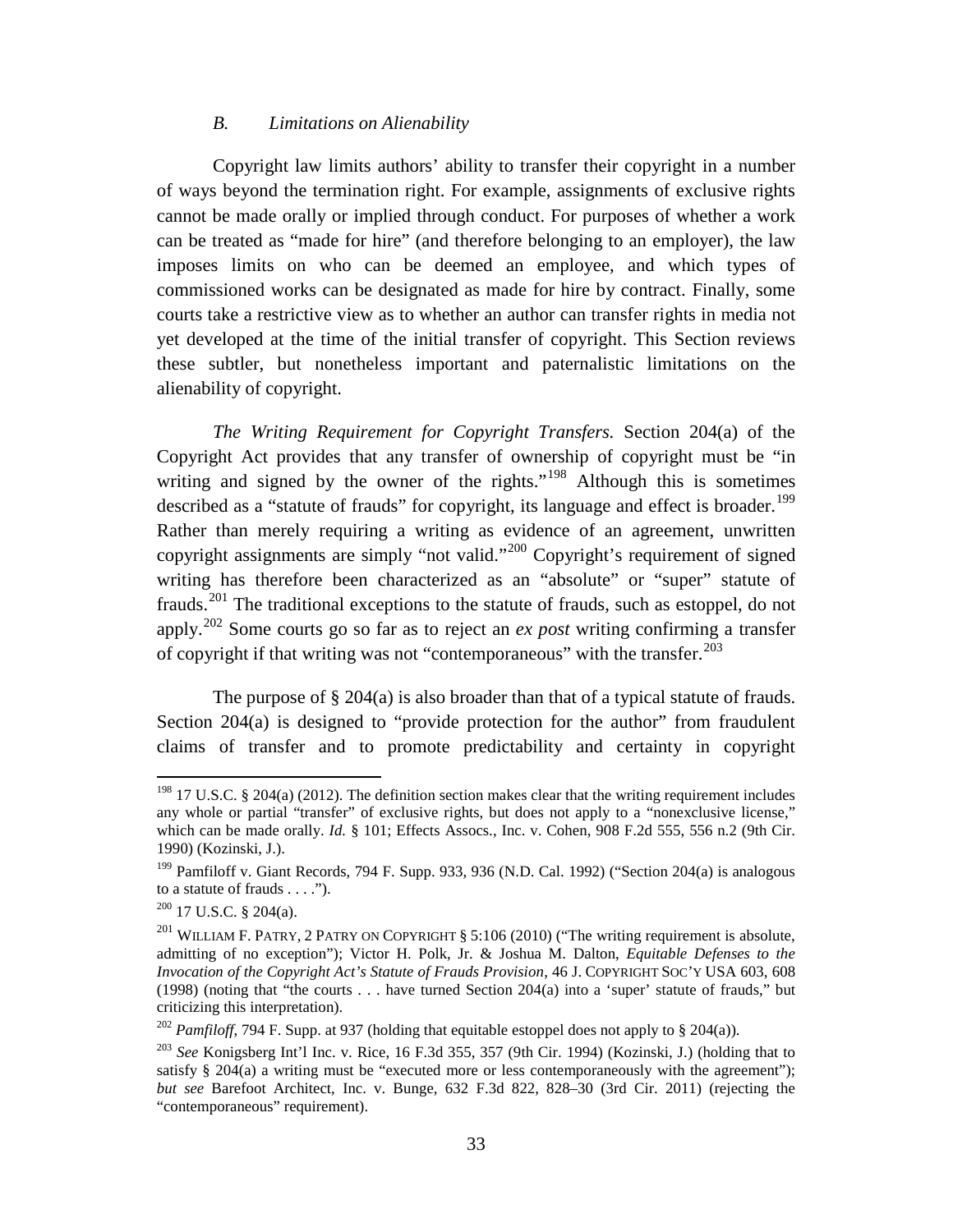<span id="page-34-0"></span>ownership.[204](#page-34-2) But it is also designed to prevent inadvertent transfers of the copyright by the author, whether fraudulent or not.<sup>[205](#page-34-3)</sup> In other words, the "purpose of the writing requirement is thus to effectuate a congressional policy of protecting authors, even from themselves if need be."<sup>[206](#page-34-4)</sup> This has the effect of tipping the analysis "somewhat in favor of the original holder of the copyrighted material."<sup>[207](#page-34-5)</sup>

<span id="page-34-1"></span>*Limitations on "Works Made for Hire."* Congress also attempted to protect authors from the inadvertent or unwanted loss of rights in the Copyright Act's "work made for hire" provisions. The usual rule for copyright ownership is that, upon creation, the copyright vests in the author; however, when a work is "made for hire" the copyright vests initially in the "employer or other person for whom the work was prepared."[208](#page-34-6) The Act specifies "two mutually exclusive means" by which a work can be designated as made for hire—one for employees and one for independent contractors.<sup>[209](#page-34-7)</sup> For employees, the person creating the work must be an actual "employee" under agency law, and the work must be "within the scope of his or her employment."<sup>[210](#page-34-8)</sup> For independent contractors, as we will see, the rules are much stricter. [211](#page-34-9)

Those strict provisions were a response to some courts' broad interpretation of the 1909 Copyright Act, which presumptively granted the copyright to the hiring party whenever a work was created at her "instance and expense."<sup>[212](#page-34-10)</sup> That test applied to employees and freelance artists alike, and required only that the hiring party "induces the creation of the work and has the right to direct and supervise the manner in which the work is carried out."<sup>[213](#page-34-11)</sup> This rule threatened to presumptively

<span id="page-34-2"></span><sup>&</sup>lt;sup>204</sup> *Pamfiloff*, 794 F. Supp. at 937 ("[W]e interpret Section 204(a) to provide protection for the author and creator of copyrighted material against fraudulent claims of transfer."); Effects Assocs., Inc. v. Cohen, 908 F.2d 555, 557 (9th Cir. 1990) ("[S]ection 204 enhances predictability and certainty of copyright ownership.")

<span id="page-34-3"></span><sup>&</sup>lt;sup>205</sup> *Effects Assocs.*, 908 F.2d at 557 ("Section 204 ensures that the creator of a work will not give away his copyright inadvertently  $\dots$ .").

<span id="page-34-4"></span><sup>206</sup> PATRY, *supra* note [201,](#page-33-7) at § 5:106.

<span id="page-34-5"></span><sup>207</sup> *Pamfiloff*, 794 F. Supp. at 937.

 $208$  17 U.S.C. § 201(a)–(b) (2012).

<span id="page-34-7"></span><span id="page-34-6"></span><sup>&</sup>lt;sup>209</sup> Cmty. for Creative Non-Violence v. Reid, 490 U.S. 730, 743 (1989) [hereinafter "*CCNV*"].

<span id="page-34-8"></span><sup>&</sup>lt;sup>210</sup> 17 U.S.C. § 101(1); *CCNV*, 490 U.S. at 740–41 (holding that the term "employee" in the work made for hire provisions is defined by the common law of agency).

<span id="page-34-9"></span><sup>211</sup> *See infra* notes [216](#page-35-2)[–218](#page-35-3) and accompanying text.

<span id="page-34-10"></span><sup>212</sup> Brattleboro Publ'g Co. v. Winmill Publ'g Corp., 369 F.2d 565, 567 (2d Cir. 1966); Lin-Brook Builders Hardware v. Gertler, 352 F.2d 298, 300 (9th Cir. 1965).

<span id="page-34-11"></span><sup>213</sup> Martha Graham Sch. & Dance Found. v. Martha Graham Ctr. of Contemporary Dance, Inc., 380 F.3d 624, 635 (2004) (Newman, J.). The history of the "instance and expense" test reveals that it lacked much basis in law when it was created, *see id.* at 634–35 n.17, and it has been much criticized. *See* Marvel Characters, Inc. v. Kirby, 726 F.3d 119, 139 n.8 (2d Cir. 2013) (acknowledging criticism).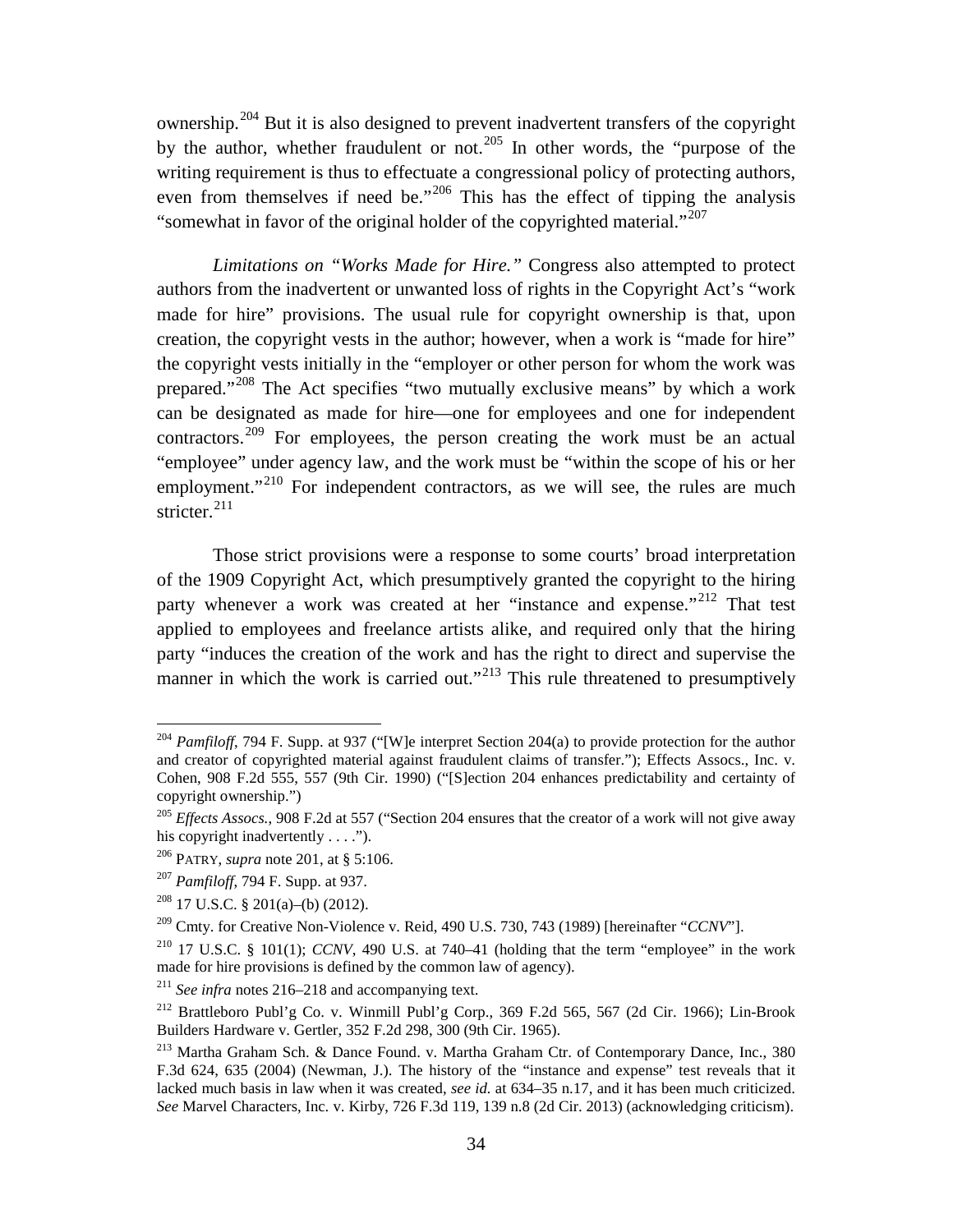transfer copyright to the hiring party for almost all specially commissioned works, as these features are present in most hiring relationships.<sup>[214](#page-35-4)</sup>

The 1976 Act's "made for hire" provisions put in place specific requirements and restored some protection to freelance authors. The new rule draws a sharp line between employees and independent contractors and protects authors in two ways. First, it requires that authors actually *be* "employees"—not just so designated by contract—for the first prong of the "made for hire" definition to apply.<sup>[215](#page-35-5)</sup> Second, for commissioned works, it allows works to be designated as made for hire by contract only in a very narrow set of circumstances: (i) the work must be "specially ordered or commissioned";<sup>[216](#page-35-6)</sup> (ii) it must be one of nine specified types of works;<sup>[217](#page-35-7)</sup> and (iii) there must be a signed written agreement designating it as "made for hire."<sup> $218$ </sup>

<span id="page-35-3"></span><span id="page-35-2"></span><span id="page-35-1"></span>The legislative history reveals this provision was motivated by a concern that "freelance authors lacked the bargaining power to reject contractual clauses designating works as made for hire."<sup>[219](#page-35-9)</sup> For some categories of works—including, for example, most sound recordings and literary works—the law simply does not allow freelance creators to sign away their authorship rights. While this does not prevent freelancers from transferring their copyright to the hiring party, they remain the legal author of the work and thus retain the termination right, at least.<sup>[220](#page-35-10)</sup> The

<span id="page-35-4"></span><span id="page-35-0"></span> <sup>214</sup> *See* PATRY, *supra* note [201,](#page-33-7) at § 5:48 ("[The instance-and-expense test] decisions were on a fast track into turning all specially ordered or commissioned works presumptively into works made for hire, and without any agreement between the parties, oral or written.").

<sup>215</sup> *See CCNV*, 490 U.S. at 742–43.

<span id="page-35-6"></span><span id="page-35-5"></span><sup>216</sup> *See* Playboy v. Dumas, 55 F.3d 549, 561–62 (2d Cir. 1995).

<span id="page-35-7"></span><sup>&</sup>lt;sup>217</sup> The statute lists the types as "[1] a contribution to a collective work, [2] as a part of a motion picture or other audiovisual work, [3] as a translation, [4] as a supplementary work, [5] as a compilation, [6] as an instructional text, [7] as a test, [8] as answer material for a test, or [9] as an atlas." 17 U.S.C. § 101(2) (numbering added). "The unifying feature of these works is that they are usually prepared at the instance, direction, and risk of a publisher or producer." *CCNV*, 490 U.S. at 741.

<span id="page-35-8"></span> $218$  17 U.S.C. § 101(2). This writing requirement serves similarly author-protective functions as the general provision, § 204(a). *See* PATRY, *supra* note [201,](#page-33-7) at § 5:48 ("The principal purpose of the writing requirement for specially ordered or commissioned works is to protect non-work-for-hire authors . . . ."); *see supra* notes [204](#page-34-0)[–207](#page-34-1) and accompanying text.

<span id="page-35-9"></span><sup>219</sup> Litman, *supra* note [159,](#page-26-6) at 890; *see also* Marci Hamilton, *Commissioned Works as Works Made for Hire Under the 1976 Copyright Act: Misinterpretation and Injustice*, 135 U. PA. L. REV. 1281, 1311 (1987) ("The unequal bargaining position of the parties . . . and the commissioning party's ability to dictate if and when work-made-for-hire contracts will be imposed on the artist all combine to deprive freelance artists of fair compensation for their works.").

<span id="page-35-10"></span> $220$  Even if they cannot use a contract to designate themselves as the author, the hiring party can of course demand that the artist transfer his copyright interest, so long as it is via a signed written agreement. 17 U.S.C. § 204(a). However, unlike a true "work made for hire," the creator will remain the original legal author, and therefore be entitled to termination rights. *Id.* §§ 209(a), 304(c). The duration of the copyright will also be measured by different rules. *Id.* § 302(a), (c).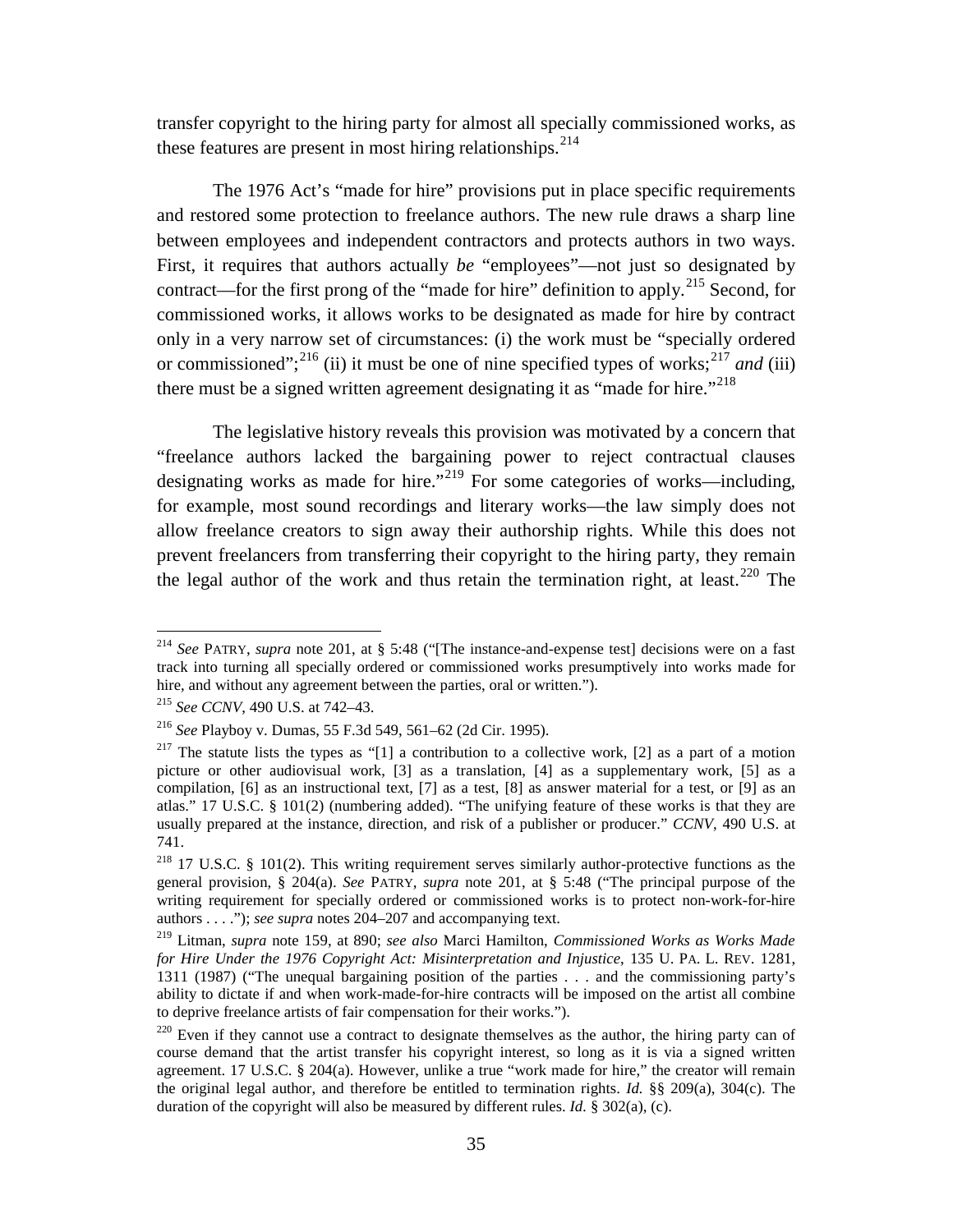<span id="page-36-0"></span>work made for hire provisions are thus designed to protect authors from the expansive 1909 Act rule and serve "a pro-actively paternalistic function."<sup>[221](#page-36-2)</sup>

<span id="page-36-9"></span>*Limitations on Transfers in "New Media."* A final area in which some courts limit alienability to protect the author relates to whether an author can assign rights to technologies not yet in existence when the transfer is made. The issue is often called the "new-media problem" or "new-use problem."<sup>[222](#page-36-3)</sup> Despite the name, it is actually a very old problem: past courts struggled, for example, to determine whether a grant of rights in a silent film extended to "talkies," or whether rights to distribute a motion picture extended to video cassettes and VCRs.<sup>[223](#page-36-4)</sup> Most courts agree that unequivocal language granting rights to "all technologies now known or later developed" will be enforced.<sup>[224](#page-36-5)</sup> But there is considerable conflict when the new medium of distributing a work is only ambiguously covered by the contractual language, and the newness of the technology makes it likely that neither party had it in mind at the time of the original contract. Thus the Second Circuit was recently called upon to address whether a license to distribute a literary work "in book form" also granted rights to eBooks.<sup>[225](#page-36-6)</sup>

<span id="page-36-1"></span>In the United States, there are two competing approaches to the new media problem.[226](#page-36-7) Some courts, such as the Second Circuit, treat the issue as purely "neutral" contract interpretation and will find a grant of rights in new technologies whenever that is the more reasonable reading of the contractual language.<sup>[227](#page-36-8)</sup> Other

<span id="page-36-2"></span> <sup>221</sup> Corey Field, *Their Master's Voice? Recording Artists, Bright Lines, and Bowie Bonds: The Debate over Sound Recordings as Works Made for Hire*, 48 J. COPYRIGHT SOC'Y USA 145, 147 (2000).

<span id="page-36-3"></span><sup>222</sup> *See, e.g.*, PATRY, *supra* note [201,](#page-33-7) at § 5:115 (reviewing case law of the "new-media problem"); Boosey & Hawkes Music Publishers v. Walt Disney Co., 145 F.3d 481, 486 (2d Cir. 1998) (Leval, J.) ("Disputes about whether licensees may exploit licensed works through new marketing channels made possible by technologies developed after the licensing contract — often called 'new-use' problems — have vexed courts . . . .").

<span id="page-36-4"></span><sup>223</sup> *See* 3 MELVILLE B. NIMMER & DAVID NIMMER, NIMMER ON COPYRIGHT § 10.10[B] nn. 2–6 (reviewing history of new-use cases).

<span id="page-36-5"></span><sup>224</sup> *See, e.g.*, Reinhart v. Wal-Mart Stores, Inc., 547 F. Supp. 2d 346, 354–55 (S.D.N.Y. 2008) (agreement to distribute records "by any method now or hereafter known" includes digital music rights); *accord* PATRY, *supra* note [201,](#page-33-7) at § 5:115; Kate Darling, *Contracting About the Future: Copyright and New Media*, 10 NW. J. TECH. &. INTELL. PROP. 485, 491 (2012) ("[In contrast to Europe,] the voluntary transfer of new use rights is neither forbidden nor prohibitively restricted in the United States.").

<span id="page-36-6"></span><sup>225</sup> Random House v. Rosetta Books LLC, 283 F.3d 490, 491 (2d Cir. 2002).

<span id="page-36-7"></span><sup>226</sup> *See Boosey*, 145 F.3d at 486–87 (reviewing "two principal approaches" to new-use issues); Darling, *supra* note [224,](#page-36-1) at 490–91 (same).

<span id="page-36-8"></span><sup>227</sup> *Boosey*, 145 F.3d at 487 ("In our view, new-use analysis should rely on neutral principles of contract interpretation rather than solicitude for either party. . . . What governs under *Bartsch* is the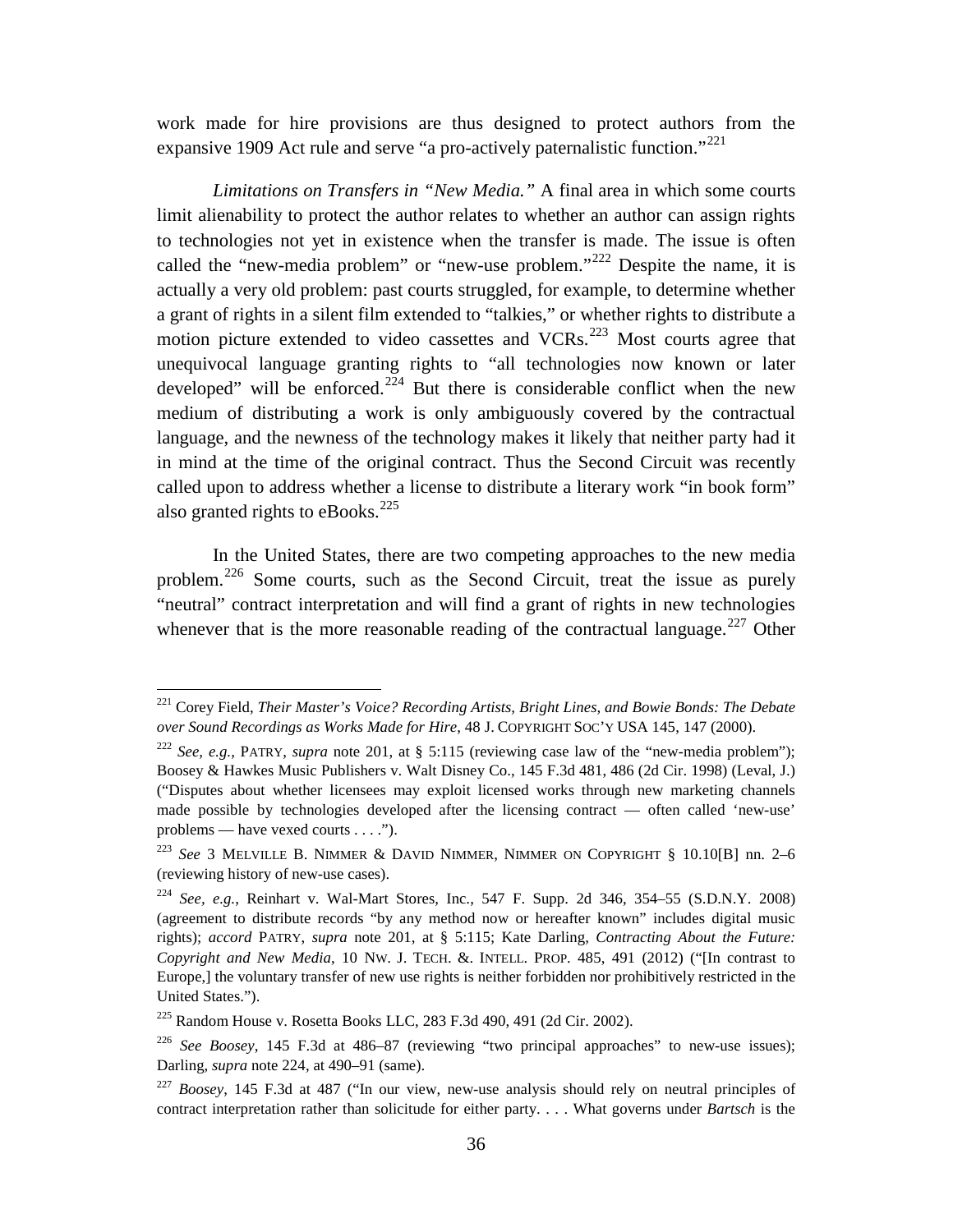courts—including the Ninth Circuit, historically—employ a pro-author presumption and will only divest authors of rights in new media if the contract contains the "clearest language."[228](#page-37-2) These courts follow, albeit in a weaker form, the general rule in continental Europe, where many countries categorically prohibit transfers of rights in future media or impose strict requirements on such assignments.<sup>[229](#page-37-3)</sup>

<span id="page-37-0"></span>The U.S. courts that apply a pro-author presumption often invoke the weak bargaining position of "impecunious" authors as the rationale.<sup>[230](#page-37-4)</sup> In *Cohen v*. *Paramount Pictures*, for example, the Ninth Circuit reasoned that license agreements should be interpreted "in accordance with the purposes underlying federal copyright law," which it understood as "enacted for the benefit of the composer."<sup>[231](#page-37-5)</sup> Given this purpose, and that neither party knew of the new technology, the publisher "should not now 'reap the entire windfall' associated with the new medium."[232](#page-37-6) In Europe, as well, notions of fairness and the bargaining weakness of authors motivate authorprotective new media rules. $^{233}$  $^{233}$  $^{233}$ 

<span id="page-37-1"></span>In summary, copyright law limits alienability in number of ways. For reasons analogous to the termination right, these rules can be understood as a variety of author-protective paternalism. These provisions are justified by the weak bargaining position of authors, either because of structural factors, or authors' short-sightedness,

<u>.</u>

language of the contract. If the contract is more reasonably read to convey one meaning, [that meaning controls].").

<span id="page-37-2"></span><sup>228</sup> Warner Bros. Pictures v. Columbia Broad. Sys., 216 F.2d 945, 949 (9th Cir. 1954) ("Such doubt as there is should be resolved in favor of the composer. The clearest language is necessary to divest the author from the fruit of his labor."); *see also* Cohen v. Paramount Pictures Corp., 845 F.2d 851, 854 (9th Cir. 1988). Recently, the Ninth Circuit has walked back its pro-author rule somewhat. Welles v. Turner Entm't Co., 505 F.3d 728, 735 n.3 (9th Cir. 2007) (stating that there is no "presumption against applying a grant of right in 'motion pictures' to new technologies.").

<span id="page-37-3"></span><sup>229</sup> *See generally* Darling, *supra* note [224,](#page-36-1) at 488–89 (overviewing European law on this issue and observing that Germany (prior to 2008), Spain, Belgium, Greece, Poland, Hungary, and the Czech Republic prohibit all transfers in future media and that France permits it only when the contractual language is express, specific and provides for author royalties).

<span id="page-37-4"></span><sup>230</sup> *See Boosey*, 145 F.3d at 487 ("Because licensors are often authors—whose creativity the copyright laws intend to nurture—and are often impecunious . . . there is sometimes a tendency in copyright scholarship and adjudication to seek solutions that favor licensors over licensees.").

<span id="page-37-5"></span><sup>231</sup> *Cohen*, 845 F.2d at 854 (quoting Jondora Music Publ'g Co. v. Melody Recordings, Inc., 506 F.2d 392, 395 (3d Cir. 1975)).

<span id="page-37-6"></span><sup>232</sup> *Id.* (quoting Comment*, Past Copyright Licenses and the New Video Software Medium*, 29 UCLA L. REV. 1160, 1184 (1982)).

<span id="page-37-7"></span><sup>&</sup>lt;sup>233</sup> See Darling, *supra* note [224,](#page-36-1) at 497 ("[A]ccording to lawmakers in countries that prohibit the grant of new use rights, the main goal is to allocate to authors the financial returns of their artistic works.... [S]ome fear that creators might transfer their rights to new uses to publishers because creators face a variety of bargaining disadvantages . . . .").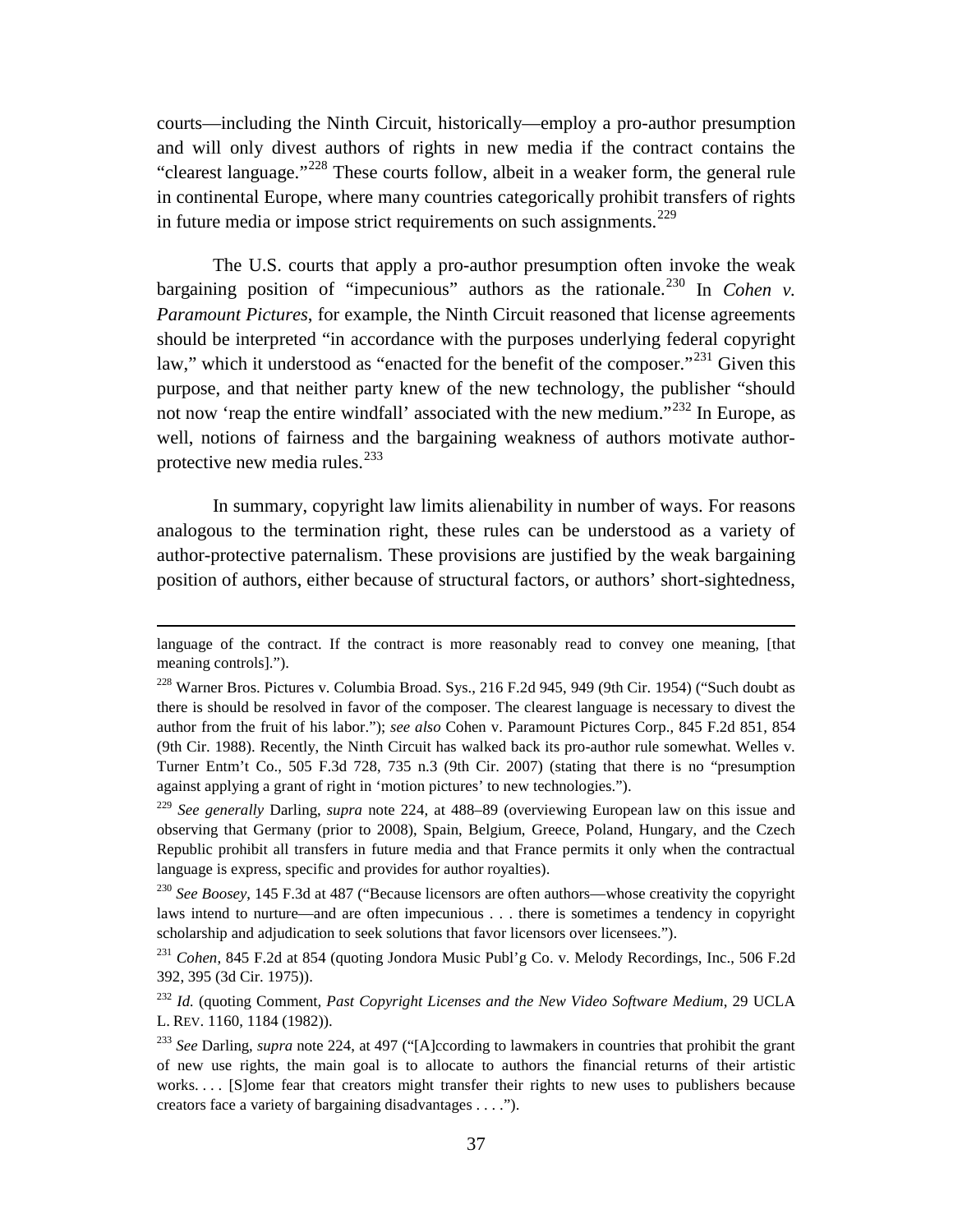poverty, and/or romantic nature. If motivated by a vision of the author as shortsighted, impecunious, and romantic, they raise the question of such an author is actually responsive to copyright's extrinsic incentive to create. If motivated instead by authors' lack of market power, they may be less paternalistic in motivation but remain paternalistic in operation. These provisions limit the contractual freedom of authors for their own supposed best interest—limitations that at least some authors may not want. For example, in return for other compensation, some authors may wish to transfer rights in new media, or forfeit termination rights by designating a commissioned work as made for hire. Either way, they are in tension with the strictly rational economic actor presumed by the incentive model.

## *C. The Elimination of Formalities*

<span id="page-38-0"></span>For most of its history (1790 to 1976), American copyright law has required particular procedures—collectively called "formalities"—in order to assert and maintain a copyright.<sup>[234](#page-38-1)</sup> First, in order to claim copyright in the first instance, the author was required to register the work with the federal government and send a copy of the work to the Register of Copyright.<sup>[235](#page-38-2)</sup> Second, upon publication, the author was required to place appropriate notice of copyright on the work, such as the familiar  $\odot$  symbol.<sup>[236](#page-38-3)</sup> Third, at the end of a relatively brief initial term (14 or 28) years), the author had to renew her copyright if she wished to claim an additional term.[237](#page-38-4) The result of noncompliance with these formalities was often harsh: the author would effectively lose her copyright, either because the right would fail to arise, the copyright would became unenforceable, or the work would fall into the public domain. $^{238}$  $^{238}$  $^{238}$ 

From an international law perspective, these formalities were an anomalous feature of American law.[239](#page-38-6) Beginning in the 1976 Act and culminating in the 1989 Berne Convention Implementation Act (the BCIA), Congress eliminated mandatory

<span id="page-38-1"></span> <sup>234</sup> *See generally* Sprigman, *supra* note [17,](#page-3-1) at 490–94 (reviewing history of formalities); Golan v. Holder, 123 S. Ct. 873, 882 n.11 (2012) ("From the first Copyright Act until late in the 20th century, Congress conditioned copyright protection on compliance with certain statutory formalities. The most notable required an author to register her work, renew that registration, and affix to published copies notice of copyrighted status").

<span id="page-38-2"></span><sup>235</sup> *See, e.g.*, 1909 Act at §§ 1, 10, 12, 53–55.

<span id="page-38-3"></span> $^{236}$  *Id.* §§ 9–11.

<span id="page-38-5"></span><span id="page-38-4"></span><sup>237</sup> *Id.* §§ 23–24; *see also supra* notes [161–](#page-27-1)[163](#page-27-7) and accompanying text (discussing copyright renewal). <sup>238</sup> Sprigman, *supra* note [17,](#page-3-1) at 493.

<span id="page-38-6"></span><sup>239</sup> NIMMER & NIMMER*, supra* note [223,](#page-36-9) at § 7.01[A] ("For decades, the outstanding feature distinguishing United States copyright law from that of the rest of the world has been its emphasis on formalities.").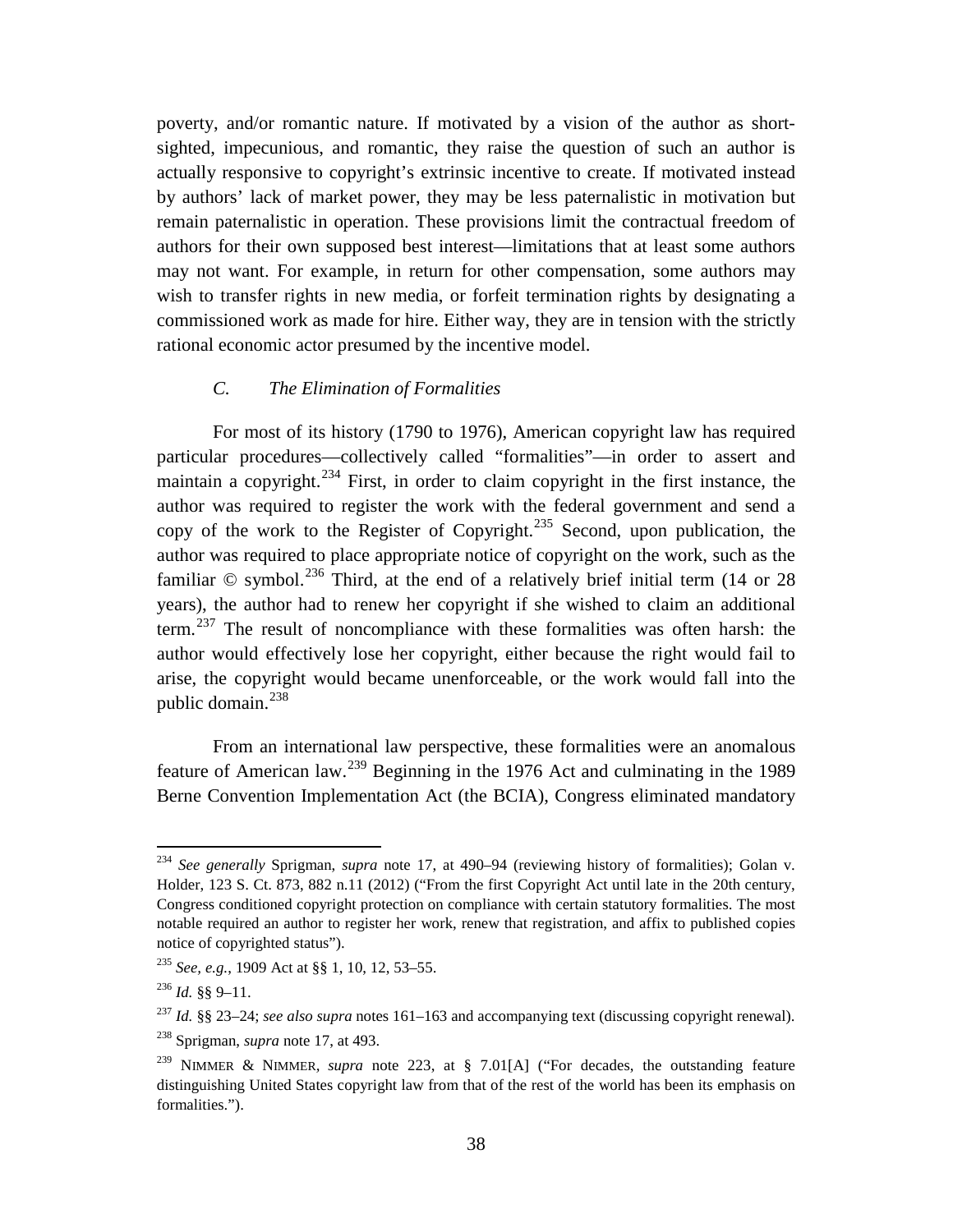copyright formalities to conform to international standards.<sup>[240](#page-39-0)</sup> Renewal was eliminated entirely in favor of a unitary copyright term with a termination right.<sup>[241](#page-39-1)</sup> Although current law provides some incentives to encourage registration, deposit, and notice, failure to comply no longer causes a loss of copyright protection.<sup>[242](#page-39-2)</sup> The practical impact was the loss of the "filtering" function that mandatory formalities had previously served.<sup>[243](#page-39-3)</sup> From the perspective of the incentive model, formalities make a good deal of sense because they ensure that copyright is given only to those works for which copyright mattered, as evinced by the affirmative steps the authors took to claim copyright.<sup>[244](#page-39-4)</sup> If the author did not bother to assert a copyright, it seems likely that copyright was not the impetus for its creation (or, at least, that the work was of minimal commercial value). The data on registration and renewals show that, in practice, the majority of published authors did not bother to register their works, and few registered works were renewed.<sup>[245](#page-39-5)</sup>

The elimination of formalities was driven by several different justifications. Congress's primary purpose in the BCIA was practical: it wanted to comply with the main international IP treaty to ensure reciprocal protection of U.S. copyrights abroad, and thus gain considerable economic and trade benefits.<sup>[246](#page-39-6)</sup> It is thus more relevant to know what motivated the creation of the Berne Convention's article 5(2), the international anti-formality provision.<sup>[247](#page-39-7)</sup> Some claim that formalities are simply inconsistent with the "natural rights" conception of copyright predominant in continental Europe.<sup>[248](#page-39-8)</sup> Others argue that the Berne approach was principally

<span id="page-39-0"></span> <sup>240</sup> *See* Berne Convention Implementation Act of 1988, Pub. L. No. 100-568, 102 Stat. 2853. *See also* Copyright Amendments Act of 1992, Pub. L. No. 102-307, §§ 101–102, 106 Stat. 264, 264–66.

<span id="page-39-1"></span><sup>241</sup> *See supra* notes [169–](#page-28-9)[173](#page-29-11) (explaining termination of transfers right).

<span id="page-39-2"></span><sup>&</sup>lt;sup>242</sup> 17 U.S.C. §§ 102(1), 401(d), 402(d), 407(a), 408(a) (2012). Golan v. Holder, 123 S. Ct. 873, 878 (2012) ("Congress no longer requires [formalities] as prerequisites to copyright protection.").

<span id="page-39-3"></span><sup>243</sup> Sprigman, *supra* note [17,](#page-3-1) at 502–03 (explaining the filtering function of mandatory formalities).

<span id="page-39-4"></span><sup>&</sup>lt;sup>244</sup> *See id.* at 514 ("In sum, this initial filter separating commercially valuable works from commercially valueless works helped focus the pre-1976 copyright regime in a way that maximized the incentive value of copyright while reducing the social costs.").

<span id="page-39-5"></span><sup>245</sup> *See supra* notes [18,](#page-3-10) [81–](#page-14-8)[82](#page-14-9) and accompanying text.

<span id="page-39-6"></span><sup>246</sup> Orrin G. Hatch, *Better Late Than Never: Implementation of the 1886 Berne Convention*, 22 CORNELL INT'L L.J. 171, 171–72 (1989) (emphasizing the economic benefits of international conformity and reciprocal treatment for American intellectual property).

<span id="page-39-7"></span><sup>&</sup>lt;sup>247</sup> Berne Convention for the Protection of Literary and Artistic Works art. 5(2), Sept. 9, 1886, 1161 U.N.T.S. 3 (most recently amended Sept. 28, 1979), *available at* World Intellectual Property Organization, WIPO-Administered Treaties, http://www.wipo.int/treaties/en/text.jsp?file\_id=283698.

<span id="page-39-8"></span><sup>248</sup> *See* Daniel Gervais & Dashiell Renaud, *The Future of United States Copyright Formalities: Why We Should Prioritize Recordation, and How to Do It*, 28 BERKELEY TECH. L.J. 1459, 1470–71 (2013) ("Many Berne signatories took a *droit d'auteur* approach . . . . Under such a "natural" or "human rights" regime, requiring compliance with a set of state-prescribed formalities as a precondition to the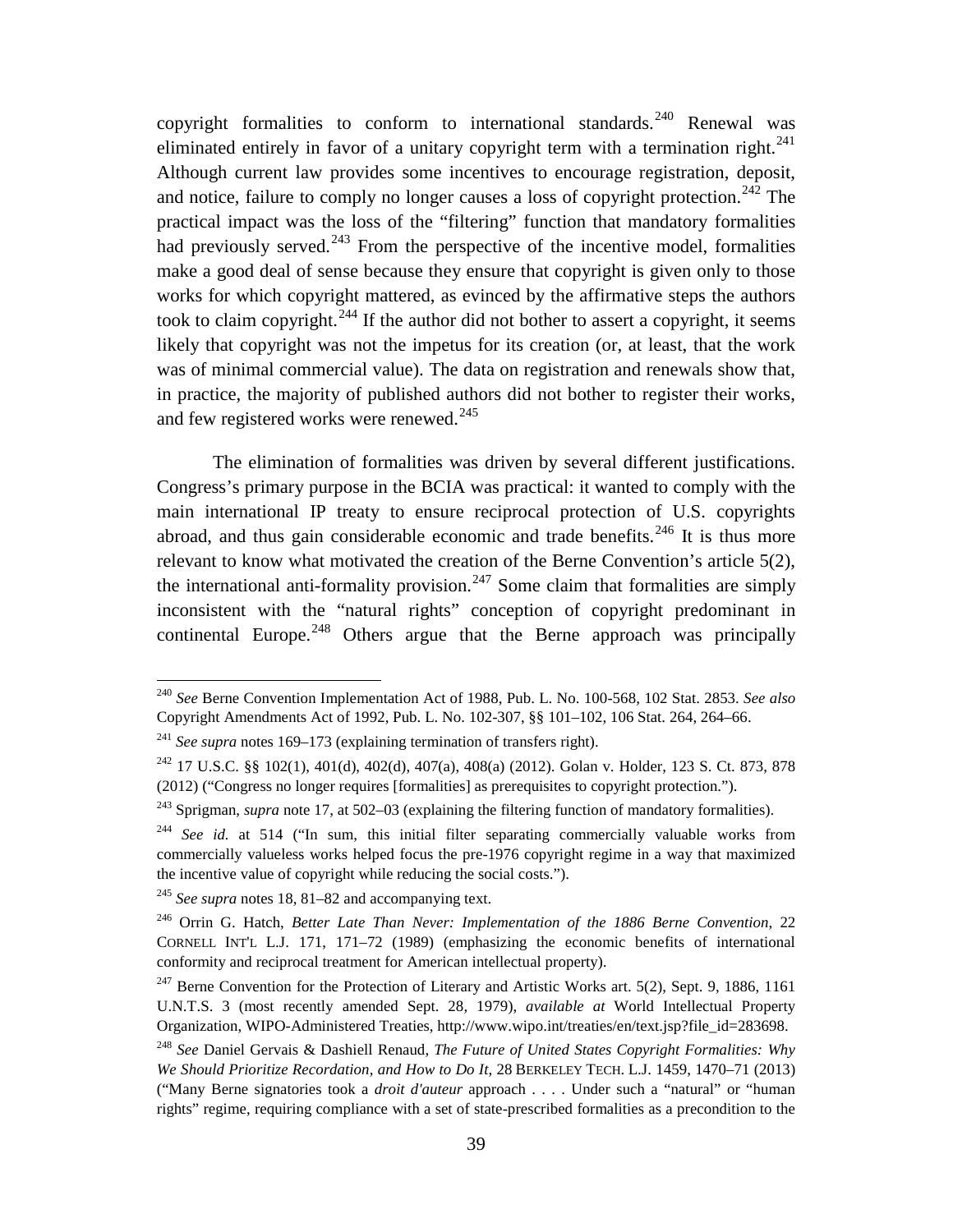motivated by administrative difficulties for authors who had to comply with multiple, cumbersome formalities in different nations in order to reach an international market.<sup>[249](#page-40-1)</sup> Finally, there was concern that formalities had become a "trap for the unwary," resulting in unfair forfeitures of copyright when a careless author failed to comply or made a mistake in attempted compliance.<sup>[250](#page-40-2)</sup>

<span id="page-40-0"></span>Especially on this final rationale, the elimination of the formalities can be understood as a paternalistic aspect of copyright. Although they are technical, the former provisions requiring notice and registration were neither very expensive nor difficult to comply with. Yet, historically, the majority of authors chose not to comply. The reasons for noncompliance were no doubt varied: some were unaware of the obligation, some did not think their work valuable enough, some neglected it, some "lost track"<sup>251</sup>—and some simply did not wish to claim copyright. The elimination of formalities protects authors from the consequence of their own noncompliance, whether willing or merely careless. It thus prevents unwanted forfeitures at the significant social cost of awarding copyright by default to all authors—whether they want it or not.

The elimination of formalities is also in stark tension with the incentive model, regardless of which concern motivated Berne article 5(2). If copyright was the primary motivation for an author's creation—as the incentive model supposes such an author would likely take the time to comply with registration and notice requirements. The fact that, historically, many authors did not, suggests that copyright was not a primary factor motivating their creativity. It follows that our current no-formality system is awarding copyrights by default to many authors that did not need the copyright incentive to create.

<u>.</u>

exercise of rights is difficult to justify."); *supra* notes [93](#page-16-0)[–99](#page-16-9) (overviewing natural rights theories of copyright).

<span id="page-40-1"></span><sup>249</sup> *See, e.g.*, Michael W. Carroll, *A Realist Approach to Copyright Law's Formalities*, 28 BERKELEY TECH. L.J. 1511, 1518–19 (2013) (rejecting the moral rights account and noting that "authors and publishers faced overly cumbersome copyright formalities, operating in an increasingly international market"); *accord* Sprigman, *supra* note [17,](#page-3-1) at 539–44.

<span id="page-40-2"></span><sup>250</sup> Golan v. Holder, 123 S. Ct. 873, 882 n.11 (2012) ("[American copyright] formalities drew criticism as a trap for the unwary."); *accord* Jane C. Ginsburg, *The U.S. Experience with Mandatory Copyright Formalities: A Love/Hate Relationship*, 33 COLUM. J.L. & ARTS 311, 342–43 (2010); H.R. REP. NO. 94-1476, at 143 (1976) ("One of the strongest arguments for revision of the present statute has been the need to avoid the arbitrary and unjust forfeitures now resulting from unintentional or relatively unimportant omissions or errors in the copyright notice.")

<span id="page-40-3"></span><sup>251</sup> *See* Ginsburg, *supra* note [250,](#page-40-0) at 342 ("[N]ot all those who fail to [comply] do so because they do not care about their works. Some lose track; some are ignorant of the obligation, particularly if they reside in foreign countries which do not impose formalities; some may find the fees prohibitive.")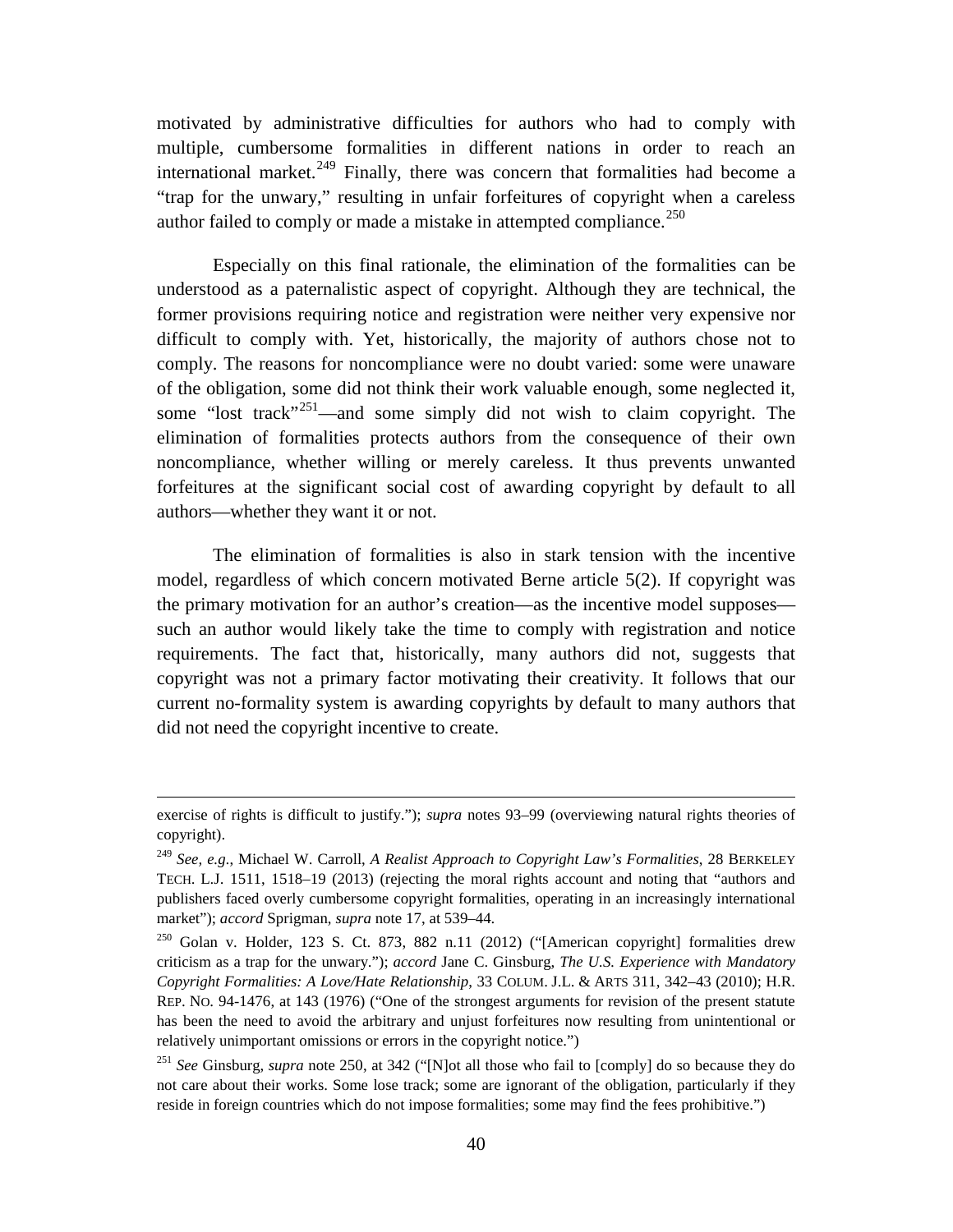#### *D. Moral Rights and VARA*

<span id="page-41-0"></span>**{***in progress:* This section will review the paternalistic aspects of the moral rights provisions of the Visual Artists Rights Act and explain their tension with the incentive model, in a similar fashion to Parts III.A–C.**}**

## <span id="page-41-1"></span>IV. PATERNALISTIC COPYRIGHT

**{***in progress:* I have several different directions that I may go in this section. Please keep in mind these thoughts are quite tentative and by no means fully considered.

This Part will consider what copyright law would look like if we take seriously the critiques of the incentive model and the vision of the author supposed by copyright's paternalistic provisions. Most critiques of the incentive model presume that if authors are not actually motivated by the copyright incentive, then the government should simply cease granting copyrights. An equally natural move, however, is toward a paternalistic copyright regime. This view accepts that authors, like all of us, may be short-sighted, lack bargaining power, and thus may not effectively look out for their own interests. If this is the case, then they are likely in need of greater protection that the relatively weak provisions overviewed in Part III.

In other words, if one is serious about the incentive model and its vision of an economically rational author, it is difficult to justify the paternalistic provisions of Part III. It would seem logical to—at a minimum—reinstate formalities and renewal to ensure that copyright actually only goes to those who were motivated by its extrinsic incentive to create. The evidence for intrinsic motivation is clear at least with respect to a significant number of creators. On the incentive model's account, granting copyright by default to this group would seem to only create social costs.

If one instead takes the more realistic view of authors as only boundedly rational like the rest of us, there is significant work to do on both the incentive and author-protective fronts. As to author protection, we would probably want stronger medicine than the provisions of current law. The most prominent of these, termination, is virtually meaningless to the vast majority of authors, benefiting (the heirs of) a tiny minority and arguably reducing the bargaining power of most authors. To be effective, termination would need to operate on a much shorter time scale. But there may be more direct ways to effectuate the ultimate end—the perceived unfairness when an author has a big "hit" but got only a pittance for it without a cumbersome termination process. We could, for example, mandate a minimum royalty rate, or mandate a maximum number of years for an assignment, or (as is the case in parts of Europe) provide that assignments are voidable by the author